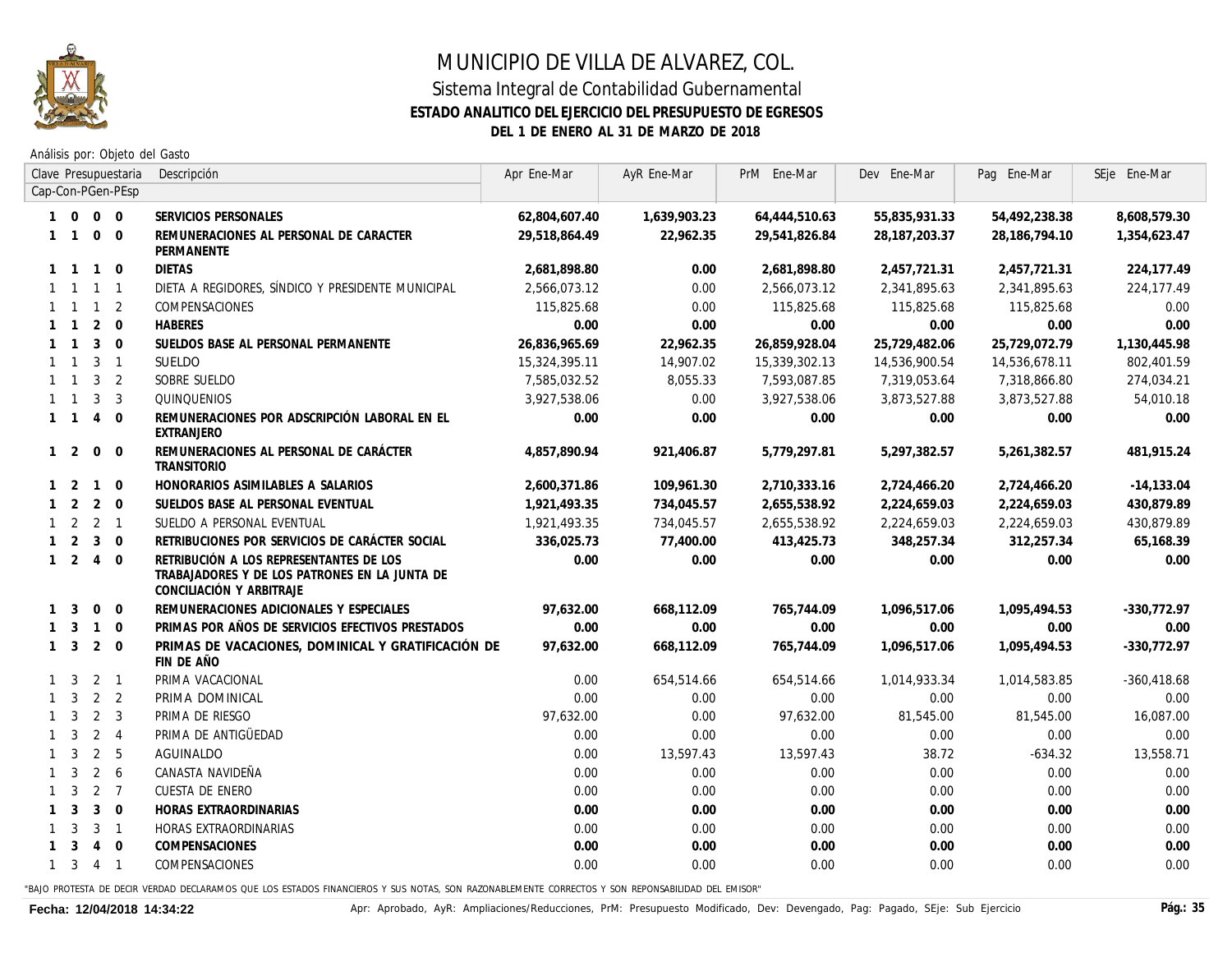

Análisis por: Objeto del Gasto

|              |                |                | Clave Presupuestaria    | Descripción                                                                             | Apr Ene-Mar   | AyR Ene-Mar | PrM Ene-Mar   | Dev Ene-Mar   | Pag Ene-Mar   | SEje Ene-Mar |
|--------------|----------------|----------------|-------------------------|-----------------------------------------------------------------------------------------|---------------|-------------|---------------|---------------|---------------|--------------|
|              |                |                | Cap-Con-PGen-PEsp       |                                                                                         |               |             |               |               |               |              |
|              | 3              |                | $4\quad 2$              | ESTÍMULOS ESPECIALES                                                                    | 0.00          | 0.00        | 0.00          | 0.00          | 0.00          | 0.00         |
|              | 3              | $\overline{4}$ | $\overline{\mathbf{3}}$ | ESTÍMULOS PROFESIONALES                                                                 | 0.00          | 0.00        | 0.00          | 0.00          | 0.00          | 0.00         |
| $\mathbf{1}$ | 3              | 5              | $\Omega$                | SOBREHABERES                                                                            | 0.00          | 0.00        | 0.00          | 0.00          | 0.00          | 0.00         |
| $\mathbf{1}$ | 3              | 6              | $\overline{0}$          | ASIGNACIONES DE TÉCNICO, DE MANDO, POR COMISIÓN, DE<br>VUELO Y DE TÉCNICO ESPECIAL      | 0.00          | 0.00        | 0.00          | 0.00          | 0.00          | 0.00         |
| $\mathbf{1}$ | 3              | $\overline{7}$ | $\overline{0}$          | HONORARIOS ESPECIALES                                                                   | 0.00          | 0.00        | 0.00          | 0.00          | 0.00          | 0.00         |
| $\mathbf{1}$ | 3              | 8              | $\overline{0}$          | PARTICIPACIONES POR VIGILANCIA EN EL CUMPLIMIENTO<br>DE LAS LEYES Y CUSTODIA DE VALORES | 0.00          | 0.00        | 0.00          | 0.00          | 0.00          | 0.00         |
|              | $\overline{4}$ | $\mathbf{0}$   | $\overline{0}$          | SEGURIDAD SOCIAL                                                                        | 2,781,311.57  | 369,607.14  | 3,150,918.71  | 1,848,000.11  | 1,848,000.11  | 1,302,918.60 |
|              | $\overline{4}$ |                | $1\quad 0$              | APORTACIONES DE SEGURIDAD SOCIAL                                                        | 2,031,311.57  | 369,607.14  | 2,400,918.71  | 1,848,000.11  | 1,848,000.11  | 552,918.60   |
|              | $\overline{A}$ |                | $1 \quad 1$             | CUOTAS AL IMSS                                                                          | 1,500,000.00  | 369,607.14  | 1,869,607.14  | 1,369,607.14  | 1,369,607.14  | 500,000.00   |
|              | -4             | $\overline{1}$ | $\overline{2}$          | PREVISIÓN SOCIAL MÚLTIPLE                                                               | 531,311.57    | 0.00        | 531,311.57    | 478,392.97    | 478,392.97    | 52,918.60    |
|              | 4              | 2              | $\overline{0}$          | APORTACIONES A FONDOS DE VIVIENDA                                                       | 0.00          | 0.00        | 0.00          | 0.00          | 0.00          | 0.00         |
|              | 4              |                | 2 <sub>1</sub>          | <b>INFONAVIT</b>                                                                        | 0.00          | 0.00        | 0.00          | 0.00          | 0.00          | 0.00         |
|              | 4              | 3              | $\overline{0}$          | APORTACIONES AL SISTEMA PARA EL RETIRO                                                  | 750,000.00    | 0.00        | 750,000.00    | 0.00          | 0.00          | 750,000.00   |
| 1            | $\overline{4}$ | 3              | $\overline{1}$          | RCV                                                                                     | 750,000.00    | 0.00        | 750,000.00    | 0.00          | 0.00          | 750,000.00   |
|              |                | $\overline{4}$ | $\overline{0}$          | APORTACIONES PARA SEGUROS                                                               | 0.00          | 0.00        | 0.00          | 0.00          | 0.00          | 0.00         |
|              | 5              | $\mathbf 0$    | $\overline{0}$          | OTRAS PRESTACIONES SOCIALES Y ECONOMICAS                                                | 24,039,962.37 | 107,927.03  | 24,147,889.40 | 19,382,328.22 | 18,076,067.07 | 4,765,561.18 |
|              | -5             | $\mathbf{1}$   | $\overline{0}$          | CUOTAS PARA EL FONDO DE AHORRO Y FONDO DE TRABAJO                                       | 1,868,940.27  | 2,753.89    | 1,871,694.16  | 1,411,556.12  | 360,304.20    | 460,138.04   |
| $\mathbf{1}$ | 5              | $\mathbf{1}$   | $\overline{1}$          | FONDO DE AHORRO                                                                         | 1,402,993.80  | 2,059.61    | 1,405,053.41  | 1,052,651.51  | 360,304.20    | 352,401.90   |
| $\mathbf{1}$ | 5              | $\mathbf{1}$   | $\overline{2}$          | FONDO DE PENSIONES                                                                      | 465,946.47    | 694.28      | 466,640.75    | 358,904.61    | 0.00          | 107,736.14   |
| $\mathbf{1}$ | -5             | 2              | $\overline{0}$          | <b>INDEMNIZACIONES</b>                                                                  | 0.00          | 0.00        | 0.00          | 0.00          | 0.00          | 0.00         |
| $\mathbf{1}$ | 5              | $\mathbf{3}$   | $\overline{0}$          | PRESTACIONES Y HABERES DE RETIRO                                                        | 14,513,947.73 | 69,066.83   | 14,583,014.56 | 13,008,408.59 | 12,983,064.37 | 1,574,605.97 |
|              | 5              | 3              | $\overline{1}$          | CANASTA NAVIDEÑA                                                                        | 0.00          | 24,667.21   | 24,667.21     | 0.00          | 0.00          | 24,667.21    |
|              | 5              | 3              | $\overline{2}$          | CUESTA DE ENERO                                                                         | 9,766,367.62  | 19,518.46   | 9,785,886.08  | 9,350,891.15  | 9,325,777.55  | 434,994.93   |
|              | 5              | 3              | $\overline{3}$          | COMPENSACIONES                                                                          | 4,352,094.99  | 24,881.16   | 4,376,976.15  | 3,636,217.44  | 3,635,986.82  | 740, 758. 71 |
|              | 5              | 3              | $\overline{4}$          | COMPENSACION EXTRAORDINARIA HR                                                          | 225,364.20    | 0.00        | 225,364.20    | 21,300.00     | 21,300.00     | 204,064.20   |
| $\mathbf{1}$ | 5              | $\mathbf{3}$   | 5                       | <b>BONO DEL BUROCRATA HR</b>                                                            | 0.00          | 0.00        | 0.00          | 0.00          | 0.00          | 0.00         |
| $\mathbf{1}$ | - 5            | 3              | -6                      | <b>BONO DE PRODUCTIVIDAD HR</b>                                                         | 0.00          | 0.00        | 0.00          | 0.00          | 0.00          | 0.00         |
| $\mathbf{1}$ | - 5            | $\overline{3}$ | $\overline{7}$          | <b>BONO SINDICAL HR</b>                                                                 | 0.00          | 0.00        | 0.00          | 0.00          | 0.00          | 0.00         |
| 1            | -5             | 3              | -8                      | BONO CUMPLEAÑOS PERSONAL JUBILADO HR                                                    | 0.00          | 0.00        | 0.00          | 0.00          | 0.00          | 0.00         |
| $\mathbf{1}$ | - 5            | 3              | - 9                     | BONO DE ANTIGÜEDAD HR                                                                   | 0.00          | 0.00        | 0.00          | 0.00          | 0.00          | 0.00         |
| 1            | -5             |                | $3 \t10$                | <b>BONO SEXENAL HR</b>                                                                  | 0.00          | 0.00        | 0.00          | 0.00          | 0.00          | 0.00         |
| $\mathbf{1}$ | -5             |                | $3 \t11$                | SEGURO DE VIDA HR                                                                       | 0.00          | 0.00        | 0.00          | 0.00          | 0.00          | 0.00         |
|              | 5              |                | $3 \t12$                | <b>BONO DE ASISTENCIA PERFECTA HR</b>                                                   | 170, 120.92   | 0.00        | 170, 120.92   | 0.00          | 0.00          | 170, 120.92  |
| $\mathbf{1}$ | -5             |                | 3 1 3                   | <b>BONO DE JUBILACION Y RETIRO HR</b>                                                   | 0.00          | 0.00        | 0.00          | 0.00          | 0.00          | 0.00         |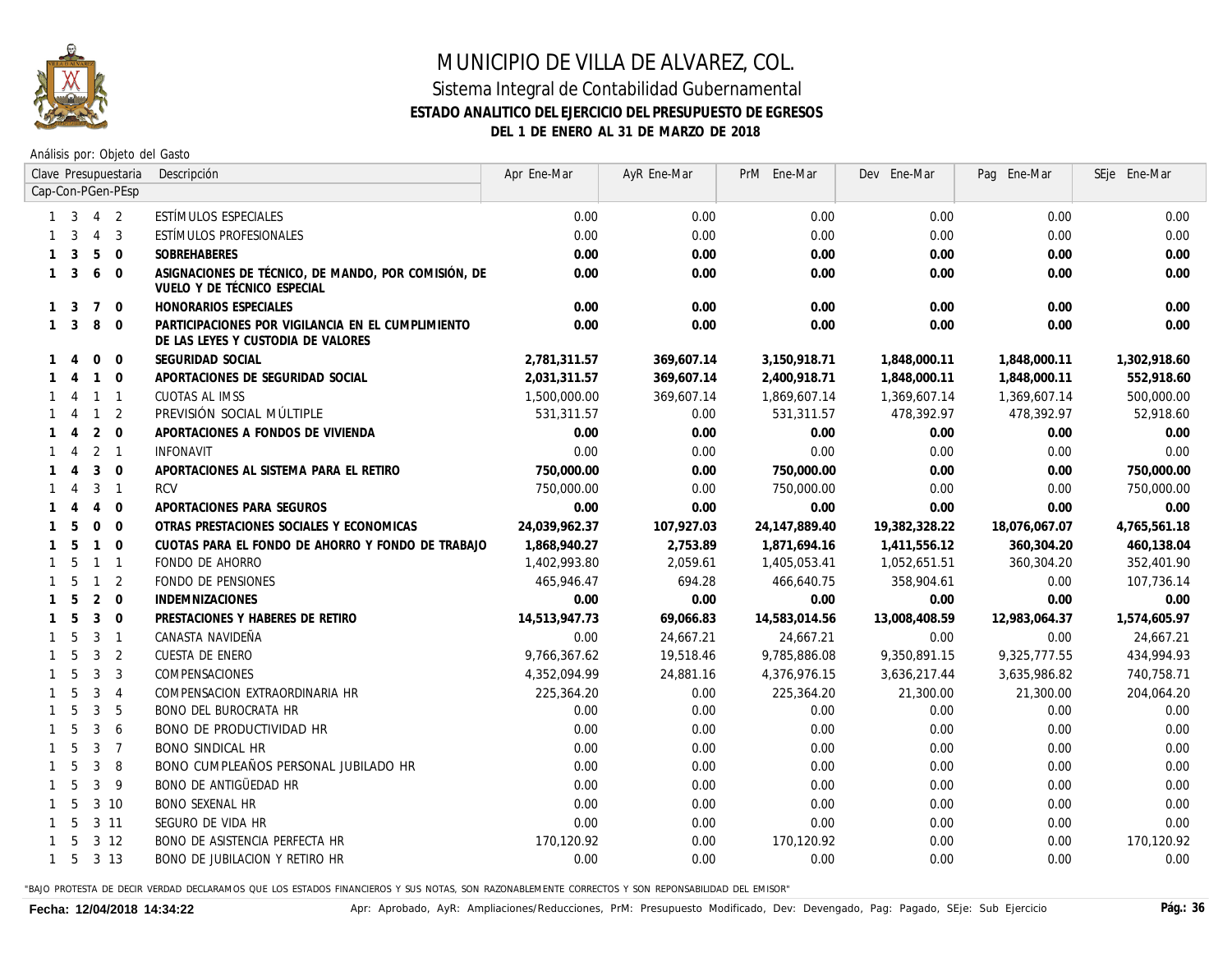

Análisis por: Objeto del Gasto

|                                                                                                                                                                                             |                                                                                                                                                                                                                                                                                                                                                                                                                                                                         | Apr Ene-Mar                                                                                      |           | PrM Ene-Mar                                                                                                                                                                                                                                                                                                                    | Dev Ene-Mar                          |                                              | SEje Ene-Mar                                                                                   |
|---------------------------------------------------------------------------------------------------------------------------------------------------------------------------------------------|-------------------------------------------------------------------------------------------------------------------------------------------------------------------------------------------------------------------------------------------------------------------------------------------------------------------------------------------------------------------------------------------------------------------------------------------------------------------------|--------------------------------------------------------------------------------------------------|-----------|--------------------------------------------------------------------------------------------------------------------------------------------------------------------------------------------------------------------------------------------------------------------------------------------------------------------------------|--------------------------------------|----------------------------------------------|------------------------------------------------------------------------------------------------|
|                                                                                                                                                                                             |                                                                                                                                                                                                                                                                                                                                                                                                                                                                         |                                                                                                  |           |                                                                                                                                                                                                                                                                                                                                |                                      |                                              |                                                                                                |
| $\overline{0}$                                                                                                                                                                              | PRESTACIONES CONTRACTUALES                                                                                                                                                                                                                                                                                                                                                                                                                                              | 7,572,774.37                                                                                     | 36,106.31 | 7,608,880.68                                                                                                                                                                                                                                                                                                                   | 4,920,710.44                         | 4,691,045.43                                 | 2,688,170.24                                                                                   |
| $\overline{1}$                                                                                                                                                                              | APOYO PREDIAL                                                                                                                                                                                                                                                                                                                                                                                                                                                           | 0.00                                                                                             | 0.00      | 0.00                                                                                                                                                                                                                                                                                                                           | 0.00                                 | 0.00                                         | 0.00                                                                                           |
| 2                                                                                                                                                                                           | APOYO ACADEMIA                                                                                                                                                                                                                                                                                                                                                                                                                                                          | 0.00                                                                                             | 0.00      | 0.00                                                                                                                                                                                                                                                                                                                           | 0.00                                 | 0.00                                         | 0.00                                                                                           |
| 3                                                                                                                                                                                           | APOYO PARA ADQUISICIÓN DE LENTES                                                                                                                                                                                                                                                                                                                                                                                                                                        |                                                                                                  | 0.00      | 15,000.00                                                                                                                                                                                                                                                                                                                      | 3,888.41                             | 3,888.41                                     | 11,111.59                                                                                      |
| $\overline{4}$                                                                                                                                                                              | APOYO PARA EL PAGO DE AGUA POTABLE                                                                                                                                                                                                                                                                                                                                                                                                                                      |                                                                                                  | 0.00      | 0.00                                                                                                                                                                                                                                                                                                                           | 0.00                                 | 0.00                                         | 0.00                                                                                           |
| 5                                                                                                                                                                                           | APOYO PARA GASTOS FUNERARIO                                                                                                                                                                                                                                                                                                                                                                                                                                             |                                                                                                  | 0.00      | 0.00                                                                                                                                                                                                                                                                                                                           | 0.00                                 | 0.00                                         | 0.00                                                                                           |
| 6                                                                                                                                                                                           | APOYO PARA GESTIÓN SOCIAL                                                                                                                                                                                                                                                                                                                                                                                                                                               | 0.00                                                                                             | 0.00      | 0.00                                                                                                                                                                                                                                                                                                                           | 0.00                                 | 0.00                                         | 0.00                                                                                           |
| $\overline{7}$                                                                                                                                                                              | APOYO PARA TELEFONÍA                                                                                                                                                                                                                                                                                                                                                                                                                                                    | 0.00                                                                                             | 0.00      | 0.00                                                                                                                                                                                                                                                                                                                           | 0.00                                 | 0.00                                         | 0.00                                                                                           |
| 8                                                                                                                                                                                           | APOYO REGISTRO CIVIL                                                                                                                                                                                                                                                                                                                                                                                                                                                    |                                                                                                  | 0.00      | 249.99                                                                                                                                                                                                                                                                                                                         | 1,005.35                             | 1,005.35                                     | $-755.36$                                                                                      |
| 9                                                                                                                                                                                           | AYUDA DE TRANSPORTE                                                                                                                                                                                                                                                                                                                                                                                                                                                     |                                                                                                  | 0.00      | 977,252.75                                                                                                                                                                                                                                                                                                                     | 911,956.62                           | 911,956.62                                   | 65,296.13                                                                                      |
|                                                                                                                                                                                             | AYUDA PARA RENTA                                                                                                                                                                                                                                                                                                                                                                                                                                                        |                                                                                                  | 0.00      | 778,293.64                                                                                                                                                                                                                                                                                                                     | 794,171.87                           | 794,171.87                                   | $-15,878.23$                                                                                   |
|                                                                                                                                                                                             | AYUDA PARA REPARACION DE BICICLETAS                                                                                                                                                                                                                                                                                                                                                                                                                                     |                                                                                                  | 0.00      | 0.00                                                                                                                                                                                                                                                                                                                           | 0.00                                 | 0.00                                         | 0.00                                                                                           |
|                                                                                                                                                                                             | AYUDA PARA REPARACION DE MOTOCICLETAS                                                                                                                                                                                                                                                                                                                                                                                                                                   |                                                                                                  | 0.00      | 0.00                                                                                                                                                                                                                                                                                                                           | 0.00                                 | 0.00                                         | 0.00                                                                                           |
|                                                                                                                                                                                             | AYUDA PARA ÚTILES ESCOLARES                                                                                                                                                                                                                                                                                                                                                                                                                                             |                                                                                                  | 0.00      | 0.00                                                                                                                                                                                                                                                                                                                           | 0.00                                 | 0.00                                         | 0.00                                                                                           |
|                                                                                                                                                                                             | AYUDA PARA UNIFORME                                                                                                                                                                                                                                                                                                                                                                                                                                                     |                                                                                                  | 0.00      | 0.00                                                                                                                                                                                                                                                                                                                           | 0.00                                 | 0.00                                         | 0.00                                                                                           |
|                                                                                                                                                                                             | AYUDA ADQUISICION DE PROTESIS                                                                                                                                                                                                                                                                                                                                                                                                                                           |                                                                                                  | 0.00      | 249.99                                                                                                                                                                                                                                                                                                                         | 0.00                                 | 0.00                                         | 249.99                                                                                         |
|                                                                                                                                                                                             | BECA MÉDICA ANUAL                                                                                                                                                                                                                                                                                                                                                                                                                                                       | 0.00                                                                                             | 0.00      | 0.00                                                                                                                                                                                                                                                                                                                           | 0.00                                 | 0.00                                         | 0.00                                                                                           |
|                                                                                                                                                                                             | BECAS                                                                                                                                                                                                                                                                                                                                                                                                                                                                   |                                                                                                  | 10,000.00 | 235,000.00                                                                                                                                                                                                                                                                                                                     | 196,317.16                           | 196,317.16                                   | 38,682.84                                                                                      |
|                                                                                                                                                                                             | <b>BONO ADICIONAL DE DESPENSA</b>                                                                                                                                                                                                                                                                                                                                                                                                                                       |                                                                                                  | 0.00      | 0.00                                                                                                                                                                                                                                                                                                                           | 0.00                                 | 0.00                                         | 0.00                                                                                           |
|                                                                                                                                                                                             | <b>BONO AL GASTO FAMILIAR</b>                                                                                                                                                                                                                                                                                                                                                                                                                                           |                                                                                                  | 0.00      | 0.00                                                                                                                                                                                                                                                                                                                           | 0.00                                 | 0.00                                         | 0.00                                                                                           |
|                                                                                                                                                                                             | <b>BONO DE ANTIGÜEDAD</b>                                                                                                                                                                                                                                                                                                                                                                                                                                               |                                                                                                  | 0.00      | 1,570,003.99                                                                                                                                                                                                                                                                                                                   | 0.00                                 | 0.00                                         | 1,570,003.99                                                                                   |
|                                                                                                                                                                                             | <b>BONO ANUAL ESPECIAL</b>                                                                                                                                                                                                                                                                                                                                                                                                                                              |                                                                                                  | 0.00      | 0.00                                                                                                                                                                                                                                                                                                                           | 0.00                                 | 0.00                                         | 0.00                                                                                           |
| 22                                                                                                                                                                                          | BONO CUMPLEAÑOS PERSONAL JUBILADO                                                                                                                                                                                                                                                                                                                                                                                                                                       |                                                                                                  | 0.00      | 0.00                                                                                                                                                                                                                                                                                                                           | 0.00                                 | 0.00                                         | 0.00                                                                                           |
| 23                                                                                                                                                                                          | <b>BONO DE ZAPATOS</b>                                                                                                                                                                                                                                                                                                                                                                                                                                                  |                                                                                                  | 0.00      | 0.00                                                                                                                                                                                                                                                                                                                           | 0.00                                 | 0.00                                         | 0.00                                                                                           |
| 24                                                                                                                                                                                          | <b>BONO DE ASISTENCIA PERFECTA</b>                                                                                                                                                                                                                                                                                                                                                                                                                                      |                                                                                                  | 0.00      |                                                                                                                                                                                                                                                                                                                                |                                      |                                              | 0.00                                                                                           |
| 25                                                                                                                                                                                          | <b>BONO DE CUMPLEAÑOS</b>                                                                                                                                                                                                                                                                                                                                                                                                                                               |                                                                                                  | 0.00      | 373,000.00                                                                                                                                                                                                                                                                                                                     | 72,000.00                            | 72,000.00                                    | 301,000.00                                                                                     |
| 26                                                                                                                                                                                          | <b>BONO DE EFICIENCIA</b>                                                                                                                                                                                                                                                                                                                                                                                                                                               |                                                                                                  | 0.00      | 0.00                                                                                                                                                                                                                                                                                                                           | 0.00                                 | 0.00                                         | 0.00                                                                                           |
| 27                                                                                                                                                                                          | BONO DE JUBILACIÓN Y RETIRO                                                                                                                                                                                                                                                                                                                                                                                                                                             |                                                                                                  | 0.00      | 24,999.99                                                                                                                                                                                                                                                                                                                      | 0.00                                 | 0.00                                         | 24,999.99                                                                                      |
|                                                                                                                                                                                             | <b>BONO DE JUGUETE</b>                                                                                                                                                                                                                                                                                                                                                                                                                                                  |                                                                                                  | 0.00      | 0.00                                                                                                                                                                                                                                                                                                                           | 0.00                                 |                                              | 0.00                                                                                           |
|                                                                                                                                                                                             |                                                                                                                                                                                                                                                                                                                                                                                                                                                                         |                                                                                                  |           |                                                                                                                                                                                                                                                                                                                                |                                      |                                              | 0.00                                                                                           |
| 30                                                                                                                                                                                          | <b>BONO DE VIAJE RECREATIVO</b>                                                                                                                                                                                                                                                                                                                                                                                                                                         |                                                                                                  |           | 0.00                                                                                                                                                                                                                                                                                                                           |                                      |                                              | 0.00                                                                                           |
| 31                                                                                                                                                                                          |                                                                                                                                                                                                                                                                                                                                                                                                                                                                         |                                                                                                  |           |                                                                                                                                                                                                                                                                                                                                |                                      |                                              | 0.00                                                                                           |
| 32                                                                                                                                                                                          |                                                                                                                                                                                                                                                                                                                                                                                                                                                                         |                                                                                                  |           |                                                                                                                                                                                                                                                                                                                                |                                      |                                              | 0.00                                                                                           |
| 33                                                                                                                                                                                          | BONO DIA DE LA TRABAJADORA SOCIAL                                                                                                                                                                                                                                                                                                                                                                                                                                       |                                                                                                  | 0.00      | 1,500.00                                                                                                                                                                                                                                                                                                                       | 1,500.00                             |                                              | 0.00                                                                                           |
| 34                                                                                                                                                                                          | <b>BONO DIA DEL BIBLIOTECARIO</b>                                                                                                                                                                                                                                                                                                                                                                                                                                       |                                                                                                  |           |                                                                                                                                                                                                                                                                                                                                |                                      |                                              | 0.00                                                                                           |
|                                                                                                                                                                                             | <b>BONO DIA DEL PADRE</b>                                                                                                                                                                                                                                                                                                                                                                                                                                               |                                                                                                  | 0.00      | 0.00                                                                                                                                                                                                                                                                                                                           | 0.00                                 | 0.00                                         | 0.00                                                                                           |
| -5<br>5<br>5<br>5<br>.5<br>5<br>.5<br>5<br>5<br>5<br>5<br>5<br>5<br>5<br>-5<br>- 5<br>-5<br>5<br>5<br>.5<br>5<br>5<br>5<br>5<br>5<br>-5<br>5<br>5<br>5<br>5<br>5<br>5<br>5<br>.5<br>5<br>-5 | Clave Presupuestaria<br>Cap-Con-PGen-PEsp<br>$\overline{4}$<br>$\overline{4}$<br>$\overline{4}$<br>$\overline{4}$<br>$\overline{4}$<br>$\overline{4}$<br>$\overline{4}$<br>$\overline{4}$<br>$\overline{4}$<br>$\overline{4}$<br>4 10<br>4 11<br>4 12<br>4 13<br>4 14<br>4 15<br>4 16<br>4 17<br>4 18<br>4 19<br>4 20<br>4 21<br>4<br>4<br>$\overline{4}$<br>4<br>4<br>$\overline{4}$<br>28<br>$\overline{4}$<br>29<br>4<br>4<br>4<br>$\overline{4}$<br>4<br>4<br>4 3 5 | Descripción<br><b>BONO DE LA SECRETARIA</b><br>BONO DEL BURÓCRATA<br><b>BONO DIA DE LA MADRE</b> | 0.00      | 15,000.00<br>0.00<br>0.00<br>249.99<br>977,252.75<br>778.293.64<br>0.00<br>0.00<br>0.00<br>0.00<br>249.99<br>225,000.00<br>0.00<br>0.00<br>1,570,003.99<br>0.00<br>0.00<br>0.00<br>0.00<br>373,000.00<br>0.00<br>24,999.99<br>0.00<br>0.00<br>0.00<br>0.00<br>0.00<br>0.00<br>0.00<br>0.00<br>1,500.00<br>0.00<br>0.00<br>0.00 | 0.00<br>0.00<br>0.00<br>0.00<br>0.00 | 0.00<br>0.00<br>0.00<br>0.00<br>0.00<br>0.00 | Pag Ene-Mar<br>AyR Ene-Mar<br>0.00<br>0.00<br>0.00<br>0.00<br>0.00<br>0.00<br>1,500.00<br>0.00 |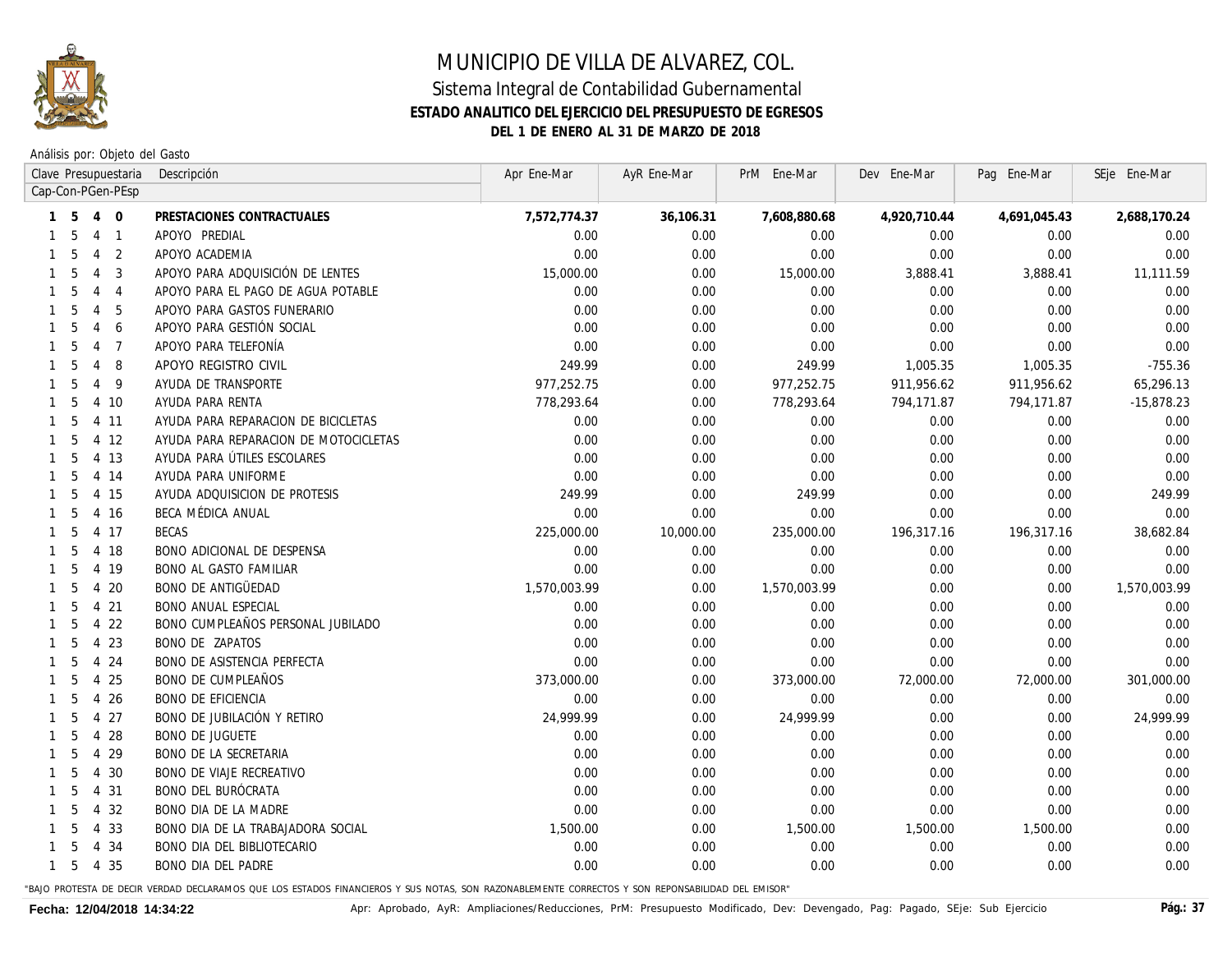

Análisis por: Objeto del Gasto

|              |    |                | Clave Presupuestaria | Descripción                                                         | Apr Ene-Mar  | AyR Ene-Mar    | PrM Ene-Mar  | Dev Ene-Mar  | Pag Ene-Mar  | SEje Ene-Mar  |
|--------------|----|----------------|----------------------|---------------------------------------------------------------------|--------------|----------------|--------------|--------------|--------------|---------------|
|              |    |                | Cap-Con-PGen-PEsp    |                                                                     |              |                |              |              |              |               |
|              | -5 |                | 4 36                 | BONO ECONÓMICO PARA LA FERIA                                        | 0.00         | 0.00           | 0.00         | 0.00         | 0.00         | 0.00          |
|              | .5 |                | 4 37                 | <b>BONO EMPLEADO MUNICIPAL</b>                                      | 0.00         | 0.00           | 0.00         | 0.00         | 0.00         | 0.00          |
|              | 5  |                | 4 38                 | <b>BONO ESCOLAR</b>                                                 | 0.00         | 0.00           | 0.00         | 0.00         | 0.00         | 0.00          |
|              | 5  |                | 4 3 9                | <b>BONO EXTRAORDINARIO ANUAL</b>                                    | 661,164.88   | 0.00           | 661,164.88   | 0.00         | 0.00         | 661,164.88    |
|              | 5  |                | 4 40                 | BONO PARA CAPACITACIÓN                                              | 373,000.00   | 0.00           | 373,000.00   | 338,000.00   | 338,000.00   | 35,000.00     |
|              | 5  |                | 4 4 1                | <b>BONO PERSONAL DE CAMPO</b>                                       | 9,000.00     | 0.00           | 9,000.00     | 9,000.00     | 9,000.00     | 0.00          |
|              | 5  |                | 4 4 2                | <b>BONO PRODUCTIVIDAD</b>                                           | 0.00         | 0.00           | 0.00         | 0.00         | 0.00         | 0.00          |
|              | 5  |                | 4 4 3                | <b>BONO SEXENAL</b>                                                 | 0.00         | 0.00           | 0.00         | 0.00         | 0.00         | 0.00          |
|              | 5  | 4              | 44                   | <b>BONO SINDICAL</b>                                                | 0.00         | 0.00           | 0.00         | 0.00         | 0.00         | 0.00          |
|              | 5  | 4              | 45                   | <b>BONO NAVIDEÑO</b>                                                | 0.00         | 0.00           | 0.00         | 0.00         | 0.00         | 0.00          |
|              | 5  | $\overline{4}$ | 46                   | CANASTA BÁSICA                                                      | 2,188,326.78 | 25,881.31      | 2,214,208.09 | 2,290,981.02 | 2,290,981.02 | $-76, 772.93$ |
|              | 5  | 4              | 47                   | COMISIONES SINDICALES                                               | 0.00         | 0.00           | 0.00         | 0.00         | 0.00         | 0.00          |
|              | 5  |                | 4 48                 | DIA 31                                                              | 0.00         | 0.00           | 0.00         | 0.00         | 0.00         | 0.00          |
|              | 5  | 4              | 49                   | ESTIMULO A LA PERMANENCIA                                           | 0.00         | 0.00           | 0.00         | 0.00         | 0.00         | 0.00          |
|              | 5  | 4              | 50                   | ESTIMULO PROFESIONAL                                                | 71,550.00    | 225.00         | 71,775.00    | 72,225.00    | 72,225.00    | $-450.00$     |
|              | 5  | 4              | 51                   | FONDO DE VIVIENDA                                                   | 304,182.36   | 0.00           | 304, 182.36  | 229,665.01   | 0.00         | 74,517.35     |
|              | .5 | $\overline{4}$ | 52                   | GASTOS DE EJECUCIÓN                                                 | 0.00         | 0.00           | 0.00         | 0.00         | 0.00         | 0.00          |
|              | .5 | 4              | 53                   | <b>BONO DE MARCHA</b>                                               | 0.00         | 0.00           | 0.00         | 0.00         | 0.00         | 0.00          |
|              | 5  | 4              | 54                   | GUARDERIA                                                           | 0.00         | 0.00           | 0.00         | 0.00         | 0.00         | 0.00          |
|              | 5  | 4              | 55                   | JUBILACIÓN PERSONAL DE VIALIDAD                                     | 0.00         | 0.00           | 0.00         | 0.00         | 0.00         | 0.00          |
|              | .5 | 4              | 56                   | PENSIÓN VITALICIA                                                   | 0.00         | 0.00           | 0.00         | 0.00         | 0.00         | 0.00          |
|              | .5 | 4              | 57                   | SEGURO DE VIDA                                                      | 0.00         | 0.00           | 0.00         | 0.00         | 0.00         | 0.00          |
|              | 5  | $\overline{4}$ | 58                   | <b>BONO DE NIVELACION FAMILIAR</b>                                  | 0.00         | 0.00           | 0.00         | 0.00         | 0.00         | 0.00          |
|              | 5  | $\overline{4}$ | 59                   | FONDO DE RETIRO                                                     | 0.00         | 0.00           | 0.00         | 0.00         | 0.00         | 0.00          |
|              | 5  | $\overline{4}$ | 60                   | APOYO LICENCIA DE MANEJO                                            | 0.00         | 0.00           | 0.00         | 0.00         | 0.00         | 0.00          |
|              | 5  | $\overline{4}$ | 61                   | <b>BONO FIN DE ADMINISTRACION</b>                                   | 0.00         | 0.00           | 0.00         | 0.00         | 0.00         | 0.00          |
|              | 5  | 5              | $\overline{0}$       | APOYOS A LA CAPACITACIÓN DE LOS SERVIDORES PÚBLICOS                 | 0.00         | 0.00           | 0.00         | 0.00         | 0.00         | 0.00          |
|              | 5  | 9              | $\overline{0}$       | OTRAS PRESTACIONES SOCIALES Y ECONÓMICAS                            | 84,300.00    | 0.00           | 84,300.00    | 41,653.07    | 41,653.07    | 42,646.93     |
|              | 5  | 9              | $\overline{1}$       | OTRAS PRESTACIONES                                                  | 46,800.00    | 0.00           | 46,800.00    | 41,653.07    | 41,653.07    | 5,146.93      |
|              | 5  | 9              | $\overline{2}$       | APOYO GASOLINA SINDICATO                                            | 0.00         | 0.00           | 0.00         | 0.00         | 0.00         | 0.00          |
|              | 5  | 9              | 3                    | APOYO MANTENIMIENTO EQUIPO DE COMPUTO                               | 0.00         | 0.00           | 0.00         | 0.00         | 0.00         | 0.00          |
|              |    | 9              | $\overline{4}$       | FESTEJOS SINDICATOS                                                 | 37,500.00    | 0.00           | 37,500.00    | 0.00         | 0.00         | 37,500.00     |
|              |    | 9              | 5                    | MANTENIMIENTO EDIFICIO SINDICATO                                    | 0.00         | 0.00           | 0.00         | 0.00         | 0.00         | 0.00          |
|              |    | $\Omega$       | $\overline{0}$       | <b>PREVISIONES</b>                                                  | 1,482,696.03 | $-450, 112.25$ | 1,032,583.78 | 0.00         | 0.00         | 1,032,583.78  |
| $\mathbf{1}$ | 6  | $\mathbf{1}$   | $\Omega$             | PREVISIONES DE CARÁCTER LABORAL, ECONÓMICA Y DE<br>SEGURIDAD SOCIAL | 1,482,696.03 | $-450, 112.25$ | 1,032,583.78 | 0.00         | 0.00         | 1,032,583.78  |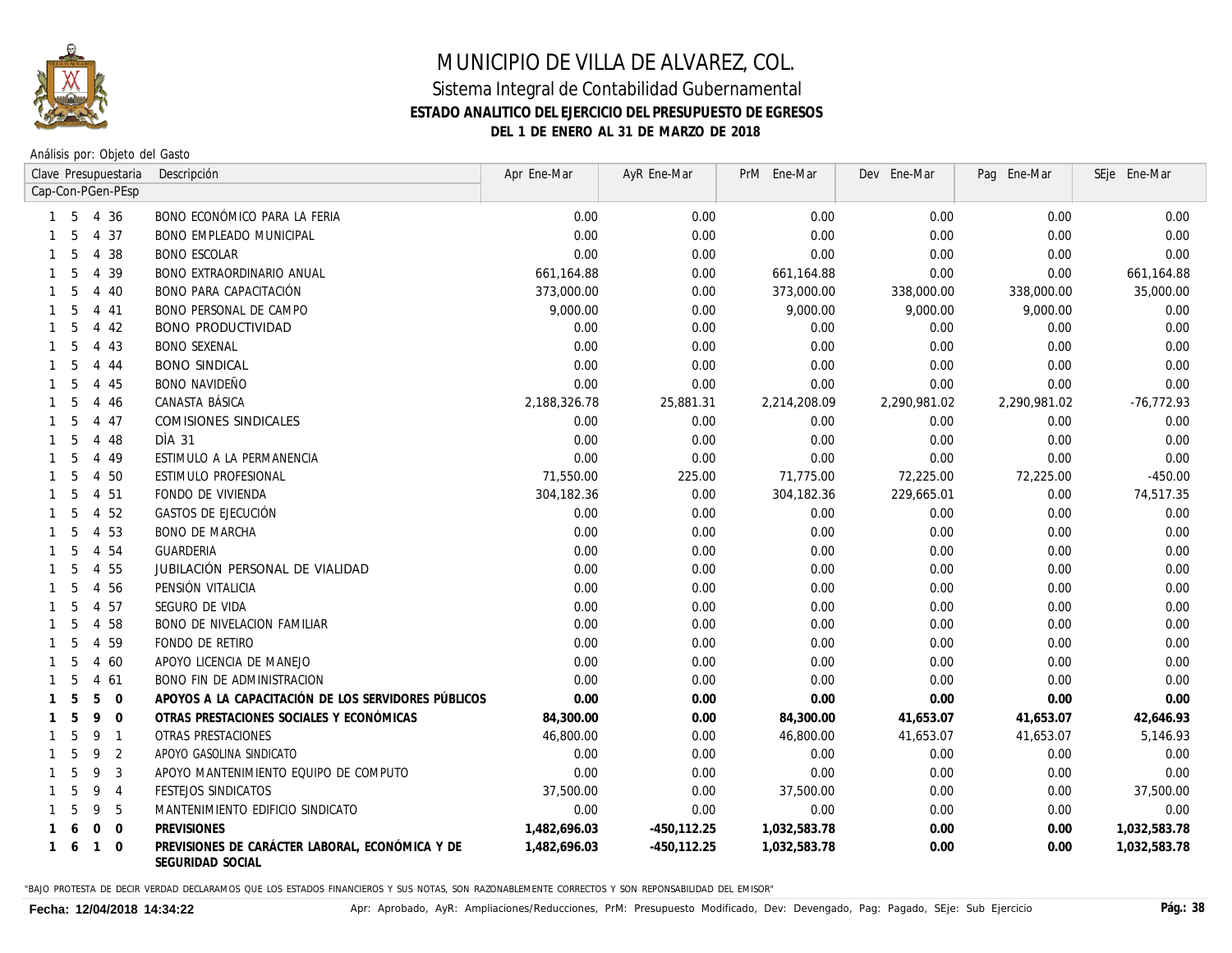

Análisis por: Objeto del Gasto

|                |                |                | Clave Presupuestaria | Descripción                                                                               | Apr Ene-Mar  | AyR Ene-Mar | PrM Ene-Mar  | Dev Ene-Mar  | Pag Ene-Mar  | SEje Ene-Mar |
|----------------|----------------|----------------|----------------------|-------------------------------------------------------------------------------------------|--------------|-------------|--------------|--------------|--------------|--------------|
|                |                |                | Cap-Con-PGen-PEsp    |                                                                                           |              |             |              |              |              |              |
|                | -6             | 1 1            |                      | PREVISIONES DE CARÁCTER LABORAL                                                           | 1,482,696.03 | -450,112.25 | 1,032,583.78 | 0.00         | 0.00         | 1,032,583.78 |
|                |                | $\mathbf{0}$   | $\mathbf 0$          | PAGO DE ESTIMULOS A SERVIDORES PUBLICOS                                                   | 26,250.00    | 0.00        | 26,250.00    | 24,500.00    | 24,500.00    | 1,750.00     |
|                |                | $\mathbf{1}$   | $\Omega$             | <b>ESTÍMULOS</b>                                                                          | 26,250.00    | 0.00        | 26,250.00    | 24,500.00    | 24,500.00    | 1,750.00     |
|                |                | $\mathbf{1}$   | $\overline{1}$       | <i>VIÁTICOS</i>                                                                           | 0.00         | 0.00        | 0.00         | 0.00         | 0.00         | 0.00         |
|                |                | $\mathbf{1}$   | $\overline{2}$       | GASTOS DE REPRESENTACIÓN                                                                  | 26,250.00    | 0.00        | 26,250.00    | 24,500.00    | 24,500.00    | 1,750.00     |
|                | $\overline{7}$ | 2              | $\Omega$             | <b>RECOMPENSAS</b>                                                                        | 0.00         | 0.00        | 0.00         | 0.00         | 0.00         | 0.00         |
| 2              | $\Omega$       | $\mathbf 0$    | $\overline{0}$       | MATERIALES Y SUMINISTROS                                                                  | 3,328,532.63 | 980,760.79  | 4,309,293.42 | 2,757,823.97 | 1,636,610.22 | 1,551,469.45 |
| 2              | $\overline{1}$ | $\Omega$       | $\Omega$             | MATERIALES DE ADMINISTRACION, EMISION DE<br>DOCUMENTOS Y ARTICULOS OFICIALES              | 310.149.25   | 31,327.04   | 341,476.29   | 78,279.42    | 66,186.92    | 263,196.87   |
| 2              | $\overline{1}$ | $\mathbf{1}$   | $\overline{0}$       | MATERIALES, ÚTILES Y EQUIPOS MENORES DE OFICINA                                           | 48,918.05    | 23,471.19   | 72,389.24    | 6,865.47     | 5,249.28     | 65,523.77    |
| 2              | $\overline{1}$ | $\overline{1}$ | $\overline{1}$       | MATERIAL Y ÚTILES DE OFICINA                                                              | 48,918.05    | 23,471.19   | 72,389.24    | 6,865.47     | 5,249.28     | 65,523.77    |
| 2              | $\overline{1}$ | $\overline{1}$ | 2                    | EQUIPOS MENORES DE OFICINA                                                                | 0.00         | 0.00        | 0.00         | 0.00         | 0.00         | 0.00         |
| $\mathcal{P}$  | $\overline{1}$ | $\overline{1}$ | $\overline{4}$       | MATERIAL Y ÚTILES DE IMPRESIÓN                                                            | 0.00         | 0.00        | 0.00         | 0.00         | 0.00         | 0.00         |
| 2              |                | $\mathbf{1}$   | 6                    | KIT DE OPERACION DE PRIMER RESPONDIENTE (PATRULLA)                                        | 0.00         | 0.00        | 0.00         | 0.00         | 0.00         | 0.00         |
| $\overline{2}$ |                | $\mathbf{1}$   | $\overline{7}$       | KIT DE OPERACION DE PRIMER RESPONDIENTE (PIE A TIERRA)                                    | 0.00         | 0.00        | 0.00         | 0.00         | 0.00         | 0.00         |
|                |                | 2              | $\overline{0}$       | MATERIALES Y ÚTILES DE IMPRESIÓN Y REPRODUCCIÓN                                           | 39,516.80    | 0.00        | 39,516.80    | 0.00         | 0.00         | 39,516.80    |
| 2              | $\mathbf{1}$   | 2              | $\overline{1}$       | MATERIAL DE PRODUCCIÓN Y REPRODUCCIÓN                                                     | 36,516.80    | 0.00        | 36,516.80    | 0.00         | 0.00         | 36,516.80    |
| 2              |                | 2              | $\overline{2}$       | MATERIAL DE IMPRESIÓN Y REPRODUCCIÓN                                                      | 3,000,00     | 0.00        | 3,000.00     | 0.00         | 0.00         | 3,000.00     |
| $\mathcal{P}$  |                | 3              | $\Omega$             | MATERIAL ESTADÍSTICO Y GEOGRÁFICO                                                         | 0.00         | 0.00        | 0.00         | 0.00         | 0.00         | 0.00         |
| $\overline{2}$ | $\mathbf{1}$   | 3              | $\overline{1}$       | ADQUISICIÓN DE PUBLICACIONES DE ESTADÍSTICA                                               | 0.00         | 0.00        | 0.00         | 0.00         | 0.00         | 0.00         |
| 2              |                | $\overline{4}$ | $\overline{0}$       | MATERIALES, ÚTILES Y EQUIPOS MENORES DE TECNOLOGÍAS<br>DE LA INFORMACIÓN Y COMUNICACIONES | 57,523.96    | 0.00        | 57,523.96    | 0.00         | 0.00         | 57,523.96    |
| $\overline{2}$ |                | $\overline{4}$ | $\overline{1}$       | INSUMOS Y EQUIPOS MENORES PARA PROCESAMIENTOS                                             | 57,523.96    | 0.00        | 57,523.96    | 0.00         | 0.00         | 57,523.96    |
|                |                | $\overline{4}$ | 2                    | MATERIAL DE LIMPIEZA Y PROTECCION DE EQUIPOS                                              | 0.00         | 0.00        | 0.00         | 0.00         | 0.00         | 0.00         |
|                |                | $\overline{4}$ | 3                    | INSUMOS PARA PROCESAMIENTO DE DATOS                                                       | 0.00         | 0.00        | 0.00         | 0.00         | 0.00         | 0.00         |
|                |                | 5              | $\overline{0}$       | MATERIAL IMPRESO E INFORMACIÓN DIGITAL                                                    | 134,050.25   | 7,855.85    | 141,906.10   | 67,789.24    | 57,312.93    | 74,116.86    |
| 2              |                | 5              | $\overline{1}$       | MATERIAL IMPRESO.                                                                         | 106,960,14   | 7.855.85    | 114,815.99   | 65,805,99    | 55,329.68    | 49.010.00    |
| 2              |                | 5              | 2                    | MATERIAL AUDIVISUAL                                                                       | 0.00         | 0.00        | 0.00         | 0.00         | 0.00         | 0.00         |
| $\overline{2}$ |                | 5              | 3                    | SUSCRIPCIONES Y PUBLICACIONES                                                             | 24,730.22    | 0.00        | 24,730.22    | 0.00         | 0.00         | 24,730.22    |
| 2              |                | 5              | $\overline{4}$       | <b>LONAS</b>                                                                              | 2,359.89     | 0.00        | 2,359.89     | 1,983.25     | 1,983.25     | 376.64       |
| 2              |                | 6              | $\overline{0}$       | MATERIAL DE LIMPIEZA                                                                      | 30,140.19    | 0.00        | 30,140.19    | 3,624.71     | 3,624.71     | 26,515.48    |
| 2              |                | 6              | $\overline{1}$       | MATERIAL PARA ASEO, LIMPIEZA E HIGIENE                                                    | 30,140,19    | 0.00        | 30.140.19    | 3,624.71     | 3,624.71     | 26,515.48    |
|                |                | $\overline{7}$ | $\Omega$             | MATERIALES Y ÚTILES DE ENSEÑANZA                                                          | 0.00         | 0.00        | 0.00         | 0.00         | 0.00         | 0.00         |
|                |                | $\overline{7}$ | $\overline{1}$       | MATERIAL DIDÁCTICO                                                                        | 0.00         | 0.00        | 0.00         | 0.00         | 0.00         | 0.00         |
| $\mathbf{2}$   | -1             | 8              | $\overline{0}$       | MATERIALES PARA EL REGISTRO E IDENTIFICACIÓN DE<br>BIENES Y PERSONAS                      | 0.00         | 0.00        | 0.00         | 0.00         | 0.00         | 0.00         |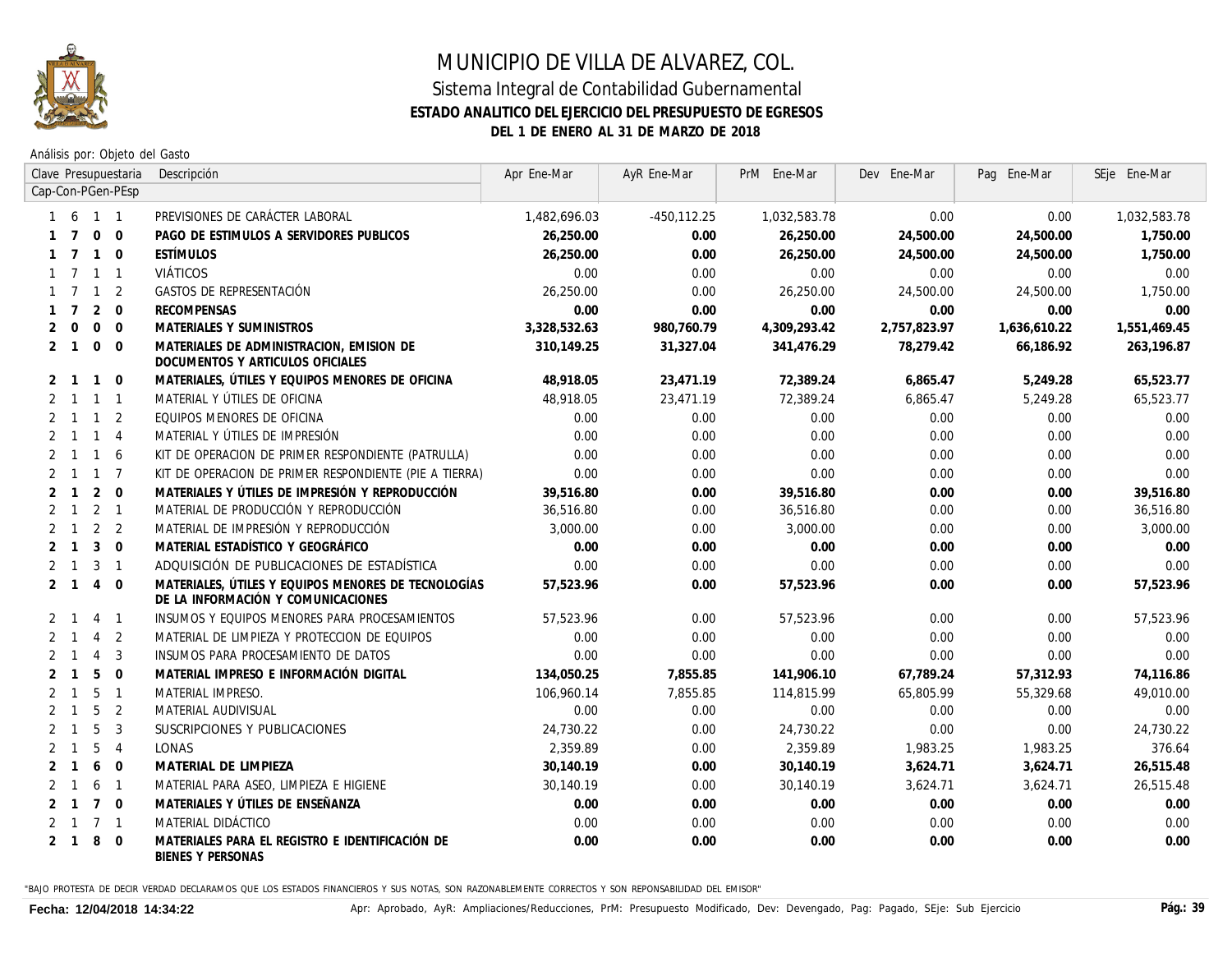

Análisis por: Objeto del Gasto

|                |                |                | Clave Presupuestaria | Descripción                                                                                   | Apr Ene-Mar | AyR Ene-Mar | PrM Ene-Mar | Dev Ene-Mar | Pag Ene-Mar | SEje Ene-Mar |
|----------------|----------------|----------------|----------------------|-----------------------------------------------------------------------------------------------|-------------|-------------|-------------|-------------|-------------|--------------|
|                |                |                | Cap-Con-PGen-PEsp    |                                                                                               |             |             |             |             |             |              |
|                |                | 2 1 8 1        |                      | CERTIFICADOS                                                                                  | 0.00        | 0.00        | 0.00        | 0.00        | 0.00        | 0.00         |
| 2              | 2              | $\overline{0}$ | $\Omega$             | ALIMENTOS Y UTENSILIOS                                                                        | 255,052.31  | 4,123.80    | 259,176.11  | 227,057.81  | 185,768.81  | 32,118.30    |
| 2              | 2              | $\overline{1}$ | $\Omega$             | PRODUCTOS ALIMENTICIOS PARA PERSONAS                                                          | 254,288.81  | 4,377.00    | 258,665.81  | 227.057.81  | 185,768.81  | 31,608.00    |
|                | $2 \quad 2$    | $\overline{1}$ | $\overline{1}$       | PRODUCTOS ALIMENTICIOS DERIVADOS DE PROGRAMAS<br>INSTITUCIONALES                              | 254,288.81  | 4,377.00    | 258,665.81  | 227,057.81  | 185,768.81  | 31,608.00    |
| 2              | 2              | $\overline{2}$ | $\overline{0}$       | PRODUCTOS ALIMENTICIOS PARA ANIMALES                                                          | 763.50      | $-253.20$   | 510.30      | 0.00        | 0.00        | 510.30       |
| $\overline{2}$ | 2              | 2 <sub>1</sub> |                      | ALIMENTOS PARA ANIMALES                                                                       | 763.50      | $-253.20$   | 510.30      | 0.00        | 0.00        | 510.30       |
| $\overline{2}$ | 2              | $\overline{3}$ | $\overline{0}$       | UTENSILIOS PARA EL SERVICIO DE ALIMENTACIÓN                                                   | 0.00        | 0.00        | 0.00        | 0.00        | 0.00        | 0.00         |
|                | 2 <sub>2</sub> | $\overline{3}$ | $\overline{1}$       | UTENSILIOS PARA EL SERVICIO DE ALIMENTACIÓN                                                   | 0.00        | 0.00        | 0.00        | 0.00        | 0.00        | 0.00         |
|                | $2 \quad 3$    | $0\quad 0$     |                      | MATERIAS PRIMAS Y MATERIALES DE PRODUCCION Y<br>COMERCIALIZACION                              | 0.00        | 0.00        | 0.00        | 0.00        | 0.00        | 0.00         |
|                | 2 <sup>3</sup> | $\mathbf{1}$   | $\mathbf 0$          | PRODUCTOS ALIMENTICIOS, AGROPECUARIOS Y<br>FORESTALES ADQUIRIDOS COMO MATERIA PRIMA           | 0.00        | 0.00        | 0.00        | 0.00        | 0.00        | 0.00         |
| 2              | 3              | $1 \quad 1$    |                      | MATERIA PRIMA EN ESTADO NATURAL                                                               | 0.00        | 0.00        | 0.00        | 0.00        | 0.00        | 0.00         |
| $\overline{2}$ | $\overline{3}$ | $2 \quad 0$    |                      | INSUMOS TEXTILES ADQUIRIDOS COMO MATERIA PRIMA                                                | 0.00        | 0.00        | 0.00        | 0.00        | 0.00        | 0.00         |
| $\overline{2}$ | 3              | $2 \quad 1$    |                      | <b>INSUMOS TEXTILES.</b>                                                                      | 0.00        | 0.00        | 0.00        | 0.00        | 0.00        | 0.00         |
| 2              | 3              |                | $3 \quad 0$          | PRODUCTOS DE PAPEL, CARTÓN E IMPRESOS ADQUIRIDOS<br>COMO MATERIA PRIMA                        | 0.00        | 0.00        | 0.00        | 0.00        | 0.00        | 0.00         |
|                | 2 <sup>3</sup> | 3              | $\overline{1}$       | ADO. DE PAPEL, CARTÓN UTILIZADOS EN PROCESOS<br>PRODUCTIVOS                                   | 0.00        | 0.00        | 0.00        | 0.00        | 0.00        | 0.00         |
|                | 2 <sup>3</sup> | 4              | $\mathbf 0$          | COMBUSTIBLES, LUBRICANTES, ADITIVOS, CARBÓN Y SUS<br>DERIVADOS ADQUIRIDOS COMO MATERIA PRIMA  | 0.00        | 0.00        | 0.00        | 0.00        | 0.00        | 0.00         |
|                | 2 <sup>3</sup> | $\overline{4}$ | $\overline{1}$       | COMBUSTIBLES, LUBRICANTES Y ADITIVOS UTILIZADOS COMO<br>MATERIA PRIMA EN PROCESOS PRODUCTIVOS | 0.00        | 0.00        | 0.00        | 0.00        | 0.00        | 0.00         |
|                | 2 <sup>3</sup> | 5              | $\Omega$             | PRODUCTOS QUÍMICOS, FARMACÉUTICOS Y DE<br>LABORATORIO ADQUIRIDOS COMO MATERIA PRIMA           | 0.00        | 0.00        | 0.00        | 0.00        | 0.00        | 0.00         |
| 2              | 3              | 5              | $\overline{1}$       | PRODUCTOS QUÍMICOS, FARMACÉUTICOS Y DE<br>LABORATORIO UTILIZADOS EN PROCESOS PRODUCTIVOS.     | 0.00        | 0.00        | 0.00        | 0.00        | 0.00        | 0.00         |
|                | 2 <sup>3</sup> | 6              | $\overline{0}$       | PRODUCTOS METÁLICOS Y A BASE DE MINERALES NO<br>METÁLICOS ADQUIRIDOS COMO MATERIA PRIMA       | 0.00        | 0.00        | 0.00        | 0.00        | 0.00        | 0.00         |
|                | $2 \quad 3$    | 6              | $\overline{1}$       | PRODUCTOS METÁLICOS Y A BASE DE MINERALES NO<br>METÁLICOS UTILIZADOS EN PROCESOS PRODUCTIVOS  | 0.00        | 0.00        | 0.00        | 0.00        | 0.00        | 0.00         |
|                | $2 \quad 3$    | 7 0            |                      | PRODUCTOS DE CUERO, PIEL, PLÁSTICO Y HULE ADQUIRIDOS<br>COMO MATERIA PRIMA                    | 0.00        | 0.00        | 0.00        | 0.00        | 0.00        | 0.00         |
|                | 2 <sup>3</sup> | 7 <sub>1</sub> |                      | PRODUCTOS DE CUERO, PIEL, PLÁSTICO Y HULE UTILIZADOS<br>EN PROCESOS PRODUCTIVOS               | 0.00        | 0.00        | 0.00        | 0.00        | 0.00        | 0.00         |
|                | 3              | 8              | $\Omega$             | MERCANCÍAS ADQUIRIDAS PARA SU COMERCIALIZACIÓN                                                | 0.00        | 0.00        | 0.00        | 0.00        | 0.00        | 0.00         |
|                | $2 \quad 3$    | 8              | $\overline{1}$       | MERCANCÍAS ADQUIRIDAS PARA SU COMERCIALIZACIÓN                                                | 0.00        | 0.00        | 0.00        | 0.00        | 0.00        | 0.00         |
|                |                |                |                      |                                                                                               |             |             |             |             |             |              |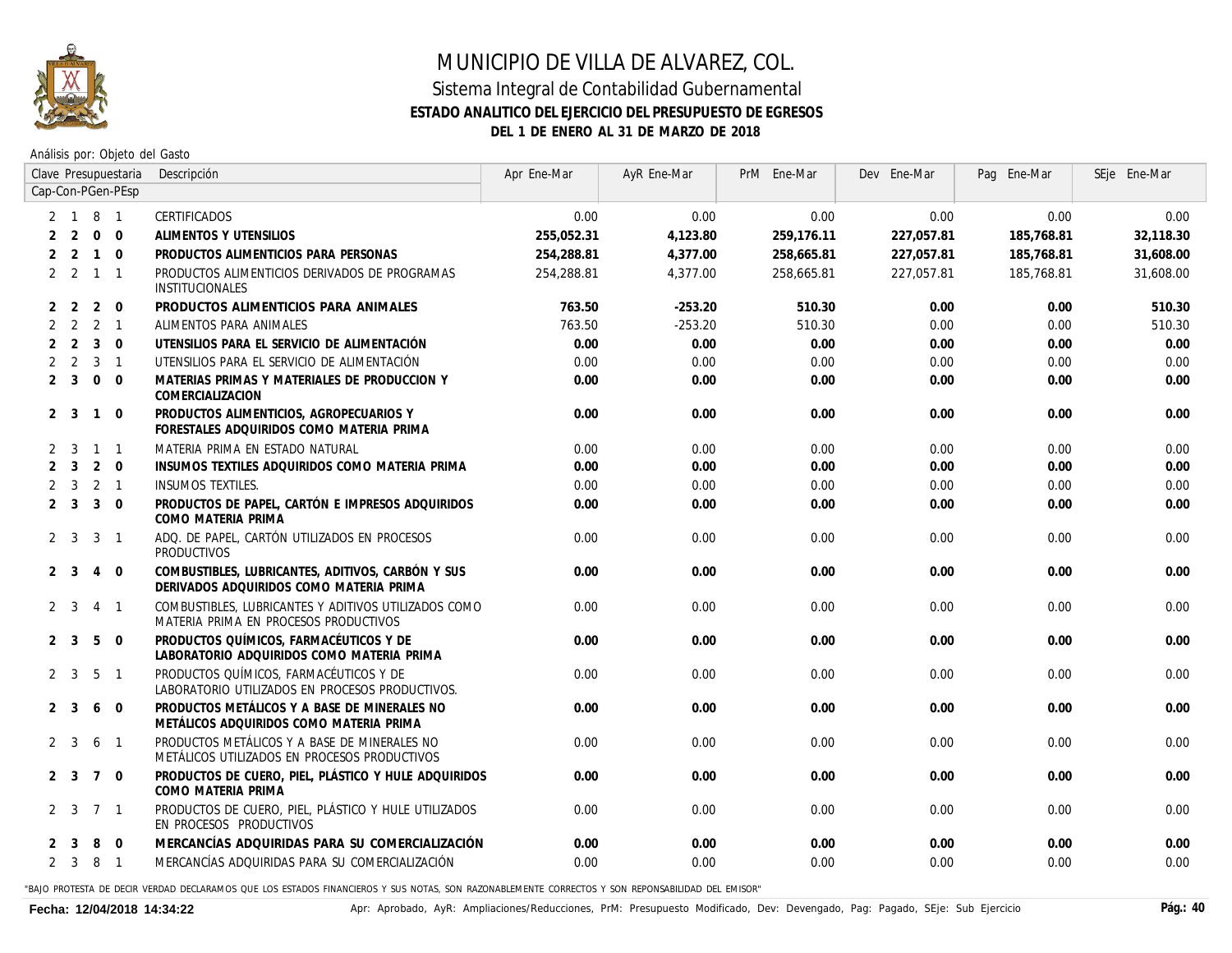

Análisis por: Objeto del Gasto

|                |                             |                | Clave Presupuestaria | Descripción                                                              | Apr Ene-Mar | AyR Ene-Mar | PrM Ene-Mar | Dev Ene-Mar | Pag Ene-Mar | SEje Ene-Mar |
|----------------|-----------------------------|----------------|----------------------|--------------------------------------------------------------------------|-------------|-------------|-------------|-------------|-------------|--------------|
|                |                             |                | Cap-Con-PGen-PEsp    |                                                                          |             |             |             |             |             |              |
|                | 3                           | 9              | $\Omega$             | OTROS PRODUCTOS ADQUIRIDOS COMO MATERIA PRIMA                            | 0.00        | 0.00        | 0.00        | 0.00        | 0.00        | 0.00         |
|                | 3                           | 9              | $\overline{1}$       | OTROS PRODUCTOS                                                          | 0.00        | 0.00        | 0.00        | 0.00        | 0.00        | 0.00         |
| $\mathbf{2}$   | -4                          | $\mathbf 0$    | $\Omega$             | MATERIALES Y ARTICULOS DE CONSTRUCCION Y DE<br><b>REPARACION</b>         | 312,878.83  | 196,420.97  | 509,299.80  | 206,587.35  | 157,752.33  | 302,712.45   |
| $\mathcal{P}$  | $\overline{4}$              | $\mathbf{1}$   | $\Omega$             | PRODUCTOS MINERALES NO METÁLICOS                                         | 46,147.25   | 0.00        | 46,147.25   | 3,967.20    | 3,967.20    | 42,180.05    |
|                | $\overline{4}$              | $\mathbf{1}$   | $\overline{1}$       | PRODUCTOS MINERALES NO METÁLICOS                                         | 46,147.25   | 0.00        | 46,147.25   | 3,967.20    | 3,967.20    | 42,180.05    |
|                | $\overline{4}$              | 2              | $\overline{0}$       | CEMENTO Y PRODUCTOS DE CONCRETO                                          | 7,753.29    | 34,410.91   | 42,164.20   | 18,965.94   | 18,965.94   | 23,198.26    |
|                | $\overline{4}$              | 2              | $\overline{1}$       | CEMENTO, PEGA AZULEJOS Y CONCRETOS                                       | 7,753.29    | 34.410.91   | 42,164.20   | 18,965,94   | 18,965,94   | 23,198.26    |
|                | $\boldsymbol{\varDelta}$    | 3              | $\overline{0}$       | CAL, YESO Y PRODUCTOS DE YESO                                            | 1,812.85    | 136.00      | 1,948.85    | 136.00      | 136.00      | 1,812.85     |
|                | 4                           | 3              | $\overline{1}$       | TABLA ROCA, PLAFONES, PROD. DE YESO Y CAL                                | 1,812.85    | 136.00      | 1,948.85    | 136.00      | 136.00      | 1,812.85     |
|                |                             | $\overline{4}$ | $\overline{0}$       | MADERA Y PRODUCTOS DE MADERA                                             | 13,986.15   | 0.00        | 13,986.15   | 41.76       | 41.76       | 13,944.39    |
|                | $\boldsymbol{\vartriangle}$ | $\overline{4}$ | $\overline{1}$       | MADERA Y SUS DERIVADOS                                                   | 13,986.15   | 0.00        | 13,986.15   | 41.76       | 41.76       | 13,944.39    |
|                |                             | 5              | $\Omega$             | VIDRIO Y PRODUCTOS DE VIDRIO                                             | 0.00        | 0.00        | 0.00        | 0.00        | 0.00        | 0.00         |
| $\overline{2}$ | $\overline{4}$              | 5              | $\overline{1}$       | VIDRIO Y PRODUCTOS DE VIDRIO                                             | 0.00        | 0.00        | 0.00        | 0.00        | 0.00        | 0.00         |
| $\overline{2}$ | $\boldsymbol{\varLambda}$   | 6              | $\Omega$             | MATERIAL ELÉCTRICO Y ELECTRÓNICO                                         | 187,318.84  | 85.00       | 187,403.84  | 11,078.77   | 11,078.77   | 176,325.07   |
| $\overline{2}$ | $\overline{4}$              | 6              | $\overline{1}$       | MATERIAL ELÉCTRICO Y ELECTRÓNICO PARA OFICINAS<br><b>ADMINISTRATIVAS</b> | 30.377.77   | 85.00       | 30,462.77   | 5,136.04    | 5,136.04    | 25,326.73    |
| $\overline{2}$ | -4                          | 6              | 2                    | MATERIAL ELÉCTRICO PARA EL SISTEMA DE ALUMBRADO<br>PÚBLICO               | 150,000.00  | 0.00        | 150,000.00  | 5,942.73    | 5,942.73    | 144,057.27   |
| $\mathbf{2}$   | $\boldsymbol{\varLambda}$   | 6              | 3                    | MATERIAL ELÉCTRICO Y ELECTRÓNICO PARA SEÑALIZACION<br><b>VIAL</b>        | 6,941.07    | 0.00        | 6,941.07    | 0.00        | 0.00        | 6,941.07     |
|                | 4                           | $7^{\circ}$    | $\overline{0}$       | ARTÍCULOS METÁLICOS PARA LA CONSTRUCCIÓN                                 | 12,729.38   | 73,602.44   | 86,331.82   | 58,384.05   | 58,384.05   | 27,947.77    |
|                | 4                           |                | 7 <sub>1</sub>       | PRODUCTOS METÁLICOS PARA CONSTRUCCIÓN                                    | 12,729.38   | 73,602.44   | 86,331.82   | 58,384.05   | 58,384.05   | 27,947.77    |
|                | $\boldsymbol{\varLambda}$   | 8              | $\Omega$             | <b>MATERIALES COMPLEMENTARIOS</b>                                        | 0.00        | 0.00        | 0.00        | 0.00        | 0.00        | 0.00         |
|                | $\overline{4}$              | 8              | $\overline{1}$       | TAPICES. PISOS Y PERSIANAS Y DEMAS ACCESORIOS                            | 0.00        | 0.00        | 0.00        | 0.00        | 0.00        | 0.00         |
| $\overline{2}$ | $\overline{4}$              | 9              | $\overline{0}$       | OTROS MATERIALES Y ARTÍCULOS DE CONSTRUCCIÓN Y<br>REPARACIÓN             | 43,131.07   | 88,186.62   | 131,317.69  | 114,013.63  | 65,178.61   | 17,304.06    |
| $\mathbf{2}$   | $\overline{4}$              | 9              | $\overline{1}$       | OTROS MATERIALES Y ARTÍCULOS DE CONSTRUCCIÓN Y<br>REPARACIÓN             | 43.131.07   | 88,186,62   | 131.317.69  | 114.013.63  | 65,178.61   | 17,304.06    |
|                | 2 5                         | $\mathbf{0}$   | $\overline{0}$       | PRODUCTOS QUIMICOS, FARMACEUTICOS Y DE<br><b>LABORATORIO</b>             | 5,858.99    | 6,945.01    | 12,804.00   | 6,944.01    | 6,944.01    | 5,859.99     |
| 2              | -5                          | $\mathbf{1}$   | $\mathbf 0$          | PRODUCTOS QUÍMICOS BÁSICOS                                               | 0.00        | 0.00        | 0.00        | 0.00        | 0.00        | 0.00         |
|                | 2 <sub>5</sub>              | $\mathbf{1}$   | $\overline{1}$       | PRODUCTOS QUÍMICOS BÁSICOS (GAS LICUADO, PETRÓLEO<br>ETC.)               | 0.00        | 0.00        | 0.00        | 0.00        | 0.00        | 0.00         |
|                | -5                          | 2              | $\overline{0}$       | FERTILIZANTES, PESTICIDAS Y OTROS AGROQUÍMICOS                           | 5,227.34    | 1,470.00    | 6,697.34    | 1,470.00    | 1,470.00    | 5,227.34     |
|                | .5                          | 2              | $\overline{1}$       | HIERBICIDAS Y PLAGUICIDAS.                                               | 5,227.34    | 1,470.00    | 6,697.34    | 1,470.00    | 1,470.00    | 5,227.34     |
| $\overline{2}$ | 5                           | $\mathbf{3}$   | $\overline{0}$       | MEDICINAS Y PRODUCTOS FARMACÉUTICOS                                      | 631.65      | 1,050.00    | 1,681.65    | 1,050.00    | 1,050.00    | 631.65       |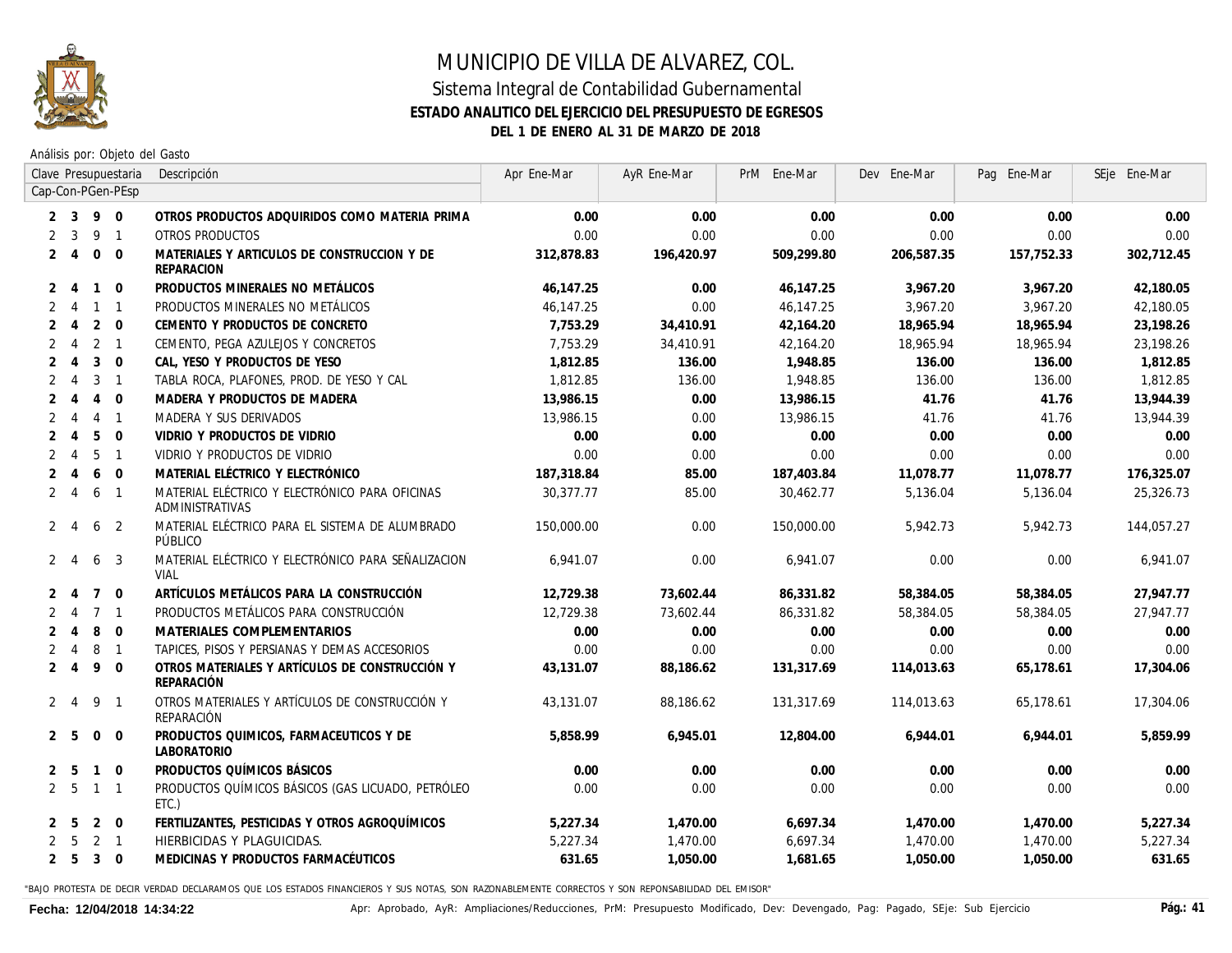

Análisis por: Objeto del Gasto

| Clave Presupuestaria                           | Descripción                                                                                                                                      | Apr Ene-Mar  | AyR Ene-Mar | PrM Ene-Mar  | Dev Ene-Mar  | Pag Ene-Mar  | SEje Ene-Mar |
|------------------------------------------------|--------------------------------------------------------------------------------------------------------------------------------------------------|--------------|-------------|--------------|--------------|--------------|--------------|
| Cap-Con-PGen-PEsp                              |                                                                                                                                                  |              |             |              |              |              |              |
| 2 <sub>5</sub><br>$3 \quad 1$                  | MEDICINAS Y PRODUCTOS FARMACÉUTICOS DE APLICACIÓN<br>HUMANA Y ANIMAL.                                                                            | 631.65       | 1,050.00    | 1,681.65     | 1,050.00     | 1,050.00     | 631.65       |
| - 5<br>4 0<br>2                                | MATERIALES, ACCESORIOS Y SUMINISTROS MÉDICOS                                                                                                     | 0.00         | 3,748.45    | 3,748.45     | 3,747.45     | 3,747.45     | 1.00         |
| 5<br>4 1<br>2                                  | MATERIALES, ACCESORIOS Y SUMINISTROS MÉDICOS                                                                                                     | 0.00         | 3.748.45    | 3.748.45     | 3.747.45     | 3.747.45     | 1.00         |
| - 5<br>$5 \quad 0$<br>2                        | MATERIALES, ACCESORIOS Y SUMINISTROS DE<br><b>LABORATORIO</b>                                                                                    | 0.00         | 0.00        | 0.00         | 0.00         | 0.00         | 0.00         |
| 5 <sub>1</sub><br>- 5<br>2                     | MATERIALES, ACCESORIOS Y SUMINISTROS DE LABORATORIO                                                                                              | 0.00         | 0.00        | 0.00         | 0.00         | 0.00         | 0.00         |
| 5<br>$6\quad 0$<br>2                           | FIBRAS SINTÉTICAS, HULES, PLÁSTICOS Y DERIVADOS                                                                                                  | 0.00         | 676.56      | 676.56       | 676.56       | 676.56       | 0.00         |
| 5<br>6 1<br>2                                  | FIBRAS SINTÉTICAS, HULES, PLÁSTICOS Y DERIVADOS                                                                                                  | 0.00         | 676.56      | 676.56       | 676.56       | 676.56       | 0.00         |
| 5<br>9 0<br>2                                  | OTROS PRODUCTOS QUÍMICOS                                                                                                                         | 0.00         | 0.00        | 0.00         | 0.00         | 0.00         | 0.00         |
| 5<br>9<br>$\overline{1}$<br>2                  | OTROS PRODUCTOS QUÍMICOS                                                                                                                         | 0.00         | 0.00        | 0.00         | 0.00         | 0.00         | 0.00         |
| 6<br>$0\quad 0$                                | COMBUSTIBLES, LUBRICANTES Y ADITIVOS                                                                                                             | 1,818,753.11 | 698,057.36  | 2,516,810.47 | 2,110,157.19 | 1,109,719.96 | 406,653.28   |
| $1\quad 0$<br>2<br>6                           | COMBUSTIBLES, LUBRICANTES Y ADITIVOS                                                                                                             | 1,818,753.11 | 698,057.36  | 2,516,810.47 | 2,110,157.19 | 1,109,719.96 | 406,653.28   |
| $1 \quad 1$<br>2<br>6                          | <b>GASOLINA</b>                                                                                                                                  | 1,439,555.42 | 225,421.18  | 1,664,976.60 | 1,583,699.88 | 686,714.14   | 81,276.72    |
| $\overline{2}$<br>$\overline{1}$<br>2<br>6     | DIESEL                                                                                                                                           | 240,000.00   | 448,920.29  | 688,920.29   | 368,662.80   | 330,949.31   | 320,257.49   |
| $\overline{1}$<br>3<br>2<br>6                  | <b>GAS</b>                                                                                                                                       | 72.796.47    | 17,160.14   | 89,956.61    | 89,956.61    | 89,956.61    | 0.00         |
| $\overline{4}$<br>2<br>6<br>$\overline{1}$     | ACEITES Y GRASAS                                                                                                                                 | 66.401.22    | 6.555.75    | 72,956.97    | 67,837.90    | 2.099.90     | 5,119.07     |
| $2 \quad 0$<br>2<br>6                          | CARBÓN Y SUS DERIVADOS                                                                                                                           | 0.00         | 0.00        | 0.00         | 0.00         | 0.00         | 0.00         |
| $2 \quad 1$<br>6<br>2                          | CARBÓN.                                                                                                                                          | 0.00         | 0.00        | 0.00         | 0.00         | 0.00         | 0.00         |
| $\overline{7}$<br>$0\quad 0$<br>$\overline{2}$ | VESTUARIO, BLANCOS, PRENDAS DE PROTECCION Y<br>ARTICULOS DEPORTIVOS                                                                              | 276,876.66   | 29,540.00   | 306,416.66   | 7,800.00     | 7,800.00     | 298,616.66   |
| $\overline{7}$<br>$1 \quad 0$<br>2             | <b>VESTUARIO Y UNIFORMES</b>                                                                                                                     | 264,550.76   | 22,490.00   | 287,040.76   | 2,480.00     | 2,480.00     | 284,560.76   |
| $1 \quad 1$<br>2<br>$\overline{7}$             | UNIFORMES                                                                                                                                        | 264,550.76   | 22,490.00   | 287,040.76   | 2,480.00     | 2,480.00     | 284,560.76   |
| $1\quad 2$<br>2<br>$\overline{7}$              | <b>BANDERAS Y BANDERINES</b>                                                                                                                     | 0.00         | 0.00        | 0.00         | 0.00         | 0.00         | 0.00         |
| $2 \quad 0$<br>2<br>7                          | PRENDAS DE SEGURIDAD Y PROTECCIÓN PERSONAL                                                                                                       | 12,325.90    | 3,000.00    | 15,325.90    | 1,320.00     | 1,320.00     | 14,005.90    |
| $2 \quad 1$<br>$\overline{7}$<br>2             | ROPA Y EQUIPO DE SEGURIDAD                                                                                                                       | 12,325.90    | 3,000.00    | 15,325.90    | 1,320.00     | 1,320.00     | 14,005.90    |
| $\overline{7}$<br>$3 \quad 0$<br>2             | ARTÍCULOS DEPORTIVOS                                                                                                                             | 0.00         | 4,050.00    | 4,050.00     | 4,000.00     | 4,000.00     | 50.00        |
| $\overline{7}$<br>$3 \quad 1$<br>2             | BALONES, REDES, TROFEOS, RAQUETAS Y GUANTES                                                                                                      | 0.00         | 4,050.00    | 4,050.00     | 4,000.00     | 4,000.00     | 50.00        |
| $7\overline{ }$<br>3 <sub>2</sub><br>2         | OTROS ARTÍCULOS DEPORTIVOS                                                                                                                       | 0.00         | 0.00        | 0.00         | 0.00         | 0.00         | 0.00         |
| $\overline{7}$<br>4 0<br>2                     | PRODUCTOS TEXTILES                                                                                                                               | 0.00         | 0.00        | 0.00         | 0.00         | 0.00         | 0.00         |
| $\overline{7}$<br>4 1<br>2                     | PRODUCTOS TEXTILES                                                                                                                               | 0.00         | 0.00        | 0.00         | 0.00         | 0.00         | 0.00         |
| $\overline{7}$<br>5 0<br>2                     | BLANCOS Y OTROS PRODUCTOS TEXTILES, EXCEPTO PRENDAS<br>DE VESTIR                                                                                 | 0.00         | 0.00        | 0.00         | 0.00         | 0.00         | 0.00         |
| $2 \overline{7}$<br>5 1                        | BATAS, COLCHAS, FUNDAS, ALMOHADAS, TOALLAS,<br>COBERTORES Y COLCHONES                                                                            | 0.00         | 0.00        | 0.00         | 0.00         | 0.00         | 0.00         |
| 5 <sub>2</sub><br>2 7                          | OTROS PRODUCTOS TEXTILES                                                                                                                         | 0.00         | 0.00        | 0.00         | 0.00         | 0.00         | 0.00         |
| $2 \quad 8$<br>$0\quad 0$                      | MATERIALES Y SUMINISTROS PARA SEGURIDAD                                                                                                          | 0.00         | 0.00        | 0.00         | 0.00         | 0.00         | 0.00         |
|                                                | "BAJO PROTESTA DE DECIR VERDAD DECLARAMOS QUE LOS ESTADOS FINANCIEROS Y SUS NOTAS. SON RAZONABLEMENTE CORRECTOS Y SON REPONSABILIDAD DEL EMISOR" |              |             |              |              |              |              |

Fecha: 12/04/2018 14:34:22 **Apr: Aprobado, AyR: Ampliaciones/Reducciones**, PrM: Presupuesto Modificado, Dev: Devengado, Pag: Pagado, SEje: Sub Ejercicio Pág.: 42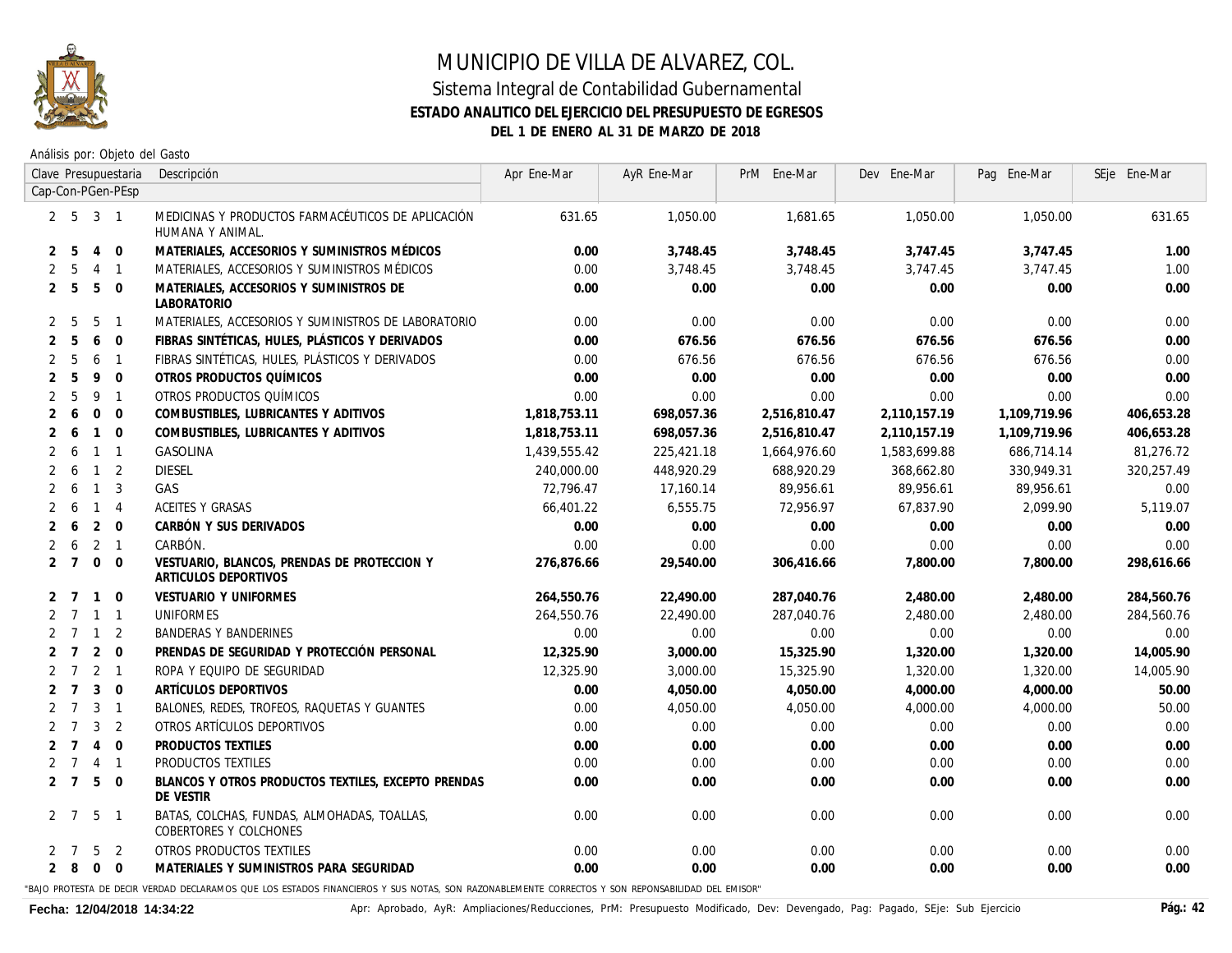

Análisis por: Objeto del Gasto

|                   |             |                | Clave Presupuestaria | Descripción                                                                                                                                       | Apr Ene-Mar | AyR Ene-Mar | PrM Ene-Mar | Dev Ene-Mar | Pag Ene-Mar | SEje Ene-Mar |
|-------------------|-------------|----------------|----------------------|---------------------------------------------------------------------------------------------------------------------------------------------------|-------------|-------------|-------------|-------------|-------------|--------------|
| Cap-Con-PGen-PEsp |             |                |                      |                                                                                                                                                   |             |             |             |             |             |              |
|                   | $2 \quad 8$ | $1\quad 0$     |                      | SUSTANCIAS Y MATERIALES EXPLOSIVOS                                                                                                                | 0.00        | 0.00        | 0.00        | 0.00        | 0.00        | 0.00         |
|                   | 2 8         |                | $1 \quad 1$          | POLVORA, DINAMITA, CORDITA, TRINITROTOLUENO,<br>AMATOL, TRETIL Y FULMINANTES                                                                      | 0.00        | 0.00        | 0.00        | 0.00        | 0.00        | 0.00         |
| 2                 | -8          | $\mathbf{1}$   | 2                    | OTRAS SUSTANCIAS Y MATERIALES EXPLOSIVAS                                                                                                          | 0.00        | 0.00        | 0.00        | 0.00        | 0.00        | 0.00         |
| 2                 | -8          | 2              | $\mathbf{0}$         | MATERIALES DE SEGURIDAD PÚBLICA                                                                                                                   | 0.00        | 0.00        | 0.00        | 0.00        | 0.00        | 0.00         |
|                   | $2 \quad 8$ | $2 \quad 1$    |                      | MUNICIONES, ESPOLETAS, CARGAS, GRANADAS, CARTUCHOS<br>Y BALAS.                                                                                    | 0.00        | 0.00        | 0.00        | 0.00        | 0.00        | 0.00         |
| 2                 | -8          | 2              | 2                    | OTROS MATERIALES DE SEGURIDAD PÚBLICA                                                                                                             | 0.00        | 0.00        | 0.00        | 0.00        | 0.00        | 0.00         |
| $\overline{2}$    | -8          | 3              | $\Omega$             | PRENDAS DE PROTECCIÓN PARA SEGURIDAD PÚBLICA Y<br><b>NACIONAL</b>                                                                                 | 0.00        | 0.00        | 0.00        | 0.00        | 0.00        | 0.00         |
|                   | -8          | 3              | $\overline{1}$       | EQUIPO DE PROTECCIÓN PARA SEGURIDAD PÚBLICA                                                                                                       | 0.00        | 0.00        | 0.00        | 0.00        | 0.00        | 0.00         |
| 2                 | 8           | 3              | $\overline{2}$       | KIT DE OPERACION DE PRIMER RESPONDIENTE (PATRULLA)                                                                                                | 0.00        | 0.00        | 0.00        | 0.00        | 0.00        | 0.00         |
| 2                 | -8          | 3              | 3                    | KIT DE OPERACION DE PRIMER RESPONDIENTE (PIE A TIERRA)                                                                                            | 0.00        | 0.00        | 0.00        | 0.00        | 0.00        | 0.00         |
| 2                 | 9           | $\mathbf{0}$   | $\Omega$             | HERRAMIENTAS, REFACCIONES Y ACCESORIOS MENORES                                                                                                    | 348,963.48  | 14,346.61   | 363,310.09  | 120,998.19  | 102,438.19  | 242,311.90   |
| 2                 | -9          | $\mathbf{1}$   | $\Omega$             | <b>HERRAMIENTAS MENORES</b>                                                                                                                       | 46.929.95   | 2,985.73    | 49,915.68   | 10,562.24   | 10,562.24   | 39,353.44    |
| $\overline{2}$    | - 9         | $\mathbf{1}$   | $\overline{1}$       | HERRAMIENTAS DE CARPINTERIA, SILVICULTURA,<br>HORTICULTURA, GANADERÍA Y AGRICULTURA                                                               | 46,929.95   | 2,985.73    | 49,915.68   | 10,562.24   | 10,562.24   | 39,353.44    |
| $\mathbf{2}$      | -9          | 2              | $\overline{0}$       | REFACCIONES Y ACCESORIOS MENORES DE EDIFICIOS                                                                                                     | 3,206.34    | 0.00        | 3,206.34    | 1,885.19    | 1,885.19    | 1,321.15     |
| 2                 | -9          |                | $2 \quad 1$          | INSTRUMENTAL COMPLEMENTARIO PARA EDIFICIOS                                                                                                        | 3.206.34    | 0.00        | 3,206.34    | 1,885,19    | 1.885.19    | 1,321.15     |
|                   | 9           | $\overline{2}$ | 2                    | <b>REPUESTOS DE EDIFICIOS</b>                                                                                                                     | 0.00        | 0.00        | 0.00        | 0.00        | 0.00        | 0.00         |
| 2                 | 9           | 3              | $\Omega$             | REFACCIONES Y ACCESORIOS MENORES DE MOBILIARIO Y<br>EQUIPO DE ADMINISTRACIÓN, EDUCACIONAL Y RECREATIVO                                            | 0.00        | 0.00        | 0.00        | 0.00        | 0.00        | 0.00         |
| $\mathcal{P}$     | 9           | 3              | $\overline{1}$       | REFACCIONES MENORES DE EQUIPO DE ADMINISTRACIÓN                                                                                                   | 0.00        | 0.00        | 0.00        | 0.00        | 0.00        | 0.00         |
| 2                 | -9          | 3              | $\overline{2}$       | REFACCIONES MENORES DE EQUIPO EDUCACIONAL                                                                                                         | 0.00        | 0.00        | 0.00        | 0.00        | 0.00        | 0.00         |
| 2                 | -9          | 3              | $\overline{3}$       | REFACCIONES MENORES DE EQUIPO RECREATIVO                                                                                                          | 0.00        | 0.00        | 0.00        | 0.00        | 0.00        | 0.00         |
| $\overline{2}$    | 9           | $\overline{4}$ | $\Omega$             | REFACCIONES Y ACCESORIOS MENORES DE EQUIPO DE<br>CÓMPUTO Y TECNOLOGÍAS DE LA INFORMACIÓN                                                          | 0.00        | 0.00        | 0.00        | 0.00        | 0.00        | 0.00         |
| 2                 | -9          | 4              | $\overline{1}$       | REFACCIONES Y ACCESORIOS MENORES PARA EQUIPOS DE<br>COMPUTO                                                                                       | 0.00        | 0.00        | 0.00        | 0.00        | 0.00        | 0.00         |
|                   | 2 9         | $\overline{4}$ | 2                    | REFACCIONES Y ACCESORIOS MENORES PARA TECNOLOGIAS<br>DE INFORMACIÓN                                                                               | 0.00        | 0.00        | 0.00        | 0.00        | 0.00        | 0.00         |
| 2                 | - 9         | 5              | $\Omega$             | REFACCIONES Y ACCESORIOS MENORES DE EQUIPO E<br>INSTRUMENTAL MÉDICO Y DE LABORATORIO                                                              | 0.00        | 0.00        | 0.00        | 0.00        | 0.00        | 0.00         |
| 2                 | <b>Q</b>    | 5              | $\overline{1}$       | REFACCIONES Y ACCESORIOS MENORES DE QUIPO<br>INSTRUMENTAL MEDICO.                                                                                 | 0.00        | 0.00        | 0.00        | 0.00        | 0.00        | 0.00         |
|                   | 2 9         | 5              | 2                    | REFACCIONES Y ACCESORIOS MENORES DE QUIPO<br>INSTRUMENTAL DE LABORATORIO                                                                          | 0.00        | 0.00        | 0.00        | 0.00        | 0.00        | 0.00         |
|                   | 2 9         | 6              | $\overline{0}$       | REFACCIONES Y ACCESORIOS MENORES DE EQUIPO DE                                                                                                     | 294.908.17  | 0.00        | 294.908.17  | 95,000.26   | 76,440.26   | 199,907.91   |
|                   |             |                |                      | BAIO PROTESTA DE DECIR VERDAD DECLARAMOS OLIE LOS ESTADOS EINANCIEROS Y SLIS NOTAS. SON RAZONABLEMENTE CORRECTOS Y SON REPONSABILIDAD DEL EMISOR" |             |             |             |             |             |              |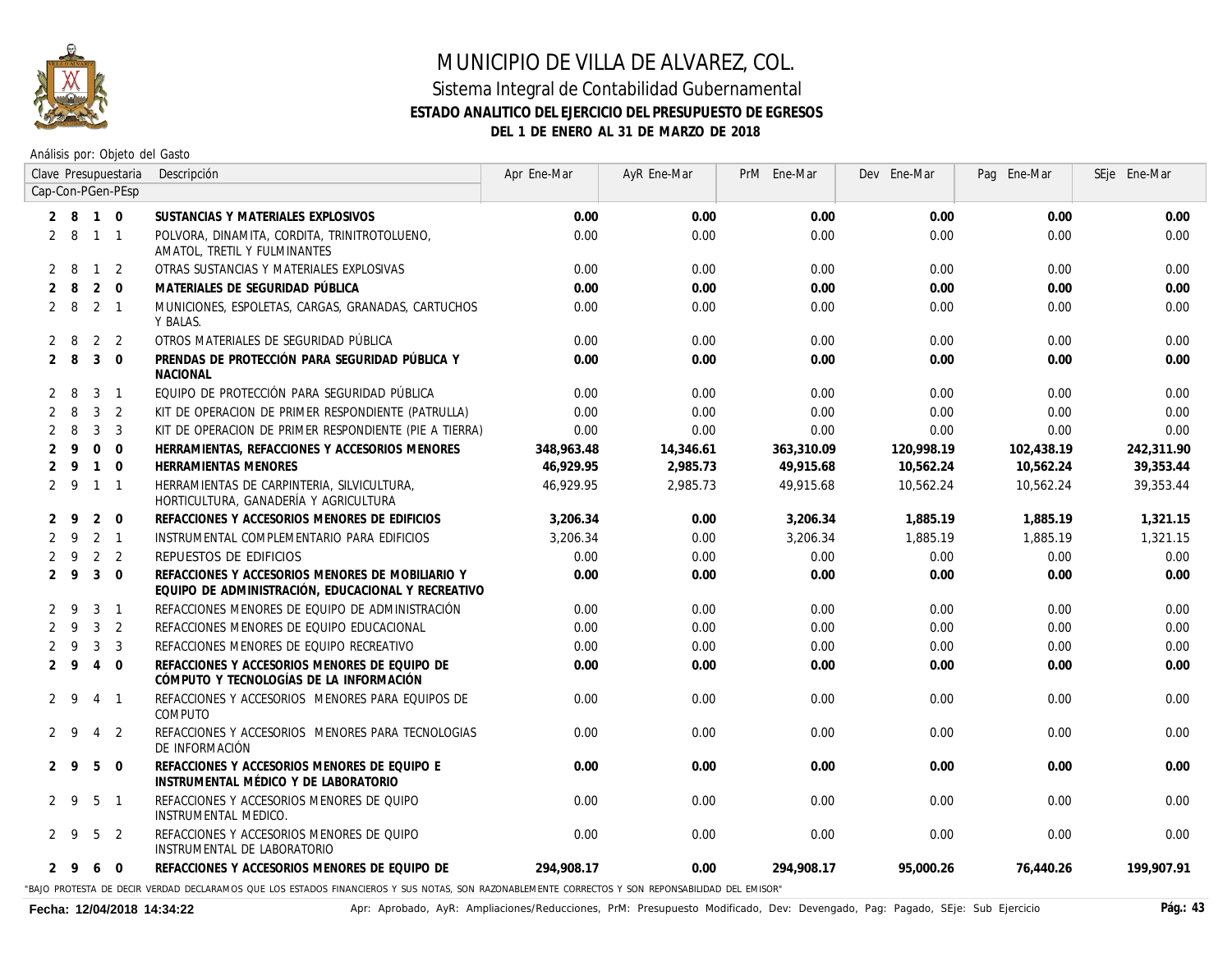

#### Sistema Integral de Contabilidad Gubernamental **ESTADO ANALITICO DEL EJERCICIO DEL PRESUPUESTO DE EGRESOS DEL 1 DE ENERO AL 31 DE MARZO DE 2018**

Análisis por: Objeto del Gasto

| Clave Presupuestaria |                |                 |                | Descripción                                                          | Apr Ene-Mar  | AyR Ene-Mar  | PrM Ene-Mar   | Dev Ene-Mar  | Pag Ene-Mar     | SEje Ene-Mar |
|----------------------|----------------|-----------------|----------------|----------------------------------------------------------------------|--------------|--------------|---------------|--------------|-----------------|--------------|
| Cap-Con-PGen-PEsp    |                |                 |                |                                                                      |              |              |               |              |                 |              |
|                      |                |                 |                | <b>TRANSPORTE</b>                                                    |              |              |               |              |                 |              |
| $2 \quad 9$          |                | 6               | $\overline{1}$ | REFACCIONES Y ACCESORIOS MENORES DE EQUIPO DE<br>TRANSPORTE          | 294,908,17   | 0.00         | 294,908.17    | 95,000.26    | 76,440.26       | 199,907.91   |
| 2 9                  |                | $\overline{7}$  | $\Omega$       | REFACCIONES Y ACCESORIOS MENORES DE EQUIPO DE<br>DEFENSA Y SEGURIDAD | 0.00         | 0.00         | 0.00          | 0.00         | 0.00            | 0.00         |
| $2 \quad 9$          |                | 7 1             |                | REFACCIONES Y ACCESORIOS MENORES DE EQUIPO DE<br><i>DEFENSA</i>      | 0.00         | 0.00         | 0.00          | 0.00         | 0.00            | 0.00         |
| $2 \quad 9$          |                | $\overline{7}$  | 2              | REFACCIONES Y ACCESORIOS MENORES DE EQUIPO DE<br>SEGURIDAD           | 0.00         | 0.00         | 0.00          | 0.00         | 0.00            | 0.00         |
| 2                    | - 9            | 8               | $\Omega$       | REFACCIONES Y ACCESORIOS MENORES DE MAQUINARIA Y<br>OTROS EQUIPOS    | 913.62       | 10,896.88    | 11,810.50     | 11,810.50    | 11.810.50       | 0.00         |
| $2 \overline{9}$     |                | 8               | $\mathbf{1}$   | REFACCIONES Y ACCESORIOS MENORES DE MAQUINARIA<br>PESADA             | 913.62       | 10.896.88    | 11,810.50     | 11,810.50    | 11.810.50       | 0.00         |
| $2 \quad 9$          |                | 8               | 2              | REFACCIONES Y ACCESORIOS MENORES DE MAQUINARIA<br>AGRICOLA           | 0.00         | 0.00         | 0.00          | 0.00         | 0.00            | 0.00         |
| $2 \quad 9$          |                | 8               | 3              | REFACCIONES Y ACCESORIOS MENORES DE MAQUINARIA DE<br>CONSTRUCCIÓN    | 0.00         | 0.00         | 0.00          | 0.00         | 0.00            | 0.00         |
| $2 \quad 9$          |                | 9               | $\mathbf 0$    | REFACCIONES Y ACCESORIOS MENORES OTROS BIENES<br><b>MUEBLES</b>      | 3,005.40     | 464.00       | 3,469.40      | 1,740.00     | 1,740.00        | 1,729.40     |
| 2                    | - 9            | 9               | $\overline{1}$ | OTRAS REFACCIONES Y ACCESORIOS MENORES                               | 3,005.40     | 464.00       | 3,469.40      | 1,740.00     | <i>1,740.00</i> | 1,729.40     |
| 3                    | $\Omega$       | $\Omega$        | $\Omega$       | SERVICIOS GENERALES                                                  | 7,119,671.89 | 4,970,018.89 | 12,089,690.78 | 8,517,250.08 | 7,653,598.49    | 3,572,440.70 |
| 3                    |                | $\Omega$        | $\Omega$       | SERVICIOS BÁSICOS                                                    | 2,864,506.71 | 2,378,186.52 | 5,242,693.23  | 3,532,023.64 | 3,532,023.64    | 1,710,669.59 |
| 3                    |                | $\overline{1}$  | $\mathbf 0$    | ENERGÍA ELÉCTRICA                                                    | 2,730,000.00 | 2,367,585.29 | 5,097,585.29  | 3,490,465.29 | 3,490,465.29    | 1,607,120.00 |
| 3                    | $\overline{1}$ | $\overline{1}$  | $\overline{1}$ | ENERGIA ELÉCTRICA DE OFICINAS ADMINISTRATIVAS                        | 330,000.00   | 196,070.00   | 526,070.00    | 526,070.00   | 526,070.00      | 0.00         |
| 3                    | $\mathbf{1}$   | $\overline{1}$  | 2              | ENERGÍA ELÉCTRICA DE ALUMBRADO PÚBLICO                               | 2,400,000.00 | 2,171,515.29 | 4,571,515.29  | 2,964,395.29 | 2,964,395.29    | 1,607,120.00 |
| 3                    | $\overline{1}$ | 2               | $\mathbf 0$    | GAS                                                                  | 0.00         | 0.00         | 0.00          | 0.00         | 0.00            | 0.00         |
| 3                    | $\overline{1}$ | $2 \quad 1$     |                | GAS EXCLUYE AL USADO PARA TRANSPORTE                                 | 0.00         | 0.00         | 0.00          | 0.00         | 0.00            | 0.00         |
| 3                    | $\overline{1}$ | 3               | $\mathbf{0}$   | <b>AGUA</b>                                                          | 2.370.75     | 0.00         | 2,370.75      | 0.00         | 0.00            | 2,370.75     |
| 3                    | $\mathbf{1}$   | 3               | $\overline{1}$ | CONSUMO DE AGUA POTABLE                                              | 2.370.75     | 0.00         | 2,370.75      | 0.00         | 0.00            | 2.370.75     |
| 3                    |                | 3               | 2              | CONSUMO DE AGUA PARA RIEGO                                           | 0.00         | 0.00         | 0.00          | 0.00         | 0.00            | 0.00         |
| 3                    |                | $\overline{4}$  | $\mathbf 0$    | TELEFONÍA TRADICIONAL                                                | 33,000.00    | 10,601.23    | 43,601.23     | 33,416.08    | 33,416.08       | 10,185.15    |
| 3                    |                | 4               | $\mathbf{1}$   | SERVICIO TELEFÓNICO CONVENCIONAL                                     | 33,000.00    | 10,601.23    | 43,601.23     | 33,416.08    | 33,416.08       | 10,185.15    |
| 3                    |                | 5               | $\mathbf 0$    | TELEFONÍA CELULAR                                                    | 0.00         | 0.00         | 0.00          | 0.00         | 0.00            | 0.00         |
| 3                    |                | 5               | $\overline{1}$ | SERVICIO DE TELEFONÍA CELULAR                                        | 0.00         | 0.00         | 0.00          | 0.00         | 0.00            | 0.00         |
| 3                    |                | 6               | $\mathbf 0$    | SERVICIOS DE TELECOMUNICACIONES Y SATELITES.                         | 0.00         | 0.00         | 0.00          | 0.00         | 0.00            | 0.00         |
| 3                    |                | 6               | $\overline{1}$ | SERVICIOS DE TELECOMUNICACIONES Y SATELITES.                         | 0.00         | 0.00         | 0.00          | 0.00         | 0.00            | 0.00         |
| 3                    | $\overline{1}$ | $7\overline{ }$ | $\overline{0}$ | SERVICIOS DE ACCESO DE INTERNET. REDES Y                             | 88.749.99    | 0.00         | 88.749.99     | 0.00         | 0.00            | 88.749.99    |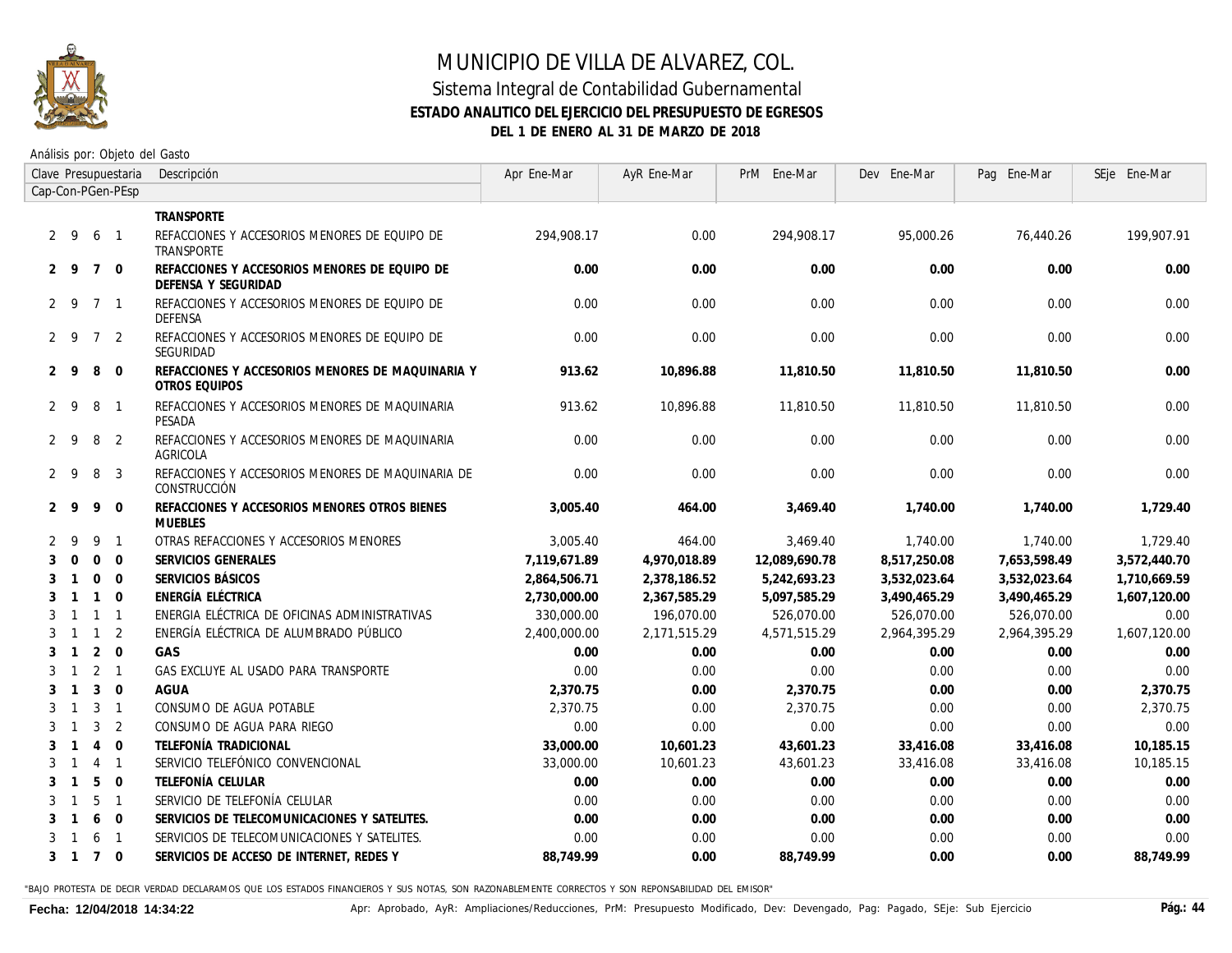

Análisis por: Objeto del Gasto

|                   |                |                 | Clave Presupuestaria | Descripción                                                                         | Apr Ene-Mar  | AyR Ene-Mar | PrM Ene-Mar  | Dev Ene-Mar  | Pag Ene-Mar  | SEje Ene-Mar |
|-------------------|----------------|-----------------|----------------------|-------------------------------------------------------------------------------------|--------------|-------------|--------------|--------------|--------------|--------------|
| Cap-Con-PGen-PEsp |                |                 |                      |                                                                                     |              |             |              |              |              |              |
|                   |                |                 |                      | PROCESAMIENTO DE INFORMACION                                                        |              |             |              |              |              |              |
| 3                 | $\overline{1}$ | 7 1             |                      | SERVICIOS DE INTERNET.                                                              | 0.00         | 0.00        | 0.00         | 0.00         | 0.00         | 0.00         |
| 3                 | $\overline{1}$ | $7\overline{ }$ | $\overline{2}$       | PROVISIÓN DE SERVICIOS ELECTRÓNICOS                                                 | 88,749,99    | 0.00        | 88,749.99    | 0.00         | 0.00         | 88,749.99    |
| 3                 | $\mathbf{1}$   | $\overline{7}$  | 3                    | DISEÑO DE PÁGINAS WEB Y CORREO.                                                     | 0.00         | 0.00        | 0.00         | 0.00         | 0.00         | 0.00         |
| 3                 |                | $\overline{7}$  | $\overline{4}$       | RESPALDO DE INFORMACIÓN                                                             | 0.00         | 0.00        | 0.00         | 0.00         | 0.00         | 0.00         |
| 3                 |                | $\overline{7}$  | - 5                  | MANEJO Y ADMINISTRACIÓN DE SERVIDORES                                               | 0.00         | 0.00        | 0.00         | 0.00         | 0.00         | 0.00         |
| 3                 |                | 8               | $\overline{0}$       | SERVICIOS POSTALES Y TELEGRAFICOS                                                   | 2,837.64     | 0.00        | 2,837.64     | 2,345.26     | 2,345.26     | 492.38       |
| 3                 |                | 8               | $\overline{1}$       | SERVICIO POSTAL                                                                     | 0.00         | 0.00        | 0.00         | 0.00         | 0.00         | 0.00         |
| 3                 |                | 8               | 2                    | SERVICIO TELEGRÁFICO                                                                | 0.00         | 0.00        | 0.00         | 0.00         | 0.00         | 0.00         |
| 3                 |                | 8               | $\overline{3}$       | MENSAJERIA Y PAQUETERIA                                                             | 2.837.64     | 0.00        | 2,837.64     | 2,345.26     | 2,345.26     | 492.38       |
| 3                 |                | 9               | $\Omega$             | SERVICIOS INTEGRALES Y OTROS SERVICIOS                                              | 7,548.33     | 0.00        | 7,548.33     | 5,797.01     | 5,797.01     | 1,751.32     |
|                   |                | 9               | $\overline{1}$       | SERVICIO DE TELECOMUNICACIONES                                                      | 0.00         | 0.00        | 0.00         | 0.00         | 0.00         | 0.00         |
|                   |                | 9               | $\overline{2}$       | SERVICIO DE TELEFONIA CELULAR                                                       | 7,548.33     | 0.00        | 7,548.33     | 5,797.01     | 5,797.01     | 1,751.32     |
|                   |                | 9               | 3                    | SERVICIOS DE RADIOCOMUNICACIÓN                                                      | 0.00         | 0.00        | 0.00         | 0.00         | 0.00         | 0.00         |
| 3                 | 2              | $\mathbf{0}$    | $\Omega$             | SERVICIOS DE ARRENDAMIENTO                                                          | 1,787,067.51 | 669,708.53  | 2,456,776.04 | 2,174,255.73 | 1,822,127.99 | 282,520.31   |
|                   | 2              | $\mathbf{1}$    | $\Omega$             | ARRENDAMIENTO DE TERRENOS                                                           | 0.00         | 0.00        | 0.00         | 0.00         | 0.00         | 0.00         |
| 3                 | $\mathcal{P}$  | $\mathbf{1}$    | $\overline{1}$       | ARRENDAMIENTO DE TERRENOS                                                           | 0.00         | 0.00        | 0.00         | 0.00         | 0.00         | 0.00         |
|                   | 2              | 2               | $\overline{0}$       | ARRENDAMIENTO DE EDIFICIOS                                                          | 60,488.43    | 0.00        | 60,488.43    | 0.00         | 0.00         | 60,488.43    |
| 3                 | 2              | 2               | $\overline{1}$       | ARRENDAMIENTO DE EDIFICIOS PARA VIVIENDA                                            | 0.00         | 0.00        | 0.00         | 0.00         | 0.00         | 0.00         |
|                   | 2              | 2               | $\overline{2}$       | ARRENDAMIENTO DE SALONES PARA CONVENCIONES                                          | 0.00         | 0.00        | 0.00         | 0.00         | 0.00         | 0.00         |
|                   | 2              | 2               | 3                    | ARRENDAMIENTO DE EDIFICIOS PARA OFICINAS                                            | 60,488.43    | 0.00        | 60,488.43    | 0.00         | 0.00         | 60,488.43    |
| 3                 | 2              | 2               | $\overline{4}$       | ARRENDAMIENTO DE LOCALES COMERCIALES                                                | 0.00         | 0.00        | 0.00         | 0.00         | 0.00         | 0.00         |
| 3                 | 2              | 2               | - 5                  | ARRENDAMIENTO DE ESTADIOS, TEATROS, AUDITORIOS Y<br><b>BODEGAS.</b>                 | 0.00         | 0.00        | 0.00         | 0.00         | 0.00         | 0.00         |
| 3                 | 2              | 2               | 6                    | OTROS ARRENDAMIENTOS                                                                | 0.00         | 0.00        | 0.00         | 0.00         | 0.00         | 0.00         |
| 3                 | 2              | 3               | $\overline{0}$       | ARRENDAMIENTO DE MOBILIARIO Y EQUIPO DE<br>ADMINISTRACIÓN, EDUCACIONAL Y RECREATIVO | 0.00         | 0.00        | 0.00         | 0.00         | 0.00         | 0.00         |
| 3                 | 2              | 3               | $\overline{1}$       | ARRENDAMIENTO DE EQUIPO DE CÓMPUTO                                                  | 0.00         | 0.00        | 0.00         | 0.00         | 0.00         | 0.00         |
| 3                 | 2              | 3               | 2                    | ARRENDAMIENTO DE IMPRESORAS                                                         | 0.00         | 0.00        | 0.00         | 0.00         | 0.00         | 0.00         |
| 3                 | 2              | 3               | 3                    | ARRENDAMIENTO DE FOTOCOPIADORAS                                                     | 0.00         | 0.00        | 0.00         | 0.00         | 0.00         | 0.00         |
| 3                 | 2              | $\overline{4}$  | $\overline{0}$       | ARRENDAMIENTO DE EQUIPO E INSTRUMENTAL MÉDICO Y<br>DE LABORATORIO                   | 0.00         | 0.00        | 0.00         | 0.00         | 0.00         | 0.00         |
| 3                 | 2              | $\overline{4}$  | $\overline{1}$       | ARRENDAMIENTO DE EQUIPO E INSTRUMENTAL MÉDICO.                                      | 0.00         | 0.00        | 0.00         | 0.00         | 0.00         | 0.00         |
| $\mathbf{3}$      | 2              | $\overline{4}$  | $\overline{2}$       | ARRENDAMIENTO DE EQUIPO E INSTRUMENTAL DE<br><i>LABORATORIO</i>                     | 0.00         | 0.00        | 0.00         | 0.00         | 0.00         | 0.00         |
|                   | 3 <sub>2</sub> | 5               | $\Omega$             | ARRENDAMIENTO DE EQUIPO DE TRANSPORTE                                               | 1.500.000.00 | 669.708.53  | 2,169,708.53 | 2,169,708.53 | 1,817,580.79 | 0.00         |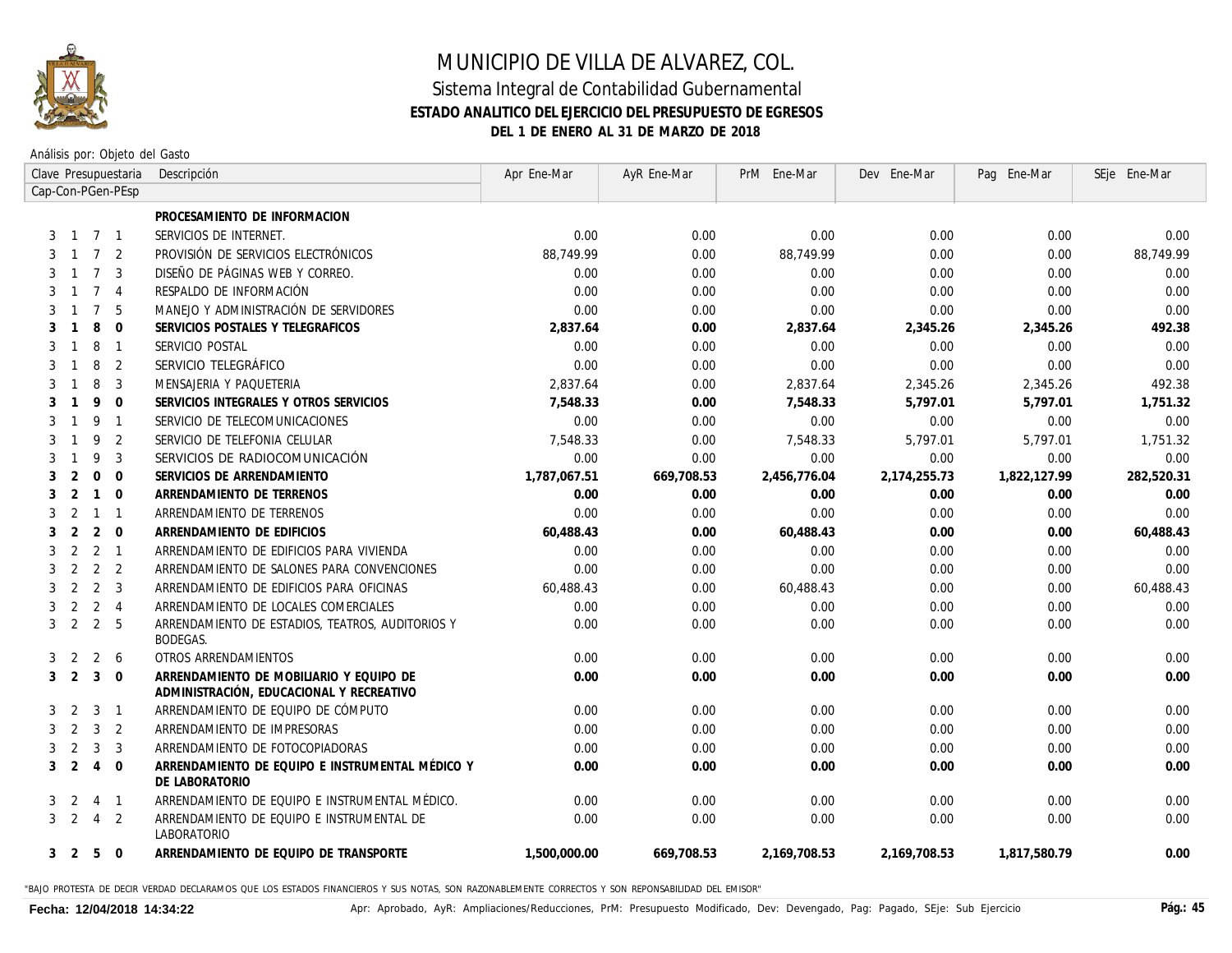

#### Sistema Integral de Contabilidad Gubernamental **ESTADO ANALITICO DEL EJERCICIO DEL PRESUPUESTO DE EGRESOS DEL 1 DE ENERO AL 31 DE MARZO DE 2018**

Análisis por: Objeto del Gasto

|   |                |                 | Clave Presupuestaria     | Descripción                                                                  | Apr Ene-Mar  | AyR Ene-Mar | PrM Ene-Mar  | Dev Ene-Mar  | Pag Ene-Mar  | SEje Ene-Mar |
|---|----------------|-----------------|--------------------------|------------------------------------------------------------------------------|--------------|-------------|--------------|--------------|--------------|--------------|
|   |                |                 | Cap-Con-PGen-PEsp        |                                                                              |              |             |              |              |              |              |
|   | 3 2            | 5 1             |                          | ARRENDAMIENTO DE EQUIPO DE TRANSPORTE TERRESTRE                              | 1,500,000.00 | 669,708.53  | 2,169,708.53 | 2,169,708.53 | 1,817,580.79 | 0.00         |
| 3 | 2              | 5 <sub>2</sub>  |                          | ARRENDAMIENTO DE EQUIPO DE TRANSPORTE<br>AEREOESPACIAL                       | 0.00         | 0.00        | 0.00         | 0.00         | 0.00         | 0.00         |
|   | 3 <sub>2</sub> | 5               | 3                        | ARRENDAMIENTO DE EQUIPO DE TRANSPORTE MARÍTIMO.<br>LACUSTRE Y FLUVIAL        | 0.00         | 0.00        | 0.00         | 0.00         | 0.00         | 0.00         |
| 3 | 2              | 5               | $\overline{4}$           | ARRENDAMIENTO DE VEHICULOS UTILITARIOS                                       | 0.00         | 0.00        | 0.00         | 0.00         | 0.00         | 0.00         |
|   | 3 <sup>2</sup> | 6               | $\Omega$                 | ARRENDAMIENTO DE MAQUINARIA, OTROS EQUIPOS Y<br>HERRAMIENTAS                 | 0.00         | 0.00        | 0.00         | 0.00         | 0.00         | 0.00         |
| 3 | 2              | 6               | $\overline{1}$           | ARRENDAMIENTO DE MAQUINARIA PARA LA CONSTRUCCIÓN                             | 0.00         | 0.00        | 0.00         | 0.00         | 0.00         | 0.00         |
| 3 | 2              | 6               | 2                        | ARRENDAMIENTO DE MAQUINARIA FORESTAL                                         | 0.00         | 0.00        | 0.00         | 0.00         | 0.00         | 0.00         |
| 3 | 2              | $7\overline{ }$ | $\Omega$                 | ARRENDAMIENTO DE ACTIVOS INTANGIBLES                                         | 0.00         | 0.00        | 0.00         | 0.00         | 0.00         | 0.00         |
| 3 | 2              | $\overline{7}$  | $\overline{1}$           | ARRENDAMIENTO POR EL USO DE PATENTES                                         | 0.00         | 0.00        | 0.00         | 0.00         | 0.00         | 0.00         |
| 3 | 2              | $7\overline{ }$ | 2                        | ARRENDAMIENTO POR EL USO DE MARCAS                                           | 0.00         | 0.00        | 0.00         | 0.00         | 0.00         | 0.00         |
| 3 | 2              | $\overline{7}$  | 3                        | REGALIAS POR DERECHOS DE AUTOR                                               | 0.00         | 0.00        | 0.00         | 0.00         | 0.00         | 0.00         |
| 3 | 2              | $\overline{7}$  | $\overline{4}$           | MEMBRESIAS                                                                   | 0.00         | 0.00        | 0.00         | 0.00         | 0.00         | 0.00         |
| 3 | $\overline{2}$ | $\overline{7}$  | -5                       | LICENCIAS POR EL USO DE PROGRAMAS DE CÓMPUTO                                 | 0.00         | 0.00        | 0.00         | 0.00         | 0.00         | 0.00         |
| 3 | 2              | 8               | $\overline{0}$           | ARRENDAMIENTO FINANCIERO                                                     | 0.00         | 0.00        | 0.00         | 0.00         | 0.00         | 0.00         |
|   | 2              | 8               | $\overline{1}$           | DERECHOS SOBRE BIENES DE ARRENDAMIENTO FINANCIERO                            | 0.00         | 0.00        | 0.00         | 0.00         | 0.00         | 0.00         |
| 3 | 2              | 9               | $\overline{0}$           | OTROS ARRENDAMIENTOS                                                         | 226,579.08   | 0.00        | 226,579.08   | 4,547.20     | 4,547.20     | 222,031.88   |
| 3 | 2              | 9               | $\overline{\phantom{0}}$ | ARRENDAMIENTO DE MUEBLES PARA EVENTOS INCLUYE<br>MANTELERÍA, LONAS Y CARPAS. | 226,579.08   | 0.00        | 226,579.08   | 4,547.20     | 4,547.20     | 222,031.88   |
| 3 | -2             | 9               | 2                        | ARRENDAMIENTO DE INSTRUMENTOS MUSICALES                                      | 0.00         | 0.00        | 0.00         | 0.00         | 0.00         | 0.00         |
| 3 | 2              | 9               | 3                        | ARRENDAMIENTO DE EQUIPO MÉDICO                                               | 0.00         | 0.00        | 0.00         | 0.00         | 0.00         | 0.00         |
| 3 | 2              | 9               | $\overline{4}$           | ARRENDAMIENTO DE EQUIPO Y VEHÍCULO RECREATIVO Y<br>DEPORTIVO                 | 0.00         | 0.00        | 0.00         | 0.00         | 0.00         | 0.00         |
| 3 | 3              | $\mathbf{0}$    | $\overline{0}$           | SERVICIOS PROFESIONALES, CIENTIFICOS, TECNICOS Y OTROS<br><b>SERVICIOS</b>   | 433,539.83   | 7,690.00    | 441,229.83   | 28,553.26    | 28,553.26    | 412,676.57   |
|   | 3 <sup>3</sup> | $\mathbf{1}$    | $\overline{0}$           | SERVICIOS LEGALES, DE CONTABILIDAD, AUDITORÍA Y<br><b>RELACIONADOS</b>       | 21.039.84    | 7,690.00    | 28,729.84    | 28,553.26    | 28,553.26    | 176.58       |
| 3 | 3              | $\mathbf{1}$    | $\overline{1}$           | SERVICIOS LEGALES, NOTARIALES Y DE APOYO PARA<br>TRÁMITES LEGALES.           | 0.00         | 7,690.00    | 7,690.00     | 7,690.00     | 7,690.00     | 0.00         |
|   | 3 <sup>3</sup> | $1\quad 2$      |                          | SERVICIOS DE CONTABILIDAD, AUDITORIA Y ASESORIA<br>CONTABLE Y FISCAL.        | 21.039.84    | 0.00        | 21,039.84    | 20,863.26    | 20,863.26    | 176.58       |
| 3 | 3              | $\overline{1}$  | 3                        | OTROS SERVICIOS LEGALES Y CONTABLES                                          | 0.00         | 0.00        | 0.00         | 0.00         | 0.00         | 0.00         |
|   | $3 \quad 3$    | 2               | $\Omega$                 | SERVICIOS DE DISEÑO, ARQUITECTURA, INGENIERÍA Y<br>ACTIVIDADES RELACIONADAS  | 0.00         | 0.00        | 0.00         | 0.00         | 0.00         | 0.00         |
|   | 3 3            | 2 1             |                          | SERVICIOS DE DISEÑO DE ARQUITECTURA DE PAISAJE Y<br>URBANISMO                | 0.00         | 0.00        | 0.00         | 0.00         | 0.00         | 0.00         |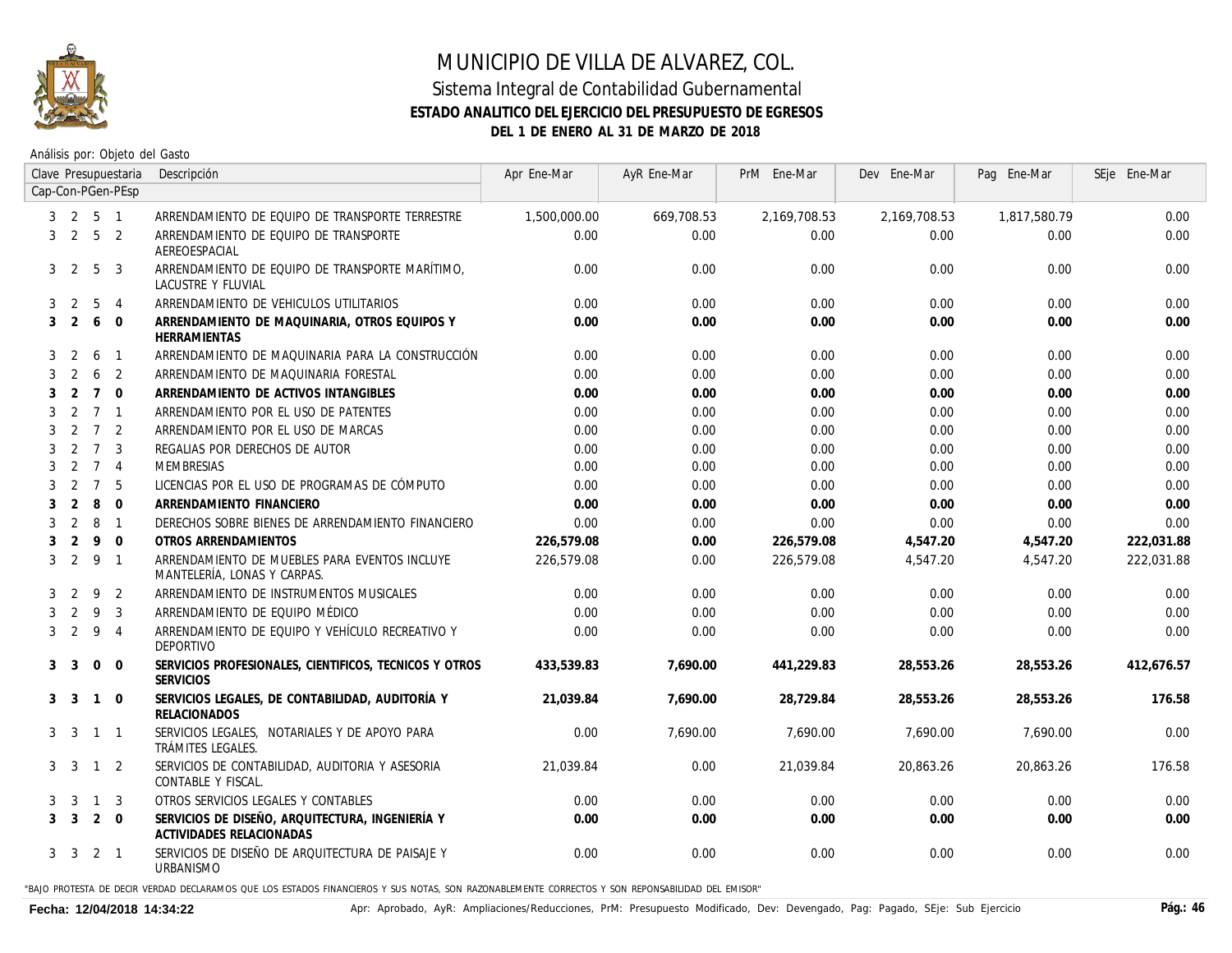

Análisis por: Objeto del Gasto

|   |                             |                 | Clave Presupuestaria     | Descripción                                                                                          | Apr Ene-Mar | AyR Ene-Mar | PrM Ene-Mar | Dev Ene-Mar | Pag Ene-Mar | SEje Ene-Mar |
|---|-----------------------------|-----------------|--------------------------|------------------------------------------------------------------------------------------------------|-------------|-------------|-------------|-------------|-------------|--------------|
|   |                             |                 | Cap-Con-PGen-PEsp        |                                                                                                      |             |             |             |             |             |              |
|   | $3 \quad 3 \quad 2 \quad 2$ |                 |                          | SERVICIO DE INGENIERIA CIVIL, MECÁNICA Y ELECTRÓNICA                                                 | 0.00        | 0.00        | 0.00        | 0.00        | 0.00        | 0.00         |
|   | 3 <sup>3</sup>              | $2 \quad 3$     |                          | SERVICIOS DE DIBUJO, INSPECCIÓN DE EDIFICIOS,<br>LEVANTAMIENTO GEOFÍSICOS Y LABORATORIO DE PRUEBAS.  | 0.00        | 0.00        | 0.00        | 0.00        | 0.00        | 0.00         |
|   | 3 <sup>3</sup>              | 3               | $\mathbf{0}$             | SERVICIOS DE CONSULTORÍA ADMINISTRATIVA, PROCESOS,<br>TÉCNICA Y EN TECNOLOGÍAS DE LA INFORMACIÓN     | 150,000.00  | 0.00        | 150,000.00  | 0.00        | 0.00        | 150,000.00   |
|   | 3 <sup>3</sup>              | 3               | $\overline{\phantom{a}}$ | SERVICIOS DE CONSULTORÍA EN ACTIVIDADES COMO<br>PLANEACIÓN Y DISEÑO EN SISTEMAS DE COMPUTO           | 150,000.00  | 0.00        | 150,000.00  | 0.00        | 0.00        | 150,000,00   |
| 3 | -3                          | 3               | 2                        | ASESORIA EN INSTALACIÓN DE EQUIPOS Y REDES<br>INFORMÁTICAS.                                          | 0.00        | 0.00        | 0.00        | 0.00        | 0.00        | 0.00         |
| 3 | 3                           | 3               | 3                        | SERVICIOS DE INSTALACIÓN DE SOFT WARE                                                                | 0.00        | 0.00        | 0.00        | 0.00        | 0.00        | 0.00         |
|   | 3                           | 3               | $\overline{4}$           | CONSULTORIA ADMINISTRATIVA                                                                           | 0.00        | 0.00        | 0.00        | 0.00        | 0.00        | 0.00         |
|   | 3                           | 3               | 5                        | CONSULTORIA CIENTÍFICA Y TÉCNICA                                                                     | 0.00        | 0.00        | 0.00        | 0.00        | 0.00        | 0.00         |
| 3 | 3                           | $\overline{4}$  | $\Omega$                 | SERVICIOS DE CAPACITACIÓN                                                                            | 20,000.00   | 0.00        | 20,000.00   | 0.00        | 0.00        | 20,000.00    |
| 3 | 3                           | $\overline{4}$  | $\overline{1}$           | SERVICIOS DE PREPARACIÓN E IMPARTICIÓN DE CURSOS                                                     | 20,000.00   | 0.00        | 20,000.00   | 0.00        | 0.00        | 20,000.00    |
|   | 3                           | 5               | $\Omega$                 | SERVICIOS DE INVESTIGACIÓN CIENTÍFICA Y DESARROLLO                                                   | 0.00        | 0.00        | 0.00        | 0.00        | 0.00        | 0.00         |
| 3 | 3                           | 5               | $\overline{1}$           | SERVICIOS DE INVESTIGACIÓN CIENTÍFICA Y DESARROLLO EN<br>CIENCIA FÍSICA                              | 0.00        | 0.00        | 0.00        | 0.00        | 0.00        | 0.00         |
| 3 | 3                           | 5               | 2                        | SERVICIOS DE INVESTIGACIÓN CIENTÍFICA Y DESARROLLO DE<br>INGENIERIA QUIMICA. OCEANOGRAFÍA Y GEOLOGÍA | 0.00        | 0.00        | 0.00        | 0.00        | 0.00        | 0.00         |
| 3 | -3                          | 5               | 3                        | SERVICIOS DE INVESTIGACIÓN CIENTÍFICA Y DESARROLLO DE<br>CIENCIAS SOCIALES Y HUMANIDADES             | 0.00        | 0.00        | 0.00        | 0.00        | 0.00        | 0.00         |
| 3 | -3                          | 6               | $\mathbf{0}$             | SERVICIOS DE APOYO ADMINISTRATIVO, TRADUCCIÓN,<br>FOTOCOPIADO E IMPRESIÓN                            | 242.499.99  | 0.00        | 242,499.99  | 0.00        | 0.00        | 242,499.99   |
| 3 | 3                           | 6               | $\overline{1}$           | SERVICIOS DE APOYO ADMINISTRATIVO                                                                    | 242.499.99  | 0.00        | 242,499.99  | 0.00        | 0.00        | 242,499.99   |
| 3 | 3                           | 6               | 2                        | SERVICIOS DE FOTOCOPIADO                                                                             | 0.00        | 0.00        | 0.00        | 0.00        | 0.00        | 0.00         |
| 3 | 3                           | 6               | 3                        | SERVICIOS DE IMPRESIÓN                                                                               | 0.00        | 0.00        | 0.00        | 0.00        | 0.00        | 0.00         |
| 3 | 3                           | $\overline{7}$  | $\Omega$                 | SERVICIOS DE PROTECCIÓN Y SEGURIDAD                                                                  | 0.00        | 0.00        | 0.00        | 0.00        | 0.00        | 0.00         |
| 3 | 3                           | $\overline{7}$  | $\overline{1}$           | REALIZACIÓN DE PROGRAMAS DE SEGURIDAD PÚBLICA.                                                       | 0.00        | 0.00        | 0.00        | 0.00        | 0.00        | 0.00         |
| 3 | 3                           | $7\overline{ }$ | 2                        | CONTRATACIÓN DE PERSONAL TEMPORAL SEGÚN<br>PROGRAMA DE SEGURIDAD PÚBLICA.                            | 0.00        | 0.00        | 0.00        | 0.00        | 0.00        | 0.00         |
|   | 3 <sup>3</sup>              | $7\overline{ }$ | 3                        | MATERIALES CONSIDERADOS EN PROGRAMA DE SEGURIDAD<br>PÚBLICA                                          | 0.00        | 0.00        | 0.00        | 0.00        | 0.00        | 0.00         |
| 3 | 3                           | $\overline{7}$  | -4                       | SERVICIOS NECESARIOS CONSIDERADOS EN PROGRAMA DE<br>SEGURIDAD PÚBLICA                                | 0.00        | 0.00        | 0.00        | 0.00        | 0.00        | 0.00         |
|   | 3                           | 8               | $\Omega$                 | SERVICIOS DE VIGILANCIA                                                                              | 0.00        | 0.00        | 0.00        | 0.00        | 0.00        | 0.00         |
|   | 3                           | 8               | $\overline{\phantom{a}}$ | SERVICIOS DE MONITOREO DE PERSONAS                                                                   | 0.00        | 0.00        | 0.00        | 0.00        | 0.00        | 0.00         |
| 3 | 3                           | 9               | $\Omega$                 | SERVICIOS PROFESIONALES, CIENTÍFICOS Y TÉCNICOS<br><b>INTEGRALES</b>                                 | 0.00        | 0.00        | 0.00        | 0.00        | 0.00        | 0.00         |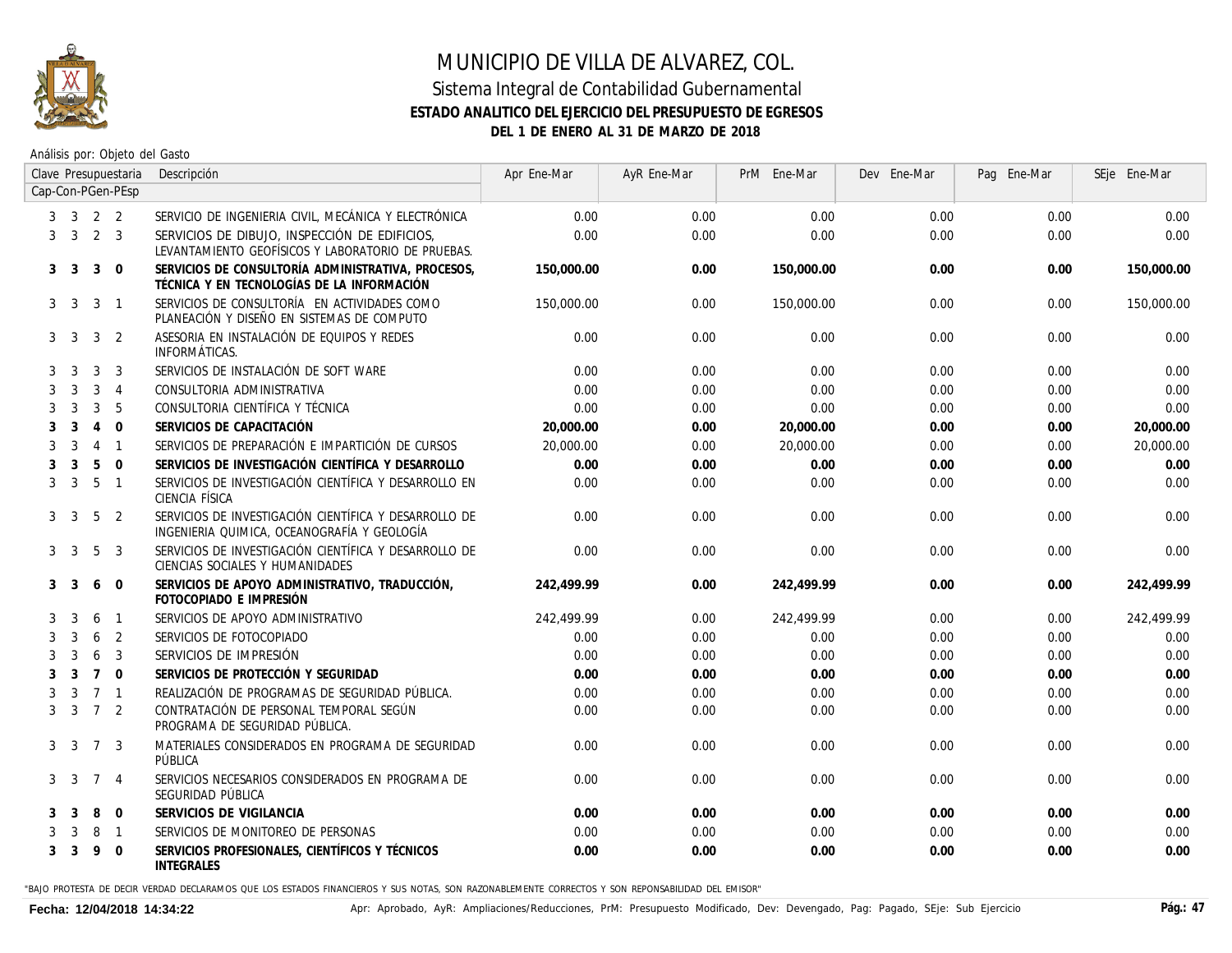

Análisis por: Objeto del Gasto

|   |                        |                | Clave Presupuestaria | Descripción                                                                   | Apr Ene-Mar | AyR Ene-Mar | PrM Ene-Mar | Dev Ene-Mar | Pag Ene-Mar | SEje Ene-Mar |
|---|------------------------|----------------|----------------------|-------------------------------------------------------------------------------|-------------|-------------|-------------|-------------|-------------|--------------|
|   |                        |                | Cap-Con-PGen-PEsp    |                                                                               |             |             |             |             |             |              |
| 3 | 3                      | 9 1            |                      | SERVICIOS PROFESIONALES DE INVESTIGACIÓN DE MERCADOS                          | 0.00        | 0.00        | 0.00        | 0.00        | 0.00        | 0.00         |
|   | 3                      | 9              | 2                    | SERVICIOS PROFESIONALES DE FOTOGRAFIA                                         | 0.00        | 0.00        | 0.00        | 0.00        | 0.00        | 0.00         |
| 3 | 3                      | 9              | 3                    | SERVICIOS PROFESIONALES DE TRADUCCIÓN                                         | 0.00        | 0.00        | 0.00        | 0.00        | 0.00        | 0.00         |
|   | 3                      | 9              | $\overline{4}$       | SERVICIOS PROFESIONALES VETERNIARIOS                                          | 0.00        | 0.00        | 0.00        | 0.00        | 0.00        | 0.00         |
|   | 3                      | 9              | 5                    | OTROS SERVICIOS PROFESIONALES                                                 | 0.00        | 0.00        | 0.00        | 0.00        | 0.00        | 0.00         |
|   |                        | $\Omega$       | $\Omega$             | SERVICIOS FINANCIEROS, BANCARIOS Y COMERCIALES                                | 199,123.17  | 154,794.04  | 353,917.21  | 304,839.24  | 304,839.24  | 49.077.97    |
| 3 | 4                      | $\mathbf{1}$   | $\overline{0}$       | SERVICIOS FINANCIEROS Y BANCARIOS                                             | 48,213.51   | 144,640.53  | 192,854.04  | 149,291.53  | 149,291.53  | 43,562.51    |
| 3 | 4                      | $\mathbf{1}$   | $\overline{1}$       | COMISIONES BANCARIAS                                                          | 48,213.51   | 144,640.53  | 192,854.04  | 149,291.53  | 149,291.53  | 43,562.51    |
|   | $\boldsymbol{\Lambda}$ | $\mathbf{1}$   | $\overline{2}$       | <b>INTERESES BANCARIOS</b>                                                    | 0.00        | 0.00        | 0.00        | 0.00        | 0.00        | 0.00         |
| 3 | 4                      | $\mathbf{1}$   | 3                    | DESCUENTOS                                                                    | 0.00        | 0.00        | 0.00        | 0.00        | 0.00        | 0.00         |
|   | $\overline{4}$         | $\mathbf{1}$   | $\overline{4}$       | GASTOS DE AVALÚOS DE BIENES MUEBLES E INMUEBLES                               | 0.00        | 0.00        | 0.00        | 0.00        | 0.00        | 0.00         |
| 3 | $\overline{4}$         | 2              | $\Omega$             | SERVICIOS DE COBRANZA, INVESTIGACIÓN CREDITICIA Y<br><b>SIMILAR</b>           | 145,394.20  | 10,153.51   | 155,547.71  | 155,547.71  | 155,547.71  | 0.00         |
| 3 | $\overline{4}$         |                | $2 \quad 1$          | SERVICIOS DE COBRANZA                                                         | 145,394.20  | 10,153.51   | 155,547.71  | 155,547.71  | 155,547.71  | 0.00         |
|   | 4                      | 2              | 2                    | SERVICIOS DE INVESTIGACIÓN CREDITICIA Y SIMILAR                               | 0.00        | 0.00        | 0.00        | 0.00        | 0.00        | 0.00         |
| 3 | $\overline{4}$         | 3              | $\overline{0}$       | SERVICIOS DE RECAUDACIÓN, TRASLADO Y CUSTODIA DE<br>VALORES                   | 0.00        | 0.00        | 0.00        | 0.00        | 0.00        | 0.00         |
| 3 | $\overline{4}$         | 3              | $\overline{1}$       | SERVICIOS FINANCIEROS POR GUARDA, TRASLADO Y<br>CUSTODIA DE VALORES           | 0.00        | 0.00        | 0.00        | 0.00        | 0.00        | 0.00         |
| 3 |                        | 4              | $\overline{0}$       | SEGUROS DE RESPONSABILIDAD PATRIMONIAL Y FIANZAS                              | 0.00        | 0.00        | 0.00        | 0.00        | 0.00        | 0.00         |
| 3 | $\overline{A}$         | $\overline{4}$ | $\overline{1}$       | PRIMAS DE SEGURO DE RESPONSABILIDAD PATRIMONIAL DEL<br>ESTADO                 | 0.00        | 0.00        | 0.00        | 0.00        | 0.00        | 0.00         |
| 3 | 4                      | 5              | $\mathbf 0$          | SEGURO DE BIENES PATRIMONIALES                                                | 5,515.46    | 0.00        | 5,515.46    | 0.00        | 0.00        | 5,515.46     |
| 3 | $\overline{4}$         | 5              | $\overline{1}$       | PRIMAS DE SEGUROS CONTRA ROBOS, INCENDIOS Y DEMAS<br>RIESGOS Y CONTINGENCIAS. | 5,515,46    | 0.00        | 5,515.46    | 0.00        | 0.00        | 5,515.46     |
| 3 |                        | 6              | $\Omega$             | ALMACENAJE, ENVASE Y EMBALAJE                                                 | 0.00        | 0.00        | 0.00        | 0.00        | 0.00        | 0.00         |
| 3 |                        | 6              | $\overline{1}$       | ALMACENAJE                                                                    | 0.00        | 0.00        | 0.00        | 0.00        | 0.00        | 0.00         |
|   |                        | 6              | 2                    | ENVASE Y EMBALAJE                                                             | 0.00        | 0.00        | 0.00        | 0.00        | 0.00        | 0.00         |
| 3 | $\overline{4}$         | $\overline{7}$ | $\mathbf{0}$         | <b>FLETES Y MANIOBRAS</b>                                                     | 0.00        | 0.00        | 0.00        | 0.00        | 0.00        | 0.00         |
| 3 | -4                     | $\overline{7}$ | $\overline{1}$       | TRASLADO, MANIOBRAS, EMBARQUE Y DESEMBARQUE                                   | 0.00        | 0.00        | 0.00        | 0.00        | 0.00        | 0.00         |
| 3 | $\overline{4}$         | 8              | $\Omega$             | COMISIONES POR VENTAS                                                         | 0.00        | 0.00        | 0.00        | $0.00\,$    | 0.00        | 0.00         |
| 3 | 4                      | 8              | $\overline{1}$       | COMISIONES POR VENTAS                                                         | 0.00        | 0.00        | 0.00        | 0.00        | 0.00        | 0.00         |
| 3 | $\overline{4}$         | 9              | $\mathbf{0}$         | SERVICIOS FINANCIEROS, BANCARIOS Y COMERCIALES<br><b>INTEGRALES</b>           | 0.00        | 0.00        | 0.00        | 0.00        | 0.00        | 0.00         |
|   |                        | 9              | $\overline{1}$       | CASETAS TELEFÓNICAS                                                           | 0.00        | 0.00        | 0.00        | 0.00        | 0.00        | 0.00         |
|   |                        | 9              | 2                    | PROMOCIÓN DE BIENES Y SERVICIOS POR TELÉFONO                                  | 0.00        | 0.00        | 0.00        | 0.00        | 0.00        | 0.00         |
| 3 | 4                      | 9              | 3                    | RECEPCIÓN DE LLAMADAS TELEFÓNICAS EN NOMBRE DE LOS                            | 0.00        | 0.00        | 0.00        | 0.00        | 0.00        | 0.00         |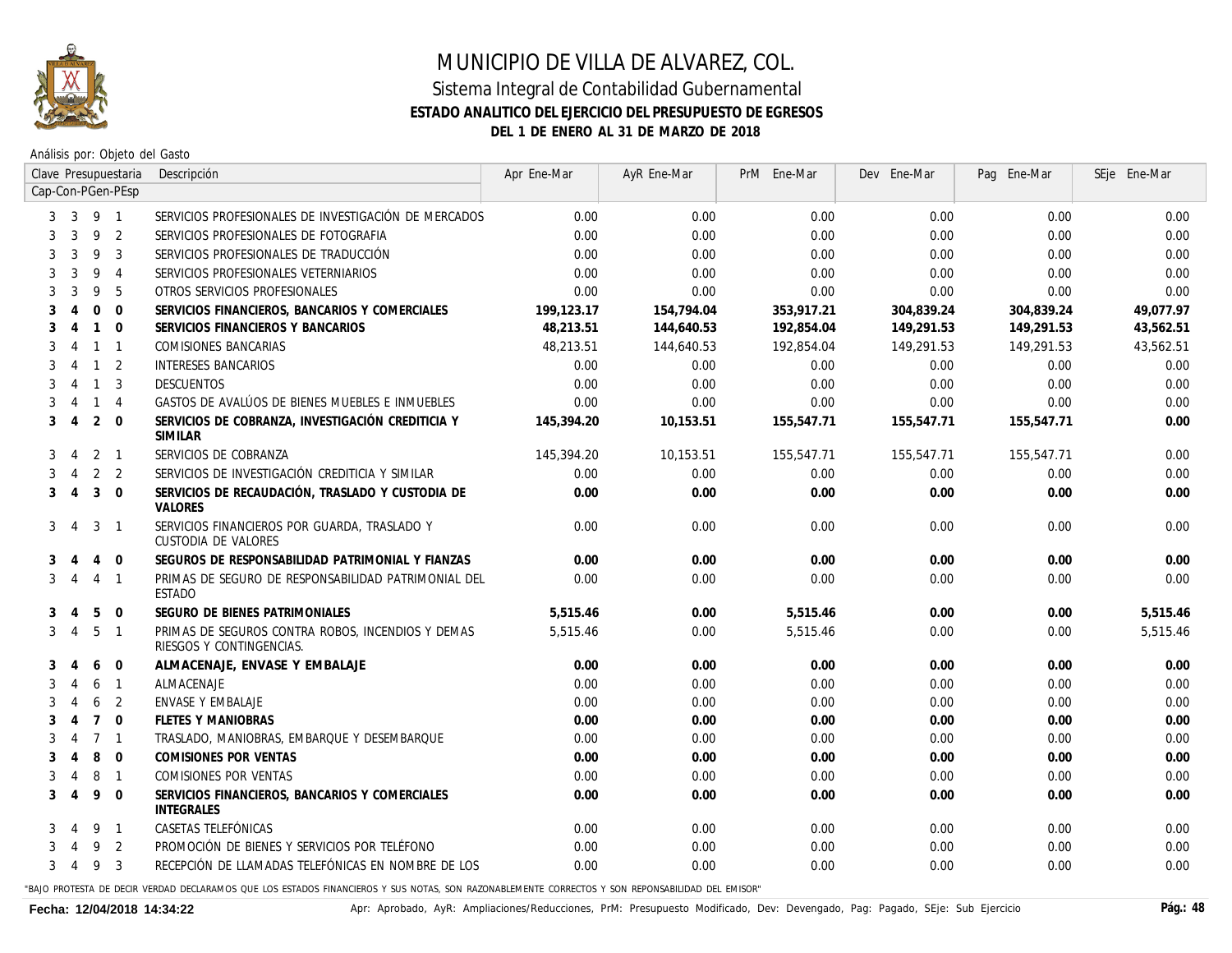

#### Sistema Integral de Contabilidad Gubernamental **ESTADO ANALITICO DEL EJERCICIO DEL PRESUPUESTO DE EGRESOS DEL 1 DE ENERO AL 31 DE MARZO DE 2018**

Análisis por: Objeto del Gasto

|              |                |                 | Clave Presupuestaria    | Descripción                                                                                                      | Apr Ene-Mar | AyR Ene-Mar | PrM Ene-Mar | Dev Ene-Mar | Pag Ene-Mar | SEje Ene-Mar |
|--------------|----------------|-----------------|-------------------------|------------------------------------------------------------------------------------------------------------------|-------------|-------------|-------------|-------------|-------------|--------------|
|              |                |                 | Cap-Con-PGen-PEsp       |                                                                                                                  |             |             |             |             |             |              |
|              |                |                 |                         | <b>CLIENTES</b>                                                                                                  |             |             |             |             |             |              |
| 3            | - 5            | $\overline{0}$  | $\mathbf 0$             | SERVICIOS DE INSTALACION, REPARACION,<br>MANTENIMIENTO Y CONSERVACION                                            | 175,568.60  | 34,832.71   | 210,401.31  | 82,601.09   | 45,184.50   | 127,800.22   |
| 3            | -5             | $\overline{1}$  | $\Omega$                | CONSERVACIÓN Y MANTENIMIENTO MENOR DE INMUEBLES                                                                  | 11,546.28   | 0.00        | 11,546.28   | 232.00      | 232.00      | 11,314.28    |
| 3            | 5              | $\overline{1}$  | $\overline{1}$          | CONSERVACIÓN Y MANTENIMIENTO MENOR DE EDIFICIOS                                                                  | 11.503.50   | 0.00        | 11,503.50   | 232.00      | 232.00      | 11,271.50    |
| 3            | - 5            | $\overline{1}$  | 2                       | CONSERVACIÓN Y MANTENIMIENTO MENOR DE TERRENOS O<br>PREDIOS                                                      | 0.00        | 0.00        | 0.00        | 0.00        | 0.00        | 0.00         |
| 3            | -5             | $\overline{1}$  | 3                       | CONSERVACIÓN Y MANTENIMIENTO MENOR DE ÁREAS VERDES                                                               | 42.78       | 0.00        | 42.78       | 0.00        | 0.00        | 42.78        |
| $\mathbf{3}$ | - 5            | 2               | $\mathbf 0$             | INSTALACIÓN, REPARACIÓN Y MANTENIMIENTO DE<br>MOBILIARIO Y EQUIPO DE ADMINISTRACIÓN,<br>EDUCACIONAL Y RECREATIVO | 0.00        | 0.00        | 0.00        | 0.00        | 0.00        | 0.00         |
| 3            | - 5            | $2 \quad 1$     |                         | MANTENIMIENTO DE MOBILIARIO Y EQUIPO DE<br>ADMINISTRACIÓN INCLUYE SEGURO                                         | 0.00        | 0.00        | 0.00        | 0.00        | 0.00        | 0.00         |
| 3            | -5             | 3               | $\Omega$                | INSTALACIÓN, REPARACIÓN Y MANTENIMIENTO DE EQUIPO<br>DE CÓMPUTO Y TECNOLOGÍA DE LA INFORMACIÓN                   | 8,000.00    | 34,832.71   | 42,832.71   | 37.603.28   | 12.908.71   | 5,229.43     |
|              | 3 <sub>5</sub> | $\overline{3}$  | $\mathbf{1}$            | INSTALACIÓN. REPARACIÓN Y MANTENIMIENTO DE EQUIPOS<br>DE CÓMPUTO INCLUYE PÓLIZA DE SEGURO                        | 8,000,00    | 34,832.71   | 42,832.71   | 37,603.28   | 12.908.71   | 5,229.43     |
| 3            | - 5            | $\overline{4}$  | $\mathbf 0$             | INSTALACIÓN, REPARACIÓN Y MANTENIMIENTO DE EQUIPO<br>E INSTRUMENTAL MÉDICO Y DE LABORATORIO                      | 0.00        | 0.00        | 0.00        | 0.00        | 0.00        | 0.00         |
| 3            | 5              | $\overline{4}$  | $\mathbf{1}$            | MANTENIMIENTO DE INSTRUMENMTAL MÉDICO                                                                            | 0.00        | 0.00        | 0.00        | 0.00        | 0.00        | 0.00         |
| 3            | 5              | 5               | $\Omega$                | REPARACIÓN Y MANTENIMIENTO DE EQUIPO DE<br><b>TRANSPORTE</b>                                                     | 150.192.60  | 0.00        | 150,192.60  | 44.417.81   | 31.695.79   | 105,774.79   |
|              | 5              | 5               | $\overline{1}$          | MANTENIMIENTO DE EQUIPO DE TRANSPORTE TERRESTRE                                                                  | 150,192.60  | 0.00        | 150,192.60  | 44,417.81   | 31,695.79   | 105,774.79   |
|              | -5             | 5               | 2                       | MANTENIMIENTO DE EOUIPO DE TRANSPORTE FLUVIAL                                                                    | 0.00        | 0.00        | 0.00        | 0.00        | 0.00        | 0.00         |
| 3            | 5              | 6               | $\Omega$                | REPARACIÓN Y MANTENIMIENTO DE EQUIPO DE DEFENSA Y<br>SEGURIDAD                                                   | 0.00        | 0.00        | 0.00        | 0.00        | 0.00        | 0.00         |
| 3            | - 5            | 6               | $\mathbf{1}$            | REPARACIÓN Y MANTENIMIENTO DE EQUIPO DE DEFENSA Y<br>SEGURIDAD                                                   | 0.00        | 0.00        | 0.00        | 0.00        | 0.00        | 0.00         |
| 3            | - 5            | $7\overline{ }$ | $\mathbf 0$             | INSTALACIÓN, REPARACIÓN Y MANTENIMIENTO DE<br>MAQUINARIA, OTROS EQUIPOS Y HERRAMIENTA                            | 508.42      | 0.00        | 508.42      | 348.00      | 348.00      | 160.42       |
| 3            | 5              | $\overline{7}$  | $\mathbf{1}$            | REPARACIÓN Y MANTENIMIENTO DE MAQUINARIA                                                                         | 508.42      | 0.00        | 508.42      | 348.00      | 348.00      | 160.42       |
| 3            | 5              | $\overline{7}$  | 2                       | REPARACIÓN Y MANTENIMIENTO DE VEHÍCULOS                                                                          | 0.00        | 0.00        | 0.00        | 0.00        | 0.00        | 0.00         |
| 3            | 5              | 8               | $\Omega$                | SERVICIOS DE LIMPIEZA Y MANEJO DE DESECHOS                                                                       | 0.00        | 0.00        | 0.00        | 0.00        | 0.00        | 0.00         |
| 3            | 5              | 8               | $\mathbf{1}$            | SERVICIOS DE LAVANDERIA Y LIMPIEZA EN LOS BIENES<br>MUEBLES E INMUEBLES                                          | 0.00        | 0.00        | 0.00        | 0.00        | 0.00        | 0.00         |
| 3            | - 5            | 8               | 2                       | SERVICIOS DE DESINFECCIÓN E HIGIENE EN LOS BIENES<br>MUEBLES E INMUEBLES                                         | 0.00        | 0.00        | 0.00        | 0.00        | 0.00        | 0.00         |
|              | 3 <sub>5</sub> | 8               | $\overline{\mathbf{3}}$ | SERVICIOS DE RECOLECCIÓN Y MANEJO DE DESECHOS                                                                    | 0.00        | 0.00        | 0.00        | 0.00        | 0.00        | 0.00         |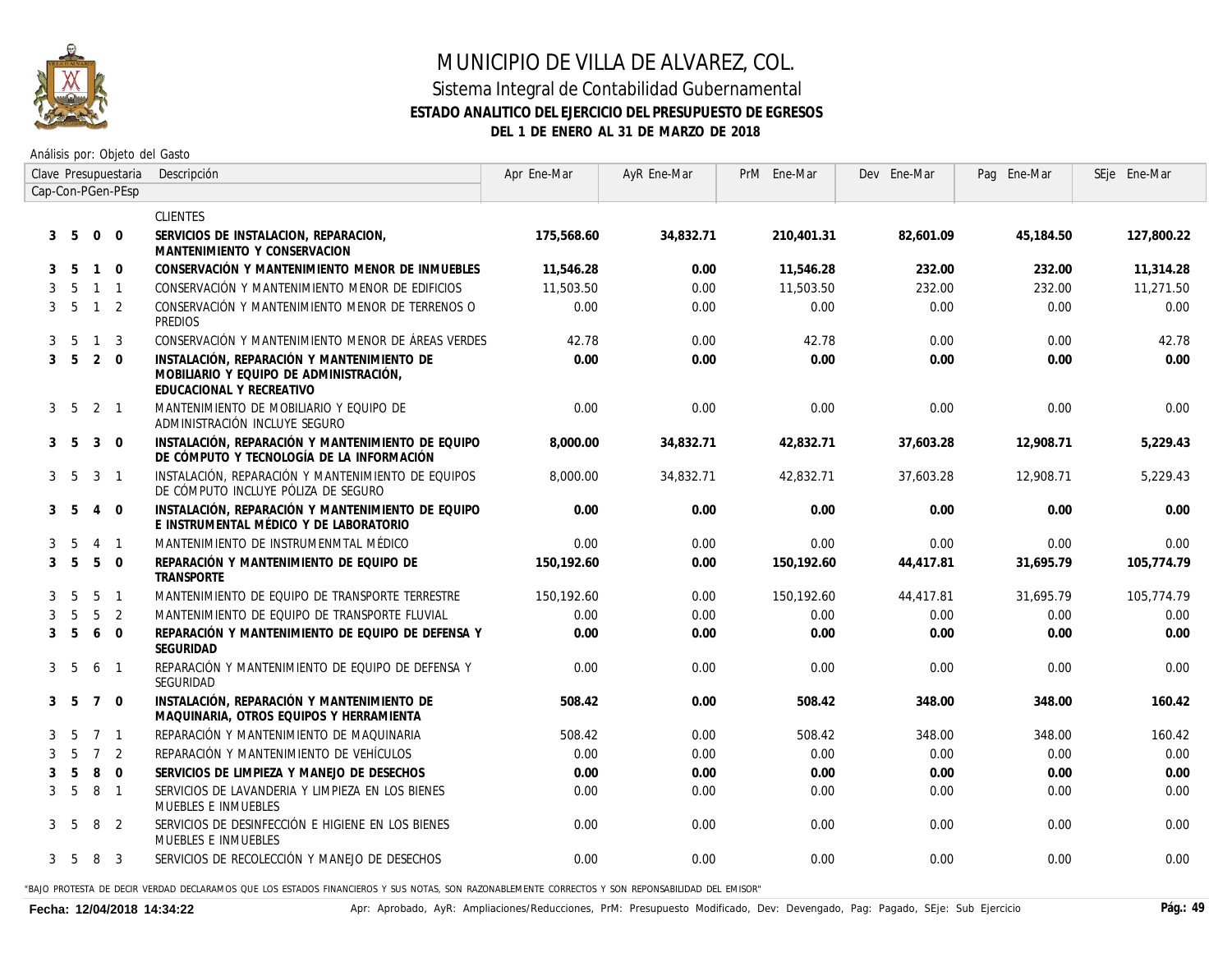

Análisis por: Objeto del Gasto

|                   |                |                | Clave Presupuestaria | Descripción                                                                                                                     | Apr Ene-Mar | AyR Ene-Mar | PrM Ene-Mar | Dev Ene-Mar | Pag Ene-Mar | SEje Ene-Mar |
|-------------------|----------------|----------------|----------------------|---------------------------------------------------------------------------------------------------------------------------------|-------------|-------------|-------------|-------------|-------------|--------------|
| Cap-Con-PGen-PEsp |                |                |                      |                                                                                                                                 |             |             |             |             |             |              |
|                   | $5^{\circ}$    | 8 4            |                      | OPERACIÓN DE SITIOS PARA CONFINAMIENTO                                                                                          | 0.00        | 0.00        | 0.00        | 0.00        | 0.00        | 0.00         |
|                   | $\overline{5}$ | 8              | -5                   | RECUPERACIÓN Y CLASIFICACIÓN DE MATERIAL RECICLABLE                                                                             | 0.00        | 0.00        | 0.00        | 0.00        | 0.00        | 0.00         |
|                   | $\overline{5}$ | 8              | 6                    | REHABILITACIÓN Y LIMPIEZA DE ÁREAS CONTAMINADAS                                                                                 | 0.00        | 0.00        | 0.00        | 0.00        | 0.00        | 0.00         |
|                   | .5             | 9              | $\Omega$             | SERVICIOS DE JARDINERÍA Y FUMIGACIÓN                                                                                            | 5.321.30    | 0.00        | 5,321.30    | 0.00        | 0.00        | 5,321.30     |
|                   | 5              | 9              | $\overline{1}$       | CONTROL Y EXTERMINACIÓN DE PLAGAS                                                                                               | 2,627.01    | 0.00        | 2,627.01    | 0.00        | 0.00        | 2,627.01     |
|                   | 5              | 9              | 2                    | INSTALACIÓN Y MANATENIMIENTO DE ÁREAS VERDES                                                                                    | 2.694.29    | 0.00        | 2.694.29    | 0.00        | 0.00        | 2.694.29     |
|                   | 6              | $\Omega$       | $\Omega$             | SERVICIOS DE COMUNICACION SOCIAL Y PUBLICIDAD                                                                                   | 299.999.91  | 0.00        | 299,999.91  | 3,480.00    | 3,480.00    | 296.519.91   |
| 3                 | -6             | $\mathbf{1}$   | $\Omega$             | DIFUSIÓN POR RADIO. TELEVISIÓN Y OTROS MEDIOS DE<br>MENSAJES SOBRE PROGRAMAS Y ACTIVIDADES<br><b>GUBERNAMENTALES</b>            | 144,999.93  | 0.00        | 144,999.93  | 3,480.00    | 3,480.00    | 141.519.93   |
| 3                 | -6             | $\mathbf{1}$   | $\overline{1}$       | PUBLICACIÓN Y DIFUSIÓN MASIVA POR TV DEL QUEHACER<br>GUBERNAMENTAL                                                              | 11,250.00   | 0.00        | 11,250.00   | 0.00        | 0.00        | 11,250.00    |
| 3                 | -6             | $\mathbf{1}$   | 2                    | PUBLICACIÓN Y DIFUSIÓN MASIVA POR RADIO DEL<br><b>OUEHACER GUBERNAMENTAL</b>                                                    | 107.499.99  | 0.00        | 107,499.99  | 0.00        | 0.00        | 107,499.99   |
| 3                 | -6             | $\mathbf{1}$   | 3                    | PUBLICACIÓN Y DIFUSIÓN MASIVA POR PRENSA DEL<br><b>QUEHACER GUBERNAMENTAL</b>                                                   | 8,749,98    | 0.00        | 8,749.98    | 0.00        | 0.00        | 8,749.98     |
| 3                 | -6             | $\mathbf{1}$   | $\overline{4}$       | PUBLICACIÓN Y DIFUSIÓN MASIVA POR ESPECTACULARES DEL<br><b>QUEHACER GUBERNAMENTAL</b>                                           | 16,249.98   | 0.00        | 16,249.98   | 3,480.00    | 3,480,00    | 12,769.98    |
| 3                 | -6             | $\mathbf{1}$   | - 5                  | PUBLICACIÓN Y DIFUSIÓN MASIVA POR TRIPTICOS DEL<br><b>QUEHACER GUBERNAMENTAL</b>                                                | 1.249.98    | 0.00        | 1,249.98    | 0.00        | 0.00        | 1,249.98     |
| 3                 | -6             | 2              | $\overline{0}$       | DIFUSIÓN POR RADIO, TELEVISIÓN Y OTROS MEDIOS DE<br>MENSAJES COMERCIALES PARA PROMOVER LA VENTA DE<br><b>BIENES O SERVICIOS</b> | 0.00        | 0.00        | 0.00        | 0.00        | 0.00        | 0.00         |
| 3                 | 6              | $2 \quad 1$    |                      | PUBLICIDAD Y DIFUSIÓN MASIVA POR TV PARA<br>COMERCILIZAR PRODUCTOS                                                              | 0.00        | 0.00        | 0.00        | 0.00        | 0.00        | 0.00         |
| 3                 | 6              | $\overline{2}$ | 2                    | PUBLICIDAD Y DIFUSIÓN MASIVA POR RADIO PARA<br>COMERCIALIZAR SUS PRODUCTOS                                                      | 0.00        | 0.00        | 0.00        | 0.00        | 0.00        | 0.00         |
| 3                 | 6              | 2 <sup>3</sup> |                      | PUBLICIDAD Y DIFUSIÓN MASIVA POR PRENSA PARA<br>COMERCIALIZAR SUS PRODUCTOS                                                     | 0.00        | 0.00        | 0.00        | 0.00        | 0.00        | 0.00         |
| 3                 | 6              | 2              | $\overline{4}$       | PUBLICACIDAD Y DIFUSIÓN MASIVA POR ESPECTACULARES<br>PARA COMERCIALIZAR SUS PRODUCTOS                                           | 0.00        | 0.00        | 0.00        | 0.00        | 0.00        | 0.00         |
| 3                 | 6              | 2              | -5                   | PUBLICIDAD Y DIFUSIÓN MASIVA POR TRIPTICOS PARA<br>COMERCIALIZAR SUS PRODUCTOS                                                  | 0.00        | 0.00        | 0.00        | 0.00        | 0.00        | 0.00         |
| 3                 |                | 3              | $\overline{0}$       | SERVICIOS DE CREATIVIDAD, PREPRODUCCIÓN Y<br>PRODUCCIÓN DE PUBLICIDAD, EXCEPTO INTERNET                                         | 37,500.00   | 0.00        | 37,500.00   | 0.00        | 0.00        | 37,500.00    |
| 3                 | -6             | 3              | $\overline{1}$       | SERVICIOS DE DISEÑO Y CONCEPTUALIZACIÓN DE CAMPAÑAS<br>DE COMUNICACIÓN                                                          | 37,500.00   | 0.00        | 37,500.00   | 0.00        | 0.00        | 37,500.00    |
| 3                 | 6              | 4              | $\overline{0}$       | SERVICIOS DE REVELADO DE FOTOGRAFÍAS                                                                                            | 0.00        | 0.00        | 0.00        | 0.00        | 0.00        | 0.00         |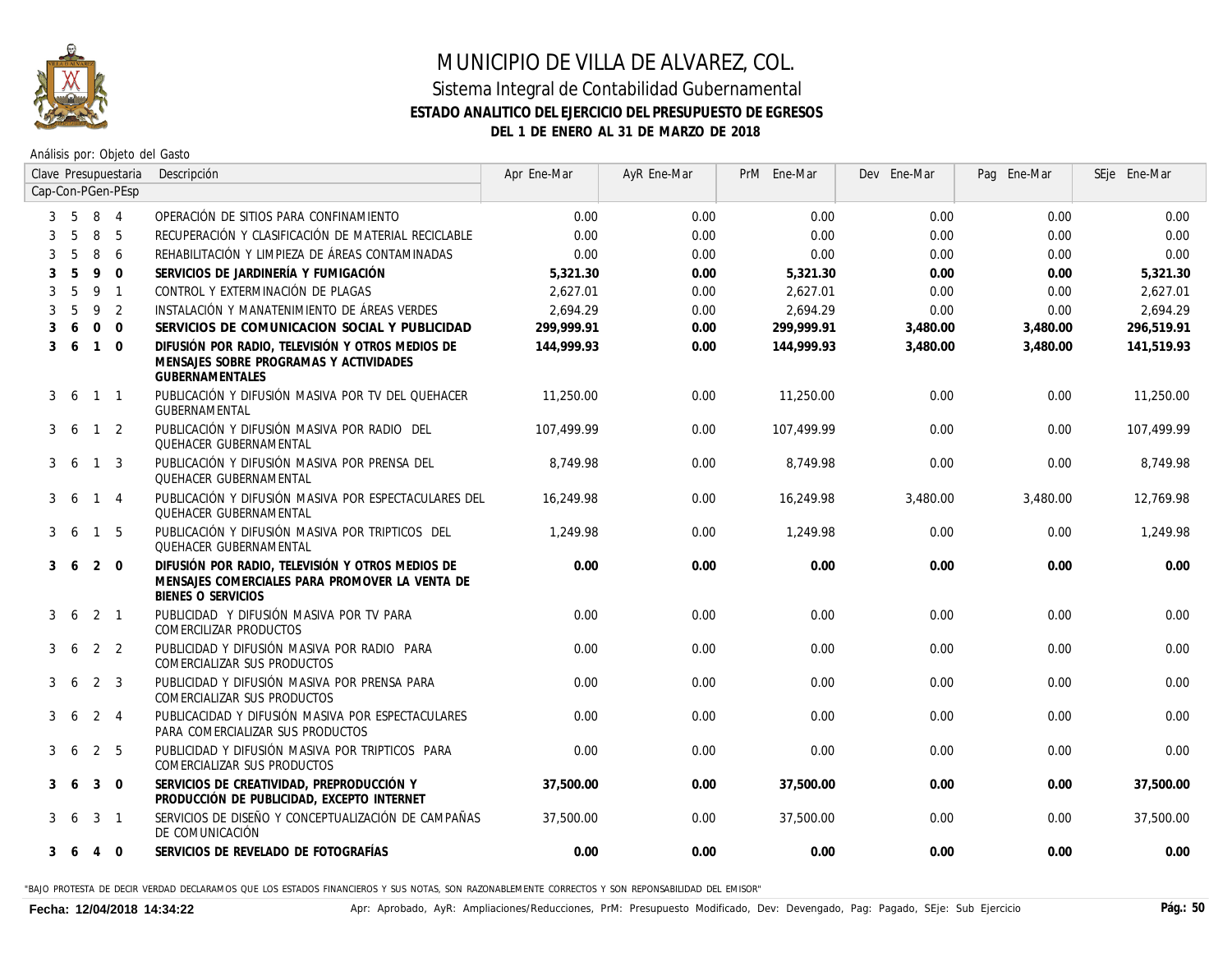

Análisis por: Objeto del Gasto

|   |                |                | Clave Presupuestaria | Descripción                                                                                 | Apr Ene-Mar | AyR Ene-Mar | PrM Ene-Mar | Dev Ene-Mar | Pag Ene-Mar | SEje Ene-Mar |
|---|----------------|----------------|----------------------|---------------------------------------------------------------------------------------------|-------------|-------------|-------------|-------------|-------------|--------------|
|   |                |                | Cap-Con-PGen-PEsp    |                                                                                             |             |             |             |             |             |              |
| 3 | 6              | 4 1            |                      | SERVICIOS DE REVELADO E IMPRESIÓN DE FOTOGRAFÍAS                                            | 0.00        | 0.00        | 0.00        | 0.00        | 0.00        | 0.00         |
| 3 | -6             | 5              | $\Omega$             | SERVICIOS DE LA INDUSTRIA FÍLMICA. DEL SONIDO Y DEL<br><b>VIDEO</b>                         | 0.00        | 0.00        | 0.00        | 0.00        | 0.00        | 0.00         |
| 3 | 6              | 5              | $\overline{1}$       | SERVICIOS DE POST-PRODUCCIÓN                                                                | 0.00        | 0.00        | 0.00        | 0.00        | 0.00        | 0.00         |
| 3 | 6              | 5              | 2                    | OTROS SERVICIOS PARA LA INDUSTRIA FILMICA Y VIDEO.                                          | 0.00        | 0.00        | 0.00        | 0.00        | 0.00        | 0.00         |
| 3 | 6              | 6              | $\Omega$             | SERVICIO DE CREACIÓN Y DIFUSIÓN DE CONTENIDO<br>EXCLUSIVAMENTE A TRAVÉS DE INTERNET         | 117,499.98  | 0.00        | 117,499.98  | 0.00        | 0.00        | 117,499.98   |
| 3 | 6              | 6              | $\mathbf{1}$         | SERVICIOS DE DIFUSIÓN Y TRANSMISIÓN A TRAVÉS DE<br><i>INTERNET.</i>                         | 117.499.98  | 0.00        | 117,499.98  | 0.00        | 0.00        | 117,499.98   |
| 3 | $\sqrt{2}$     | 9              | $\mathbf 0$          | OTROS SERVICIOS DE INFORMACIÓN                                                              | 0.00        | 0.00        | 0.00        | 0.00        | 0.00        | 0.00         |
| 3 | 6              | 9              | $\overline{1}$       | SERVICIOS DE MONITOREO DE INFORMACIÓN EN MEDIOS<br>MASIVOS DE COMUNICACIÓN                  | 0.00        | 0.00        | 0.00        | 0.00        | 0.00        | 0.00         |
| 3 | 7              | $\mathbf 0$    | $\Omega$             | SERVICIOS DE TRASLADO Y VIATICOS                                                            | 43,591.26   | 20,328.88   | 63,920.14   | 41,539.24   | 41,539.24   | 22,380.90    |
| 3 | 7              | $\overline{1}$ | $\Omega$             | PASAJES AÉREOS                                                                              | 14,478.00   | 0.00        | 14,478.00   | 7,036.00    | 7,036.00    | 7,442.00     |
| 3 | 7              | $\overline{1}$ | $\overline{1}$       | PASAJE AÉREO                                                                                | 14,478.00   | 0.00        | 14,478.00   | 7,036.00    | 7,036.00    | 7,442.00     |
| 3 | $\overline{7}$ | 2              | $\Omega$             | PASAJES TERRESTRES                                                                          | 935.00      | 4,682.00    | 5.617.00    | 2,413.97    | 2,413.97    | 3,203.03     |
| 3 | $\overline{7}$ | 2              | $\overline{1}$       | <b>PASAJES TERRESTRES</b>                                                                   | 935.00      | 4.682.00    | 5,617.00    | 2.413.97    | 2.413.97    | 3.203.03     |
| 3 | $\overline{7}$ | $\mathbf{3}$   | $\mathbf 0$          | PASAJES MARÍTIMOS, LACUSTRES Y FLUVIALES                                                    | 0.00        | 0.00        | 0.00        | 0.00        | 0.00        | 0.00         |
| 3 | $\overline{7}$ | 3              | $\overline{1}$       | PASAJES MARÍTIMOS, LACUSTRES Y FLUVIALES                                                    | 0.00        | 0.00        | 0.00        | 0.00        | 0.00        | 0.00         |
| 3 | $\overline{7}$ | $\overline{4}$ | $\Omega$             | AUTOTRANSPORTE                                                                              | 2.204.11    | 4.606.89    | 6,811.00    | 6,811.00    | 6,811.00    | 0.00         |
| 3 | 7              | $\overline{4}$ | $\overline{1}$       | FLETES Y TRANSPORTES                                                                        | 2,204.11    | 4.606.89    | 6.811.00    | 6,811.00    | 6,811.00    | 0.00         |
| 3 | $\overline{7}$ | 5              | $\Omega$             | VIÁTICOS EN EL PAÍS                                                                         | 13.029.98   | 11.039.99   | 24.069.97   | 15.196.03   | 15.196.03   | 8.873.94     |
| 3 | $\overline{7}$ | 5              | $\overline{1}$       | GASTOS DE ALIMENTACCIÓN EN VIÁTICOS                                                         | 4.132.00    | 1.624.99    | 5,756,99    | 4,770.01    | 4.770.01    | 986.98       |
| 3 | $\overline{7}$ | 5              | 2                    | GASTOS DE HOSPEDAJE EN VIÁTICOS                                                             | 8,897.98    | 9,415.00    | 18,312.98   | 10,426.02   | 10,426.02   | 7,886.96     |
|   | 7              | 5              | 3                    | ARRENDAMIENTO DE VEHÍCULOS EN GASTOS DE VIÁTICOS                                            | 0.00        | 0.00        | 0.00        | 0.00        | 0.00        | 0.00         |
|   | 7              | 5              | $\overline{4}$       | OTROS GASTO DE VIAJE                                                                        | 0.00        | 0.00        | 0.00        | 0.00        | 0.00        | 0.00         |
| 3 | $\overline{7}$ | 5              | -5                   | CURSO DE CAPACITACION PRIMER NIVEL RESPOPNDIENTE (40<br>HRS) - VIATICOS                     | 0.00        | 0.00        | 0.00        | 0.00        | 0.00        | 0.00         |
| 3 | -7             | 5              | -6                   | DIPLOMADO PARA MANDOS MEDIOS                                                                | 0.00        | 0.00        | 0.00        | 0.00        | 0.00        | 0.00         |
| 3 | $\overline{7}$ | 6              | $\Omega$             | VIÁTICOS EN EL EXTRANJERO                                                                   | 0.00        | 0.00        | 0.00        | 0.00        | 0.00        | 0.00         |
| 3 | $\overline{7}$ | 6              | $\overline{1}$       | GASTOS DE ALIMENTACIÓN EN VIÁTICOS EN EL EXTRANJERO                                         | 0.00        | 0.00        | 0.00        | 0.00        | 0.00        | 0.00         |
| 3 | $\overline{7}$ | 6              | 2                    | GASTOS DE HOSPEDAJE EN VIÁTICOS EN EL EXTRANJERO                                            | 0.00        | 0.00        | 0.00        | 0.00        | 0.00        | 0.00         |
| 3 | $\overline{7}$ | 6              | 3                    | ARRENDAMIENTO DE VEHÍCULOS EN GASTOS DE VIÁTICOS EN<br>EL EXTRANJERO                        | 0.00        | 0.00        | 0.00        | 0.00        | 0.00        | 0.00         |
|   | 3 7            | $\overline{7}$ | $\Omega$             | GASTOS DE INSTALACIÓN Y TRASLADO DE MENAJE                                                  | 0.00        | 0.00        | 0.00        | 0.00        | 0.00        | 0.00         |
|   | 3 7 7 1        |                |                      | GASTOS POR TRASLADO DE MENAJE DE DIPLOMÁTICOS<br>CUANDO REQUIERA SU PERMANENCIA FUERA DE SU | 0.00        | 0.00        | 0.00        | 0.00        | 0.00        | 0.00         |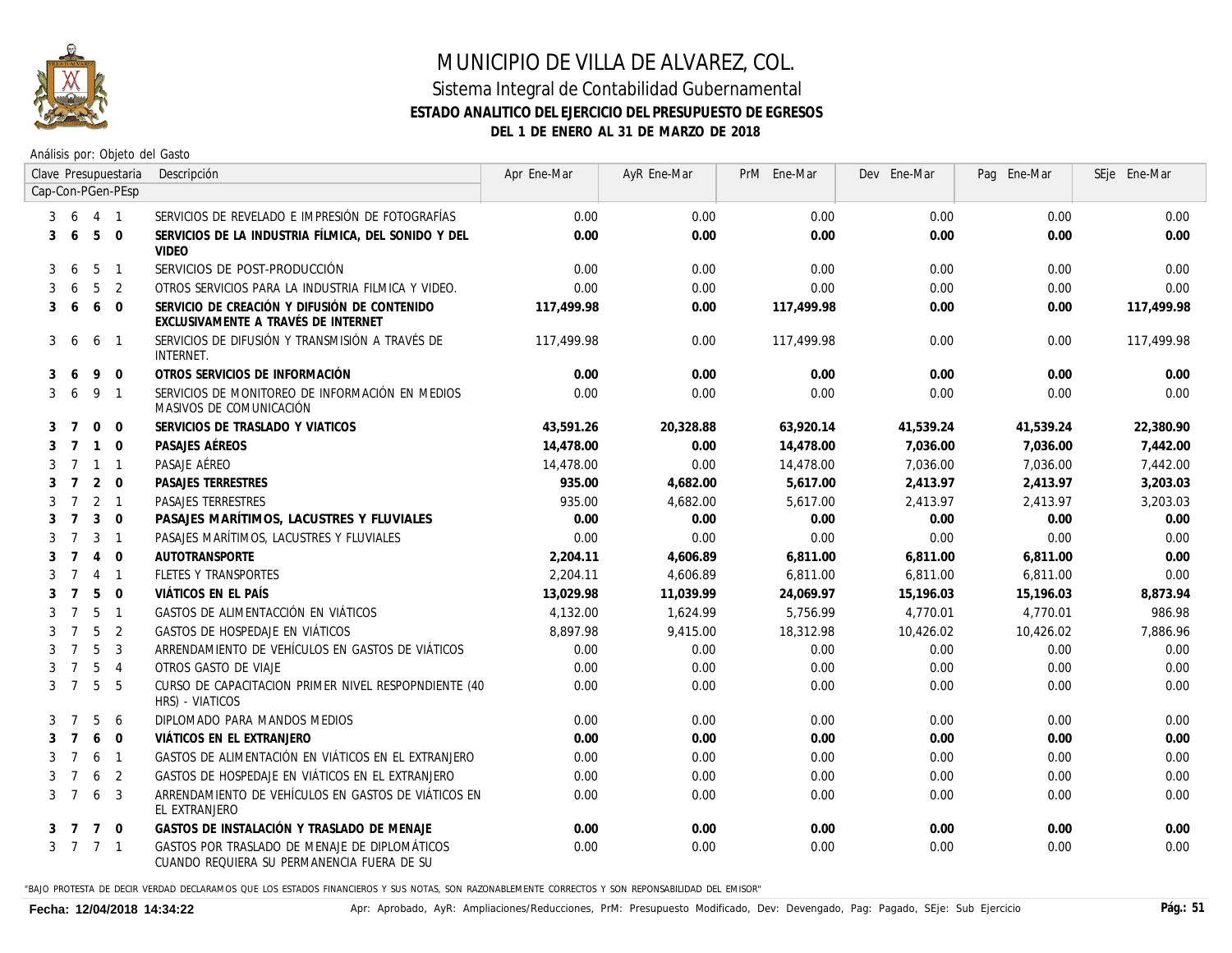

Análisis por: Objeto del Gasto

|              |                |                | Clave Presupuestaria     | Descripción                                                                                                   | Apr Ene-Mar  | AyR Ene-Mar  | PrM Ene-Mar     | Dev Ene-Mar  | Pag Ene-Mar  | SEje Ene-Mar |
|--------------|----------------|----------------|--------------------------|---------------------------------------------------------------------------------------------------------------|--------------|--------------|-----------------|--------------|--------------|--------------|
|              |                |                | Cap-Con-PGen-PEsp        |                                                                                                               |              |              |                 |              |              |              |
|              |                |                |                          | RESIDENCIA                                                                                                    |              |              |                 |              |              |              |
| 3            | $\overline{7}$ | 8              | $\mathbf 0$              | SERVICIOS INTEGRALES DE TRASLADO Y VIÁTICOS                                                                   | 0.00         | 0.00         | 0.00            | 0.00         | 0.00         | 0.00         |
| 3            | -7             | 8              | $\overline{1}$           | OTROS SERVICIOS INTEGRALES DE TRASLADO Y VIÁTICOS                                                             | 0.00         | 0.00         | 0.00            | 0.00         | 0.00         | 0.00         |
| 3            | $\overline{7}$ | 9              | $\Omega$                 | OTROS SERVICIOS DE TRASLADO Y HOSPEDAJE                                                                       | 12.944.17    | 0.00         | 12,944.17       | 10,082.24    | 10,082.24    | 2,861.93     |
| 3            | $\overline{7}$ | 9              | $\overline{1}$           | GASTOS DE TRASLADO                                                                                            | 12,944.17    | 0.00         | 12,944.17       | 10,082.24    | 10,082.24    | 2,861.93     |
| 3            | 8              | $\mathbf{0}$   | $\Omega$                 | SERVICIOS OFICIALES                                                                                           | 138,140.25   | 582,427.91   | 720,568.16      | 617,466.88   | 614,408.44   | 103,101.28   |
| 3            | 8              | $\mathbf{1}$   | $\Omega$                 | <b>GASTOS DE CEREMONIAL</b>                                                                                   | 1,823.25     | 0.00         | 1,823.25        | 0.00         | 0.00         | 1,823.25     |
| 3            | 8              | $\overline{1}$ | $\overline{1}$           | GASTOS DE CEREMONIAL POR ORGANIZACIÓN Y EJECUCIÓN<br>DE RECEPCIONES DE CUERPO DIPLOMÁTICO Y<br>PERSONALIDADES | 1,823.25     | 0.00         | 1,823.25        | 0.00         | 0.00         | 1,823.25     |
| 3            | 8              | 2              | $\Omega$                 | GASTOS DE ORDEN SOCIAL Y CULTURAL                                                                             | 131,115.00   | 582,427.91   | 713,542.91      | 617,466.88   | 614,408.44   | 96,076.03    |
| 3            | 8              | 2              | $\overline{1}$           | GASTOS POR CELEBRACIÓN DE ACTOS CONMEMORATIVOS                                                                | 49,000.00    | 0.00         | 49,000.00       | 14,140.40    | 14,140.40    | 34,859.60    |
| 3            | 8              | 2              | 2                        | GASTOS POR CELEBRACIÓN DE ACTOS DE ORDEN SOCIAL                                                               | 82,115.00    | 581,887.91   | 664,002.91      | 602,786.48   | 599,728.04   | 61,216.43    |
| 3            | 8              | 2              | $\overline{3}$           | GASTOS POR CELEBRACIÓN DE ACTOS DE ORDEN CULTURAL                                                             | 0.00         | 540.00       | 540.00          | 540.00       | 540.00       | 0.00         |
| 3            | 8              | 3              | $\Omega$                 | CONGRESOS Y CONVENCIONES                                                                                      | 0.00         | 0.00         | 0.00            | 0.00         | 0.00         | 0.00         |
| 3            | 8              | 3              | $\overline{1}$           | CELEBRACIÓN DE CONGRESOS, CONVENCIONES,<br>SEMINARIOS, SIMPOSIOS Y OTROS                                      | 0.00         | 0.00         | 0.00            | 0.00         | 0.00         | 0.00         |
| 3            | 8              | 4              | $\Omega$                 | <b>EXPOSICIONES</b>                                                                                           | 0.00         | 0.00         | 0.00            | 0.00         | 0.00         | 0.00         |
| 3            | 8              | 4              | $\overline{1}$           | INSTALACIÓN Y SOSTENIMIENTO DE EXPOSICIONES                                                                   | 0.00         | 0.00         | 0.00            | 0.00         | 0.00         | 0.00         |
| 3            | 8              | 5              | $\overline{0}$           | GASTOS DE REPRESENTACIÓN                                                                                      | 5,202.00     | 0.00         | 5,202.00        | 0.00         | 0.00         | 5,202.00     |
| 3            | 8              | 5              | $\overline{1}$           | GASTOS AUTORIZADOS A PERSONAL DE MANDOS MEDIOS Y<br>SUPERIORES POR ACT. INSTITUCIONALES                       | 5,202.00     | 0.00         | 5,202.00        | 0.00         | 0.00         | 5,202.00     |
| 3            | 9              | $\mathbf{0}$   | $\mathbf 0$              | OTROS SERVICIOS GENERALES                                                                                     | 1,178,134.65 | 1,122,050.30 | 2,300,184.95    | 1,732,491.00 | 1,261,442.18 | 567,693.95   |
| 3            | 9              | $\mathbf{1}$   | $\Omega$                 | SERVICIOS FUNERARIOS Y DE CEMENTERIOS                                                                         | 0.00         | 0.00         | 0.00            | 0.00         | 0.00         | 0.00         |
| $\mathbf{3}$ | 9              | $\mathbf{1}$   | $\overline{1}$           | PAGOS DE DEFUNCIÓN Y GASTOS A FAMILIARES DE<br>SERVIDORES PÚBLICOS                                            | 0.00         | 0.00         | 0.00            | 0.00         | 0.00         | 0.00         |
| 3            | 9              | 2              | $\overline{0}$           | IMPUESTOS Y DERECHOS                                                                                          | 11,630.00    | 201,640.00   | 213,270.00      | 213,270.00   | 213,270.00   | 0.00         |
| 3            | 9              | 2              | $\overline{1}$           | GASTOS DE ESCRITURACIÓN                                                                                       | 0.00         | 0.00         | 0.00            | 0.00         | 0.00         | 0.00         |
| 3            | 9              | 2              | 2                        | LEGALIZACIÓN DE EXHORTOS NOTARIALES                                                                           | 0.00         | 0.00         | 0.00            | 0.00         | 0.00         | 0.00         |
| 3            | 9              | $\overline{2}$ | $\overline{3}$           | TENENCIA Y CANJE DE PLACAS DE VEHÍCULOS OFICIALES                                                             | 11,630.00    | 201,640.00   | 213,270.00      | 213,270.00   | 213,270.00   | 0.00         |
| 3            | 9              | 2              | $\overline{4}$           | <b>DILIGENCIAS JUDICIALES</b>                                                                                 | 0.00         | 0.00         | 0.00            | 0.00         | 0.00         | 0.00         |
| 3            | 9              | 2              | -5                       | CERTIFICACIONES Y DEMÁS IMPUESTOS Y DERECHOS                                                                  | 0.00         | 0.00         | 0.00            | 0.00         | 0.00         | 0.00         |
| 3            | 9              | 3              | $\Omega$                 | IMPUESTOS Y DERECHOS DE IMPORTACIÓN                                                                           | 0.00         | 0.00         | 0.00            | 0.00         | 0.00         | 0.00         |
| 3            | 9              | 3              | $\overline{1}$           | IMPUESTOS Y DERECHOS DE IMPORTACIÓN                                                                           | 0.00         | 0.00         | 0.00            | 0.00         | 0.00         | 0.00         |
| 3            | 9              | $\overline{4}$ | $\mathbf 0$              | SENTENCIAS Y RESOLUCIONES POR AUTORIDAD<br>COMPETENTE                                                         | 465,000.00   | 708,446.78   | 1,173,446.78    | 925,981.70   | 925,981.70   | 247,465.08   |
|              | 3 9            | $\overline{4}$ | $\overline{\phantom{0}}$ | OBLIGACIONES O INDEMNIZACIONES DERIVADAS DE                                                                   | 465,000.00   | 708,446.78   | 1, 173, 446. 78 | 925,981.70   | 925,981,70   | 247.465.08   |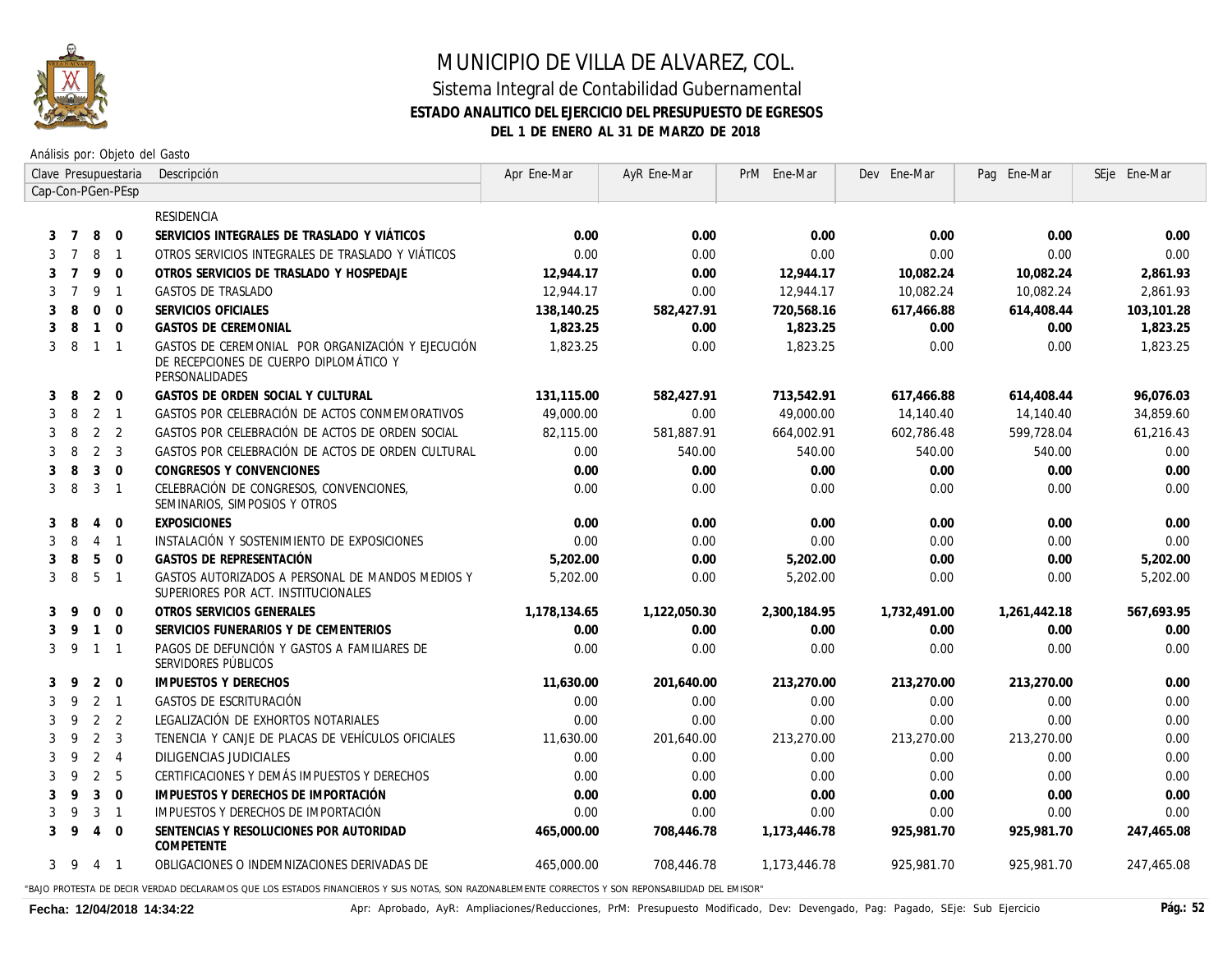

Análisis por: Objeto del Gasto

|                   |                          |                | Clave Presupuestaria | Descripción                                                                                      | Apr Ene-Mar   | AyR Ene-Mar  | PrM Ene-Mar   | Dev Ene-Mar   | Pag Ene-Mar   | SEje Ene-Mar |
|-------------------|--------------------------|----------------|----------------------|--------------------------------------------------------------------------------------------------|---------------|--------------|---------------|---------------|---------------|--------------|
| Cap-Con-PGen-PEsp |                          |                |                      |                                                                                                  |               |              |               |               |               |              |
|                   |                          |                |                      | RESOLUCIONES DE AUTORIDADES COMPETENTES                                                          |               |              |               |               |               |              |
| 3                 | 9                        | 5              | $\overline{0}$       | PENAS, MULTAS, ACCESORIOS Y ACTUALIZACIONES                                                      | 54.999.99     | 187,500.00   | 242,499.99    | 82,726.96     | 82,726.96     | 159,773.03   |
| 3                 | 9                        | 5              | $\overline{1}$       | MULTAS POR PASIVOS FISCALES                                                                      | 2,499.99      | 0.00         | 2,499.99      | 0.00          | 0.00          | 2,499.99     |
| 3                 | 9                        | 5              | $\overline{2}$       | <b>ACTUALIZACIONES FISCALES</b>                                                                  | 15,000,00     | -7,726,96    | 7.273.04      | 0.00          | 0.00          | 7,273.04     |
| 3                 | 9                        | 5              | $\overline{3}$       | INTERESES POR PAGO DE PASIVOS FISCALES                                                           | 0.00          | 0.00         | 0.00          | 0.00          | 0.00          | 0.00         |
| 3                 | 9                        | 5              | $\overline{4}$       | ACCESORIOS POR PASIVOS FISCALES                                                                  | 0.00          | 0.00         | 0.00          | 0.00          | 0.00          | 0.00         |
| 3                 | 9                        | 5              | 5                    | RECARGOS                                                                                         | 37,500.00     | 195,226.96   | 232,726.96    | 82,726.96     | 82,726.96     | 150,000.00   |
| 3                 | 9                        | 6              | $\Omega$             | OTROS GASTOS POR RESPONSABILIDADES                                                               | 0.00          | 10,047.58    | 10,047.58     | 10.047.58     | 10.047.58     | 0.00         |
| 3                 | 9                        | 6              | $\overline{1}$       | EROGACIONES QUE DERIVEN DEL ROBO EXTRAVÍO DE<br>RECURSOS PÚBLICOS NO RECUPERABLES.               | 0.00          | 0.00         | 0.00          | 0.00          | 0.00          | 0.00         |
| 3                 | 9                        | 6              | 2                    | EROGACIONES QUE DERIVEN DE LA RESPONSABILIDAD CIVIL                                              | 0.00          | 10,047.58    | 10.047.58     | 10,047.58     | 10,047.58     | 0.00         |
| 3                 | 9                        |                | $7\quad$ 0           | <b>UTILIDADES</b>                                                                                | 0.00          | 0.00         | 0.00          | 0.00          | 0.00          | 0.00         |
| 3                 | 9                        | 8              | $\overline{0}$       | IMPUESTO SOBRE NOMINAS Y OTROS QUE SE DERIVEN DE<br>UNA RELACION LABORAL                         | 631,504.66    | 0.00         | 631,504.66    | 471,048.82    | 0.00          | 160,455.84   |
| 3                 | 9                        | 8              | $\overline{1}$       | IMPUESTO SOBRE NÓMINAS                                                                           | 631.504.66    | 0.00         | 631,504.66    | 471.048.82    | 0.00          | 160,455.84   |
| 3                 | 9                        | 8              | $\overline{2}$       | CUOTAS DEL IMSS                                                                                  | 0.00          | 0.00         | 0.00          | 0.00          | 0.00          | 0.00         |
| 3                 | 9                        | 9              | $\overline{0}$       | OTROS SERVICIOS GENERALES                                                                        | 15,000.00     | 14,415.94    | 29,415.94     | 29,415.94     | 29,415.94     | 0.00         |
| 3                 | 9                        | 9              | $\overline{1}$       | OTROS SERVICIOS GENERALES                                                                        | 15,000.00     | 14,415.94    | 29,415.94     | 29,415.94     | 29,415.94     | 0.00         |
| $\overline{4}$    | $\Omega$                 | $\mathbf{0}$   | $\overline{0}$       | TRANSFERENCIAS, ASIGNACIONES, SUBSIDIOS Y OTRAS<br>AYUDAS                                        | 12,103,824.64 | 1,289,410.59 | 13,393,235.23 | 12,572,846.25 | 10,856,221.02 | 820,388.98   |
| 4                 | $\overline{1}$           | $\mathbf 0$    | $\Omega$             | TRANSFERENCIAS INTERNAS Y ASIGNACIONES AL SECTOR<br>PÚBLICO                                      | 5,084,896.88  | 1,147,037.94 | 6,231,934.82  | 5,273,708.40  | 3,832,146.98  | 958,226.42   |
|                   | -1                       | $\mathbf{1}$   | $\overline{0}$       | ASIGNACIONES PRESUPUESTARIAS AL PODER EJECUTIVO                                                  | 0.00          | 0.00         | 0.00          | 0.00          | 0.00          | 0.00         |
|                   | $\overline{1}$           | 2              | $\overline{0}$       | ASIGNACIONES PRESUPUESTARIAS AL PODER LEGISLATIVO                                                | 0.00          | 0.00         | 0.00          | 0.00          | 0.00          | 0.00         |
|                   | $\overline{1}$           | 3              | $\overline{0}$       | ASIGNACIONES PRESUPUESTARIAS AL PODER JUDICIAL                                                   | 0.00          | 0.00         | 0.00          | 0.00          | 0.00          | 0.00         |
|                   | $\overline{1}$           | $\overline{4}$ | $\overline{0}$       | ASIGNACIONES PRESUPUESTARIAS A ÓRGANOS<br>AUTÓNOMOS                                              | 5.084.896.88  | 1,147,037.94 | 6,231,934.82  | 5,273,708.40  | 3,832,146.98  | 958,226.42   |
|                   | $\overline{1}$           | $\overline{4}$ | $\overline{1}$       | ORGANISMOS AUTONOMOS                                                                             | 5,084,896.88  | 1,147,037.94 | 6,231,934.82  | 5,273,708.40  | 3,832,146.98  | 958,226.42   |
| 4                 | $\overline{1}$           | 5              | $\Omega$             | TRANSFERENCIAS INTERNAS OTORGADAS A ENTIDADES<br>PARAESTATALES NO EMPRESARIALES Y NO FINANCIERAS | 0.00          | 0.00         | 0.00          | 0.00          | 0.00          | 0.00         |
| 4                 | -1                       | 6              | $\overline{0}$       | TRANSFERENCIAS INTERNAS OTORGADAS A ENTIDADES<br>PARAESTATALES EMPRESARIALES Y NO FINANCIERAS    | 0.00          | 0.00         | 0.00          | 0.00          | 0.00          | 0.00         |
| $\overline{4}$    | $\overline{\phantom{0}}$ | $\overline{7}$ | $\overline{0}$       | TRANSFERENCIAS INTERNAS OTORGADAS A FIDEICOMISOS<br>PÚBLICOS EMPRESARIALES Y NO FINANCIEROS      | 0.00          | 0.00         | 0.00          | 0.00          | 0.00          | 0.00         |
| 4                 | $\overline{1}$           | 8              | $\overline{0}$       | TRANSFERENCIAS INTERNAS OTORGADAS A INSTITUCIONES<br>PARAESTATALES PUBLICAS FINANCIERAS          | 0.00          | 0.00         | 0.00          | 0.00          | 0.00          | 0.00         |
|                   | 4 1                      | 9              | $\overline{0}$       | TRANSFERENCIAS INTERNAS OTORGADAS A FIDEICOMISOS                                                 | 0.00          | 0.00         | 0.00          | 0.00          | 0.00          | 0.00         |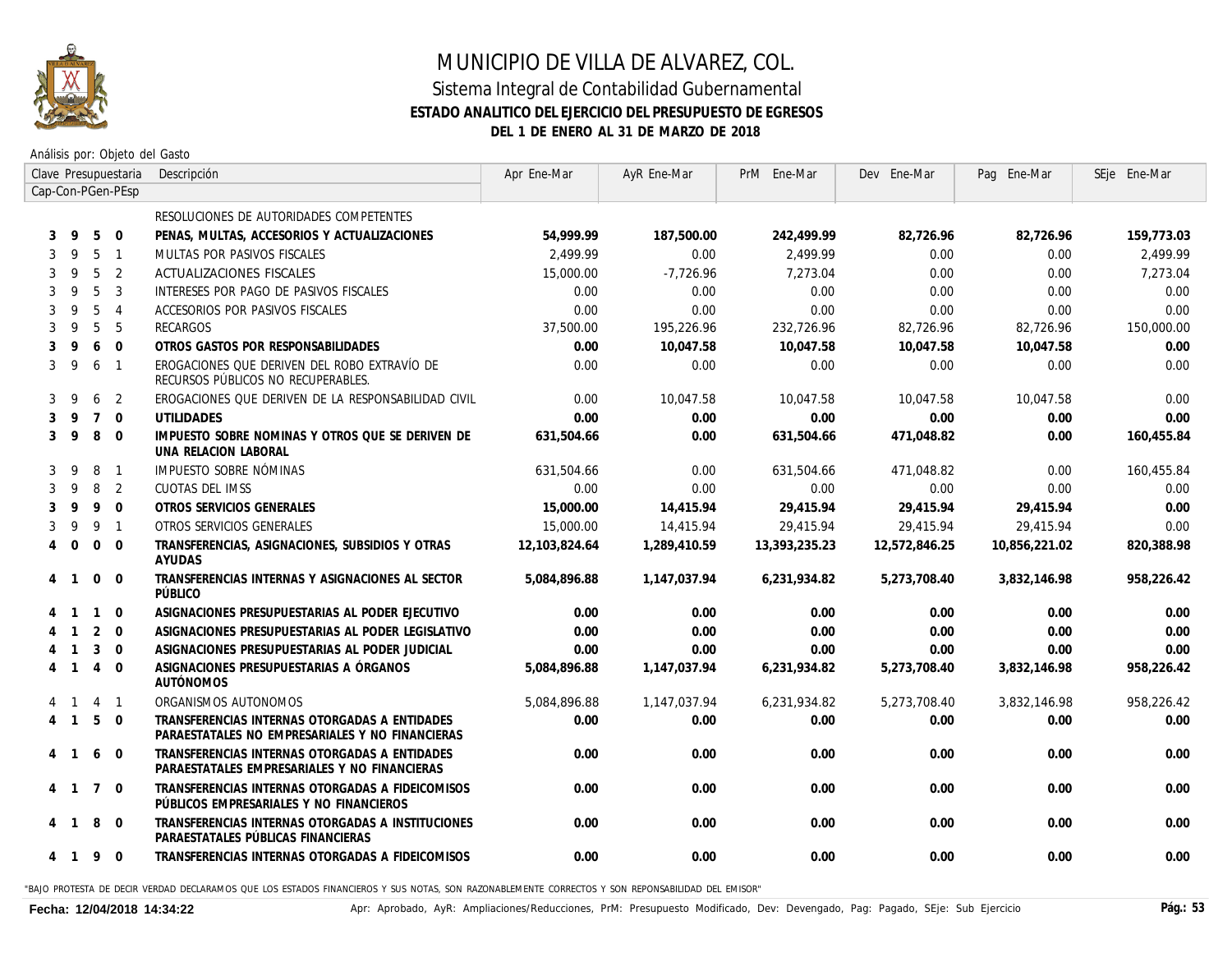

#### Sistema Integral de Contabilidad Gubernamental **ESTADO ANALITICO DEL EJERCICIO DEL PRESUPUESTO DE EGRESOS DEL 1 DE ENERO AL 31 DE MARZO DE 2018**

Análisis por: Objeto del Gasto

|                |                         |                | Clave Presupuestaria | Descripción                                                                             | Apr Ene-Mar | AyR Ene-Mar | PrM Ene-Mar | Dev Ene-Mar | Pag Ene-Mar | SEje Ene-Mar |
|----------------|-------------------------|----------------|----------------------|-----------------------------------------------------------------------------------------|-------------|-------------|-------------|-------------|-------------|--------------|
|                |                         |                | Cap-Con-PGen-PEsp    |                                                                                         |             |             |             |             |             |              |
|                |                         |                |                      | PÚBLICOS FINANCIEROS                                                                    |             |             |             |             |             |              |
|                | 2                       | $\overline{0}$ | $\overline{0}$       | TRANSFERENCIAS AL RESTO DEL SECTOR PUBLICO                                              | 0.00        | 0.00        | 0.00        | 0.00        | 0.00        | 0.00         |
| 4              | $\overline{\mathbf{c}}$ | $\overline{1}$ | $\Omega$             | TRANSFERENCIAS OTORGADAS A ENTIDADES<br>PARAESTATALES NO EMPRESARIALES Y NO FINANCIERAS | 0.00        | 0.00        | 0.00        | 0.00        | 0.00        | 0.00         |
|                | $4\quad 2$              | 2              | $\Omega$             | TRANSFERENCIAS OTORGADAS PARA ENTIDADES<br>PARAESTATALES EMPRESARIALES Y NO FINANCIERAS | 0.00        | 0.00        | 0.00        | 0.00        | 0.00        | 0.00         |
|                | $4\quad 2$              | $\mathbf{3}$   | $\mathbf 0$          | TRANSFERENCIAS OTORGADAS PARA INSTITUCIONES<br>PARAESTATALES PÚBLICAS FINANCIERAS       | 0.00        | 0.00        | 0.00        | 0.00        | 0.00        | 0.00         |
|                | $4\quad 2$              | $\overline{4}$ | $\Omega$             | TRANSFERENCIAS OTORGADAS A ENTIDADES FEDERATIVAS<br>Y MUNICIPIOS                        | 0.00        | 0.00        | 0.00        | 0.00        | 0.00        | 0.00         |
|                | $4\quad 2$              | 5              | $\overline{0}$       | TRANSFERENCIAS A FIDEICOMISOS DE ENTIDADES<br>FEDERATIVAS Y MUNICIPIOS                  | 0.00        | 0.00        | 0.00        | 0.00        | 0.00        | 0.00         |
|                | 3                       | $\overline{0}$ | $\mathbf 0$          | SUBSIDIOS Y SUBVENCIONES                                                                | 0.00        | 0.00        | 0.00        | 0.00        | 0.00        | 0.00         |
|                | 3                       | $\overline{1}$ | $\Omega$             | SUBSIDIOS A LA PRODUCCIÓN                                                               | 0.00        | 0.00        | 0.00        | 0.00        | 0.00        | 0.00         |
|                | 3                       | 2              | $\Omega$             | SUBSIDIOS A LA DISTRIBUCIÓN                                                             | 0.00        | 0.00        | 0.00        | 0.00        | 0.00        | 0.00         |
|                | 3                       | 3              | $\overline{0}$       | SUBSIDIOS A LA INVERSIÓN                                                                | 0.00        | 0.00        | 0.00        | 0.00        | 0.00        | 0.00         |
|                | 3                       | $\overline{4}$ | $\Omega$             | SUBSIDIOS A LA PRESTACIÓN DE SERVICIOS PÚBLICOS                                         | 0.00        | 0.00        | 0.00        | 0.00        | 0.00        | 0.00         |
| 4              | - 3                     | 5              | $\Omega$             | SUBSIDIOS PARA CUBRIR DIFERENCIALES DE TASAS DE<br>INTERÉS                              | 0.00        | 0.00        | 0.00        | 0.00        | 0.00        | 0.00         |
|                | 3                       | 6              | $\mathbf 0$          | SUBSIDIOS A LA VIVIENDA                                                                 | 0.00        | 0.00        | 0.00        | 0.00        | 0.00        | 0.00         |
|                | $\overline{3}$          | $\overline{7}$ | $\mathbf{0}$         | SUBVENCIONES AL CONSUMO                                                                 | 0.00        | 0.00        | 0.00        | 0.00        | 0.00        | 0.00         |
|                | 3                       | 8              | $\Omega$             | SUBSIDIOS A ENTIDADES FEDERATIVAS Y MUNICIPIOS                                          | 0.00        | 0.00        | 0.00        | 0.00        | 0.00        | 0.00         |
| 4              | 3                       | 8              | $\overline{1}$       | SUBSIDIOS A ENTIDADES FEDERATIVAS Y MUNICIPIOS PARA<br>FORTALECIMIENTO FINANCIERO       | 0.00        | 0.00        | 0.00        | 0.00        | 0.00        | 0.00         |
|                | 3                       | 8              | 2                    | SUBSIDIOS A ENTIDADES FEDERATIVAS Y MUNICIPIOS PARA<br>DESASTRES NATURALES              | 0.00        | 0.00        | 0.00        | 0.00        | 0.00        | 0.00         |
|                | -3                      | 8              | 3                    | SUBSIDIOS A ENTIDADES FEDERATIVAS Y MUNICIPIOS PARA<br>CONTINGENCIAS ECONÓMICAS         | 0.00        | 0.00        | 0.00        | 0.00        | 0.00        | 0.00         |
| $\overline{4}$ | 3                       | 8              | $\overline{4}$       | SUBSIDIOS A ENTIDADES FEDERATIVAS Y MUNICIPIOS PARA<br>CUMPLIMIENTO DE CONVENIOS        | 0.00        | 0.00        | 0.00        | 0.00        | 0.00        | 0.00         |
|                | 3                       | 9              | $\mathbf 0$          | <b>OTROS SUBSIDIOS</b>                                                                  | 0.00        | 0.00        | 0.00        | 0.00        | 0.00        | 0.00         |
|                | $\overline{4}$          | $\Omega$       | $\Omega$             | AYUDAS SOCIALES                                                                         | 649,452.92  | 0.00        | 649,452.92  | 96,544.00   | 22,998.00   | 552,908.92   |
|                | 4                       | $\overline{1}$ | $\Omega$             | AYUDAS SOCIALES A PERSONAS                                                              | 369,852.93  | 0.00        | 369,852.93  | 75,544.00   | 8,998.00    | 294,308.93   |
|                | 4                       | $\overline{1}$ | $\mathbf{1}$         | AYUDAS SOCIALES A PERSONAS                                                              | 369.852.93  | 0.00        | 369,852.93  | 75,544.00   | 8.998.00    | 294,308.93   |
| 4              | $\overline{4}$          | $\overline{2}$ | $\mathbf{0}$         | BECAS Y OTRAS AYUDAS PARA PROGRAMAS DE<br>CAPACITACIÓN                                  | 249,999.99  | 0.00        | 249,999.99  | 0.00        | 0.00        | 249,999.99   |
|                | 4                       |                | $2 \quad 1$          | <b>BECAS</b>                                                                            | 249,999,99  | 0.00        | 249,999,99  | 0.00        | 0.00        | 249,999,99   |
| 4              | $\overline{4}$          |                | 2 <sub>2</sub>       | UNIFORMES ESCOLARES                                                                     | 0.00        | 0.00        | 0.00        | 0.00        | 0.00        | 0.00         |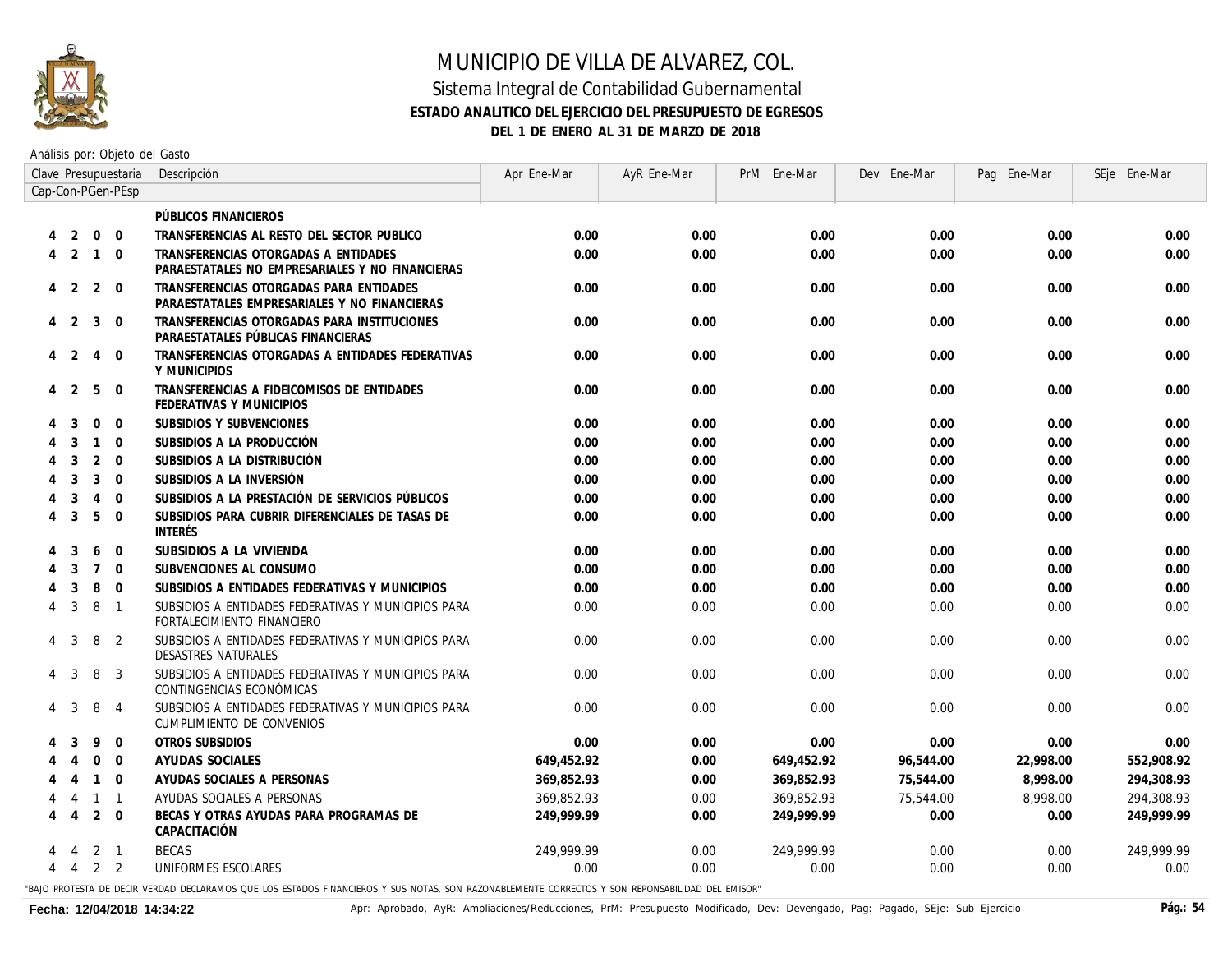

Análisis por: Objeto del Gasto

|   |                             |                | Clave Presupuestaria | Descripción                                                                                            | Apr Ene-Mar  | AyR Ene-Mar | PrM Ene-Mar  | Dev Ene-Mar  | Pag Ene-Mar  | SEje Ene-Mar  |
|---|-----------------------------|----------------|----------------------|--------------------------------------------------------------------------------------------------------|--------------|-------------|--------------|--------------|--------------|---------------|
|   |                             |                | Cap-Con-PGen-PEsp    |                                                                                                        |              |             |              |              |              |               |
|   | $\overline{4}$              | $3 \quad 0$    |                      | AYUDAS SOCIALES A INSTITUCIONES DE ENSEÑANZA                                                           | 0.00         | 0.00        | 0.00         | 0.00         | 0.00         | 0.00          |
|   | -4                          | $\overline{4}$ | $\overline{0}$       | AYUDAS SOCIALES A ACTIVIDADES CIENTÍFICAS O<br><b>ACADÉMICAS</b>                                       | 0.00         | 0.00        | 0.00         | 0.00         | 0.00         | 0.00          |
|   | 4                           | 5              | $\Omega$             | AYUDAS SOCIALES A INSTITUCIONES SIN FINES DE LUCRO                                                     | 29,600.00    | 0.00        | 29,600.00    | 21,000.00    | 14,000.00    | 8,600.00      |
|   |                             | 5              | $\overline{1}$       | ORGANIZACIONES INTERNACIONALES                                                                         | 0.00         | 0.00        | 0.00         | 0.00         | 0.00         | 0.00          |
|   |                             | 5              | 2                    | ORGANIZACIONES DE SERVICIOS SOCIALES                                                                   | 0.00         | 0.00        | 0.00         | 0.00         | 0.00         | 0.00          |
|   |                             | 5              | 3                    | ORGANIZACIONES CULTURALES Y RECREATIVAS                                                                | 0.00         | 0.00        | 0.00         | 0.00         | 0.00         | 0.00          |
|   |                             | 5              | $\overline{4}$       | ORGANIZACIONES COMUNALES Y VECINALES                                                                   | 0.00         | 0.00        | 0.00         | 0.00         | 0.00         | 0.00          |
|   |                             | 5              | 5                    | CRUZ ROJA MEXICANA, DELEGACION COLIMA                                                                  | 0.00         | 0.00        | 0.00         | 0.00         | 0.00         | 0.00          |
|   | $\boldsymbol{\varLambda}$   | 5              | 6                    | PATRONATO DEL H. CUERPO DE BOMBEROS DE VILLA DE<br>ALVAREZ                                             | 0.00         | 0.00        | 0.00         | 0.00         | 0.00         | 0.00          |
|   | $\overline{4}$              | 5              | $\overline{7}$       | FUNDACION TATO, IAP                                                                                    | 0.00         | 0.00        | 0.00         | 0.00         | 0.00         | 0.00          |
|   | 4                           | 5              | 8                    | VOLUNTARIAS VICENTINAS DE COLIMA, IAP                                                                  | 8,600.00     | 0.00        | 8,600.00     | 0.00         | 0.00         | 8,600.00      |
|   | 4                           | $\overline{5}$ | 9                    | EL PODER DE TU AMOR SANA AL PROJIMO, IAP                                                               | 0.00         | 0.00        | 0.00         | 0.00         | 0.00         | 0.00          |
|   | 4                           | 5              | 10                   | BALLET FOLKLORICO DE VILLA DE ALVAREZ, AC                                                              | 21,000.00    | 0.00        | 21,000.00    | 21,000.00    | 14,000.00    | 0.00          |
|   |                             | 6              | $\Omega$             | AYUDAS SOCIALES A COOPERATIVAS                                                                         | 0.00         | 0.00        | 0.00         | 0.00         | 0.00         | 0.00          |
|   | $\boldsymbol{\vartriangle}$ | $\overline{7}$ | $\overline{0}$       | AYUDAS SOCIALES A ENTIDADES DE INTERÉS PÚBLICO                                                         | 0.00         | 0.00        | 0.00         | 0.00         | 0.00         | 0.00          |
|   | $\boldsymbol{\Lambda}$      | 8              | $\Omega$             | AYUDAS POR DESASTRES NATURALES Y OTROS SINIESTROS                                                      | 0.00         | 0.00        | 0.00         | 0.00         | 0.00         | 0.00          |
|   | 5                           | $\mathbf 0$    | $\overline{0}$       | PENSIONES Y JUBILACIONES                                                                               | 6,369,474.84 | 142,372.65  | 6,511,847.49 | 7,202,593.85 | 7,001,076.04 | $-690,746.36$ |
|   | 5                           | $\mathbf{1}$   | $\overline{0}$       | <b>PENSIONES</b>                                                                                       | 66,033.84    | 882.24      | 66,916.08    | 70,678.56    | 70,678.56    | $-3,762.48$   |
|   | -5                          | $1 \quad 1$    |                      | <b>PENSIONES</b>                                                                                       | 66.033.84    | 882.24      | 66.916.08    | 70,678.56    | 70,678.56    | $-3,762.48$   |
|   | -5                          | $\overline{2}$ | $\Omega$             | <b>JUBILACIONES</b>                                                                                    | 6,000,000.00 | 141,490.41  | 6,141,490.41 | 6,828,474.29 | 6,626,956.48 | -686,983.88   |
|   | 5                           | 2 <sub>1</sub> |                      | JUBILACIONES                                                                                           | 6,000,000.00 | 141,490.41  | 6,141,490.41 | 6,828,474.29 | 6,626,956.48 | -686,983.88   |
|   | -5                          | 9              | $\Omega$             | OTRAS PENSIONES Y JUBILACIONES                                                                         | 303,441.00   | 0.00        | 303,441.00   | 303,441.00   | 303,441.00   | 0.00          |
| 4 | 6                           | $\mathbf{0}$   | $\Omega$             | TRANSFERENCIAS A FIDEICOMISOS, MANDATOS Y OTROS<br>ANALOGOS                                            | 0.00         | 0.00        | 0.00         | 0.00         | 0.00         | 0.00          |
|   | -6                          | $\mathbf{1}$   | $\overline{0}$       | TRANSFERENCIAS A FIDEICOMISOS DEL PODER EJECUTIVO                                                      | 0.00         | 0.00        | 0.00         | 0.00         | 0.00         | 0.00          |
|   | 6                           | 2              | $\Omega$             | TRANSFERENCIAS A FIDEICOMISOS DEL PODER LEGISLATIVO                                                    | 0.00         | 0.00        | 0.00         | 0.00         | 0.00         | 0.00          |
|   | -6                          | 3              | $\Omega$             | TRANSFERENCIAS A FIDEICOMISOS DEL PODER JUDICIAL                                                       | 0.00         | 0.00        | 0.00         | 0.00         | 0.00         | 0.00          |
| 4 | -6                          | $\overline{4}$ | $\Omega$             | TRANSFERENCIAS A FIDEICOMISOS PÚBLICOS DE ENTIDADES<br>PARAESTATALES NO EMPRESARIALES Y NO FINANCIERAS | 0.00         | 0.00        | 0.00         | 0.00         | 0.00         | 0.00          |
| 4 | -6                          | 5              | $\mathbf 0$          | TRANSFERENCIAS A FIDEICOMISOS PÚBLICOS DE ENTIDADES<br>PARAESTATALES EMPRESARIALES Y NO FINANCIERAS    | 0.00         | 0.00        | 0.00         | 0.00         | 0.00         | 0.00          |
|   | 6                           | 6              | $\overline{0}$       | TRANSFERENCIAS A FIDEICOMISOS DE INSTITUCIONES<br>PÚBLICAS FINANCIERAS                                 | 0.00         | 0.00        | 0.00         | 0.00         | 0.00         | 0.00          |
|   |                             | 9              | $\mathbf 0$          | OTRAS TRANSFERENCIAS A FIDEICOMISOS                                                                    | 0.00         | 0.00        | 0.00         | 0.00         | 0.00         | 0.00          |
|   | 4 7                         | $\Omega$       | $\Omega$             | TRANSFERENCIAS A LA SEGURIDAD SOCIAL                                                                   | 0.00         | 0.00        | 0.00         | 0.00         | 0.00         | 0.00          |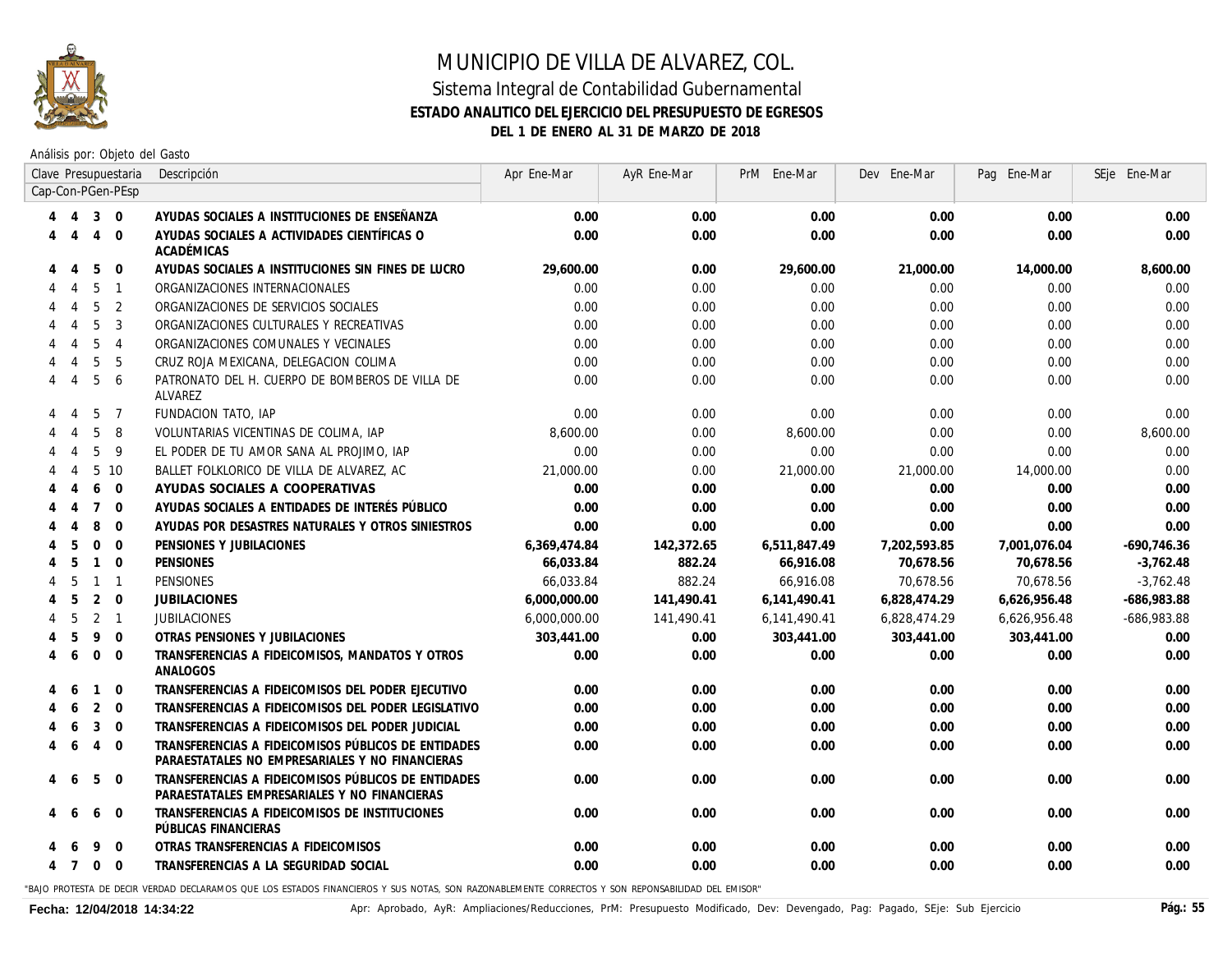

Análisis por: Objeto del Gasto

|                |              |                | Clave Presupuestaria | Descripción                                                                                 | Apr Ene-Mar | AyR Ene-Mar | PrM Ene-Mar | Dev Ene-Mar | Pag Ene-Mar | SEje Ene-Mar |
|----------------|--------------|----------------|----------------------|---------------------------------------------------------------------------------------------|-------------|-------------|-------------|-------------|-------------|--------------|
|                |              |                | Cap-Con-PGen-PEsp    |                                                                                             |             |             |             |             |             |              |
|                | 4 7 1 0      |                |                      | TRANSFERENCIAS POR OBLIGACIÓN DE LEY                                                        | 0.00        | 0.00        | 0.00        | 0.00        | 0.00        | 0.00         |
|                | 4 7 1 1      |                |                      | APORTACIONES DE SEGURIDAD SOCIAL APORTADAS POR EL<br>ESTADO (DISTINTAS A DEL CAPITULO 1000) | 0.00        | 0.00        | 0.00        | 0.00        | 0.00        | 0.00         |
| 4              | 8            | $\mathbf 0$    | $\overline{0}$       | <b>DONATIVOS</b>                                                                            | 0.00        | 0.00        | 0.00        | 0.00        | 0.00        | 0.00         |
|                | 8            | $\mathbf{1}$   | $\overline{0}$       | DONATIVOS A INSTITUCIONES SIN FINES DE LUCRO                                                | 0.00        | 0.00        | 0.00        | 0.00        | 0.00        | 0.00         |
|                | 8            | 2              | $\Omega$             | DONATIVOS A ENTIDADES FEDERATIVAS                                                           | 0.00        | 0.00        | 0.00        | 0.00        | 0.00        | 0.00         |
|                | 8            | 3              | $\Omega$             | DONATIVOS A FIDEICOMISOS PRIVADOS                                                           | 0.00        | 0.00        | 0.00        | 0.00        | 0.00        | 0.00         |
|                | 8            | $\overline{4}$ | $\mathbf{0}$         | DONATIVOS A FIDEICOMISOS ESTATALES                                                          | 0.00        | 0.00        | 0.00        | 0.00        | 0.00        | 0.00         |
|                | 8            | 5              | $\overline{0}$       | DONATIVOS INTERNACIONALES                                                                   | 0.00        | 0.00        | 0.00        | 0.00        | 0.00        | 0.00         |
|                | q            | $\mathbf{0}$   | $\overline{0}$       | TRANSFERENCIAS AL EXTERIOR                                                                  | 0.00        | 0.00        | 0.00        | 0.00        | 0.00        | 0.00         |
|                | 9            | $\mathbf{1}$   | $\Omega$             | TRANSFERENCIAS PARA GOBIERNOS EXTRANJEROS                                                   | 0.00        | 0.00        | 0.00        | 0.00        | 0.00        | 0.00         |
|                | 9            | 2              | $\Omega$             | TRANSFERENCIAS PARA ORGANISMOS INTERNACIONALES                                              | 0.00        | 0.00        | 0.00        | 0.00        | 0.00        | 0.00         |
|                | 9            | 3              | $\overline{0}$       | TRANSFERENCIAS PARA EL SECTOR PRIVADO EXTERNO                                               | 0.00        | 0.00        | 0.00        | 0.00        | 0.00        | 0.00         |
| 5              | $\Omega$     | $\mathbf 0$    | $\overline{0}$       | BIENES MUEBLES, INMUEBLES E INTANGIBLES                                                     | 87,491.85   | 615,088.44  | 702,580.29  | 615,088.44  | 615,088.44  | 87,491.85    |
| 5              |              | $\mathbf 0$    | $\overline{0}$       | MOBILIARIO Y EQUIPO DE ADMINISTRACION                                                       | 40,294.89   | 0.00        | 40,294.89   | 0.00        | 0.00        | 40,294.89    |
| 5              |              | $\mathbf{1}$   | $\Omega$             | MUEBLES DE OFICINA Y ESTANTERÍA                                                             | 10,012.00   | 0.00        | 10,012.00   | 0.00        | 0.00        | 10,012.00    |
| 5              |              | 2              | $\Omega$             | MUEBLES, EXCEPTO DE OFICINA Y ESTANTERÍA                                                    | 0.00        | 0.00        | 0.00        | 0.00        | 0.00        | 0.00         |
| 5              |              | 3              | $\overline{0}$       | BIENES ARTÍSTICOS, CULTURALES Y CIENTÍFICOS                                                 | 0.00        | 0.00        | 0.00        | 0.00        | 0.00        | 0.00         |
| 5              |              | $\overline{4}$ | $\overline{0}$       | OBJETOS DE VALOR                                                                            | 0.00        | 0.00        | 0.00        | 0.00        | 0.00        | 0.00         |
| 5 <sup>5</sup> | $\mathbf{1}$ | 5              | $\Omega$             | EQUIPO DE CÓMPUTO Y DE TECNOLOGÍAS DE LA<br><b>INFORMACIÓN</b>                              | 30,282.89   | 0.00        | 30,282.89   | 0.00        | 0.00        | 30,282.89    |
| 5              |              | 9              | $\Omega$             | OTROS MOBILIARIOS Y EQUIPOS DE ADMINISTRACIÓN                                               | 0.00        | 0.00        | 0.00        | 0.00        | 0.00        | 0.00         |
| 5              | 2            | $\mathbf 0$    | $\Omega$             | MOBILIARIO Y EQUIPO EDUCACIONAL Y RECREATIVO                                                | 0.00        | 568,088.44  | 568,088.44  | 568,088.44  | 568,088.44  | 0.00         |
| 5              | 2            | $\mathbf{1}$   | $\overline{0}$       | EQUIPOS Y APARATOS AUDIOVISUALES                                                            | 0.00        | 0.00        | 0.00        | 0.00        | 0.00        | 0.00         |
| 5              | 2            | $\overline{2}$ | $\Omega$             | APARATOS DEPORTIVOS                                                                         | 0.00        | 568,088.44  | 568,088.44  | 568,088.44  | 568,088.44  | 0.00         |
| 5              | 2            | 3              | $\Omega$             | CÁMARAS FOTOGRÁFICAS Y DE VIDEO                                                             | 0.00        | 0.00        | 0.00        | 0.00        | 0.00        | 0.00         |
| 5              | 2            | 9              | $\mathbf{0}$         | OTRO MOBILIARIO Y EQUIPO EDUCACIONAL Y RECREATIVO                                           | 0.00        | 0.00        | 0.00        | 0.00        | 0.00        | 0.00         |
| 5              | 3            | $\mathbf 0$    | $\overline{0}$       | EQUIPO E INSTRUMENTAL MEDICO Y DE LABORATORIO                                               | 0.00        | 0.00        | 0.00        | 0.00        | 0.00        | 0.00         |
| 5              | 3            | $\mathbf{1}$   | $\Omega$             | EQUIPO MÉDICO Y DE LABORATORIO                                                              | 0.00        | 0.00        | 0.00        | 0.00        | 0.00        | 0.00         |
| 5              | 3            | 2              | $\Omega$             | INSTRUMENTAL MÉDICO Y DE LABORATORIO                                                        | 0.00        | 0.00        | 0.00        | 0.00        | 0.00        | 0.00         |
| 5              | 4            | $\Omega$       | $\Omega$             | VEHICULOS Y EQUIPO DE TRANSPORTE                                                            | 0.00        | 0.00        | 0.00        | 0.00        | 0.00        | 0.00         |
| 5              | 4            | $\mathbf{1}$   | $\mathbf{0}$         | AUTOMOVILES Y EQUIPO TERRESTRE                                                              | $0.00\,$    | 0.00        | 0.00        | 0.00        | 0.00        | 0.00         |
| 5              |              | 2              | $\overline{0}$       | CARROCERÍAS Y REMOLQUES                                                                     | 0.00        | 0.00        | 0.00        | 0.00        | 0.00        | 0.00         |
|                |              | 3              | $\overline{0}$       | EQUIPO AEROESPACIAL                                                                         | 0.00        | 0.00        | 0.00        | 0.00        | 0.00        | 0.00         |
|                |              | 4              | $\Omega$             | EQUIPO FERROVIARIO                                                                          | 0.00        | 0.00        | 0.00        | 0.00        | 0.00        | 0.00         |
| 5              | 4            | 5              | $\mathbf{0}$         | EMBARCACIONES                                                                               | 0.00        | 0.00        | 0.00        | 0.00        | 0.00        | 0.00         |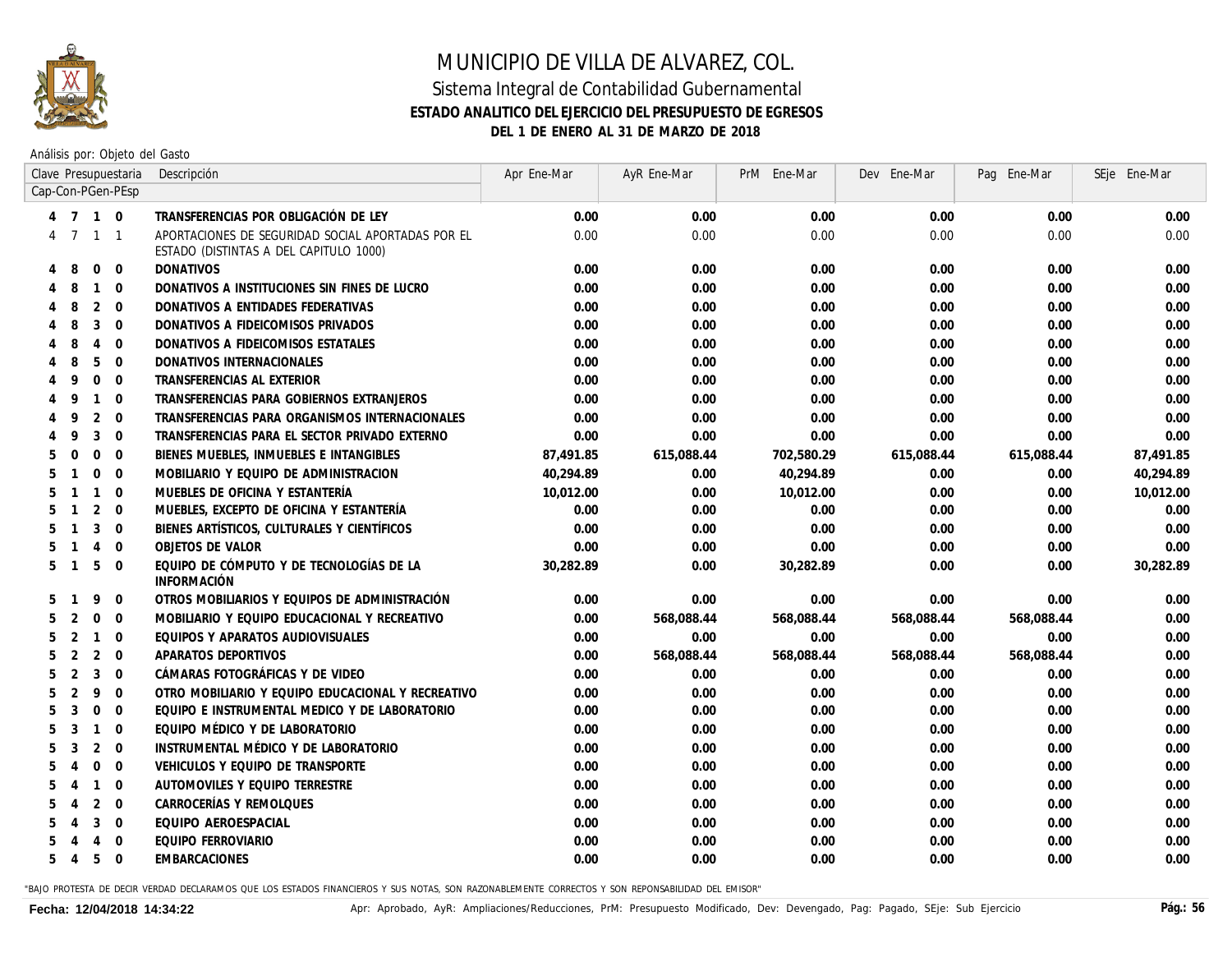

Análisis por: Objeto del Gasto

|                   |                |                | Clave Presupuestaria | Descripción                                                                              | Apr Ene-Mar | AyR Ene-Mar | PrM Ene-Mar | Dev Ene-Mar | Pag Ene-Mar | SEje Ene-Mar |
|-------------------|----------------|----------------|----------------------|------------------------------------------------------------------------------------------|-------------|-------------|-------------|-------------|-------------|--------------|
| Cap-Con-PGen-PEsp |                |                |                      |                                                                                          |             |             |             |             |             |              |
|                   | $\overline{4}$ | 9              | $\Omega$             | OTROS EQUIPOS DE TRANSPORTE                                                              | 0.00        | 0.00        | 0.00        | 0.00        | 0.00        | 0.00         |
|                   | 5              | $\mathbf 0$    | $\overline{0}$       | EQUIPO DE DEFENSA Y SEGURIDAD                                                            | 0.00        | 0.00        | 0.00        | 0.00        | 0.00        | 0.00         |
|                   | .5             | $\mathbf{1}$   | $\overline{0}$       | EQUIPO DE DEFENSA Y SEGURIDAD                                                            | 0.00        | 0.00        | 0.00        | 0.00        | 0.00        | 0.00         |
|                   | 5              | $\mathbf{1}$   | $\overline{1}$       | MAQUINARIA DE DEFENSA Y SEGURIDAD                                                        | 0.00        | 0.00        | 0.00        | 0.00        | 0.00        | 0.00         |
|                   | 5              | $\mathbf{1}$   | $\overline{2}$       | EQUIPO DE DEFENSA Y SEGURIDAD                                                            | 0.00        | 0.00        | 0.00        | 0.00        | 0.00        | 0.00         |
|                   | .5             | $\mathbf{1}$   | 3                    | ARMAMENTO                                                                                | 0.00        | 0.00        | 0.00        | 0.00        | 0.00        | 0.00         |
| 5                 | 5              | $\mathbf{1}$   | $\overline{4}$       | OTROS BIENES MUEBLES PARA LA DEFENSA Y SEGURIDAD                                         | 0.00        | 0.00        | 0.00        | 0.00        | 0.00        | 0.00         |
|                   | 6              | $\Omega$       | $\Omega$             | MAQUINARIA, OTROS EQUIPOS Y HERRAMIENTAS                                                 | 47,196.96   | 47,000.00   | 94,196.96   | 47,000.00   | 47,000.00   | 47,196.96    |
|                   | 6              | $\mathbf{1}$   | $\overline{0}$       | MAQUINARIA Y EQUIPO AGROPECUARIO                                                         | 41,292.48   | 0.00        | 41,292.48   | 0.00        | 0.00        | 41,292.48    |
|                   | 6              | $\overline{2}$ | $\overline{0}$       | MAQUINARIA Y EQUIPO INDUSTRIAL                                                           | 0.00        | 0.00        | 0.00        | 0.00        | 0.00        | 0.00         |
|                   | 6              | 3              | $\Omega$             | MAQUINARIA Y EQUIPO DE CONSTRUCCIÓN                                                      | 0.00        | 0.00        | 0.00        | 0.00        | 0.00        | 0.00         |
| 5                 | 6              | $\overline{4}$ | $\Omega$             | SISTEMAS DE AIRE ACONDICIONADO, CALEFACCIÓN Y DE<br>REFRIGERACIÓN INDUSTRIAL Y COMERCIAL | 5,904.48    | 0.00        | 5,904.48    | 0.00        | 0.00        | 5,904.48     |
| 5                 |                | 5              | $\mathbf 0$          | EQUIPO DE COMUNICACIÓN Y TELECOMUNICACIÓN                                                | 0.00        | 0.00        | 0.00        | 0.00        | 0.00        | 0.00         |
| 5                 | -6             | 6              | $\Omega$             | EQUIPOS DE GENERACIÓN ELÉCTRICA, APARATOS Y<br>ACCESORIOS ELÉCTRICOS                     | 0.00        | 0.00        | 0.00        | 0.00        | 0.00        | 0.00         |
| 5                 | -6             | $\overline{7}$ | $\overline{0}$       | HERRAMIENTAS Y MÁQUINAS-HERRAMIENTA                                                      | 0.00        | 0.00        | 0.00        | 0.00        | 0.00        | 0.00         |
|                   |                | 9              | $\mathbf{0}$         | OTROS EQUIPOS                                                                            | 0.00        | 47,000.00   | 47,000.00   | 47,000.00   | 47,000.00   | 0.00         |
|                   |                | $\Omega$       | $\Omega$             | <b>ACTIVOS BIOLOGICOS</b>                                                                | 0.00        | 0.00        | 0.00        | 0.00        | 0.00        | 0.00         |
|                   |                | $\mathbf{1}$   | $\overline{0}$       | <b>BOVINOS</b>                                                                           | 0.00        | 0.00        | 0.00        | 0.00        | 0.00        | 0.00         |
|                   |                | $\overline{2}$ | $\overline{0}$       | <b>PORCINOS</b>                                                                          | 0.00        | 0.00        | 0.00        | 0.00        | 0.00        | 0.00         |
|                   |                | 3              | $\Omega$             | AVES                                                                                     | 0.00        | 0.00        | 0.00        | 0.00        | 0.00        | 0.00         |
|                   |                | $\overline{4}$ | $\mathbf{0}$         | <b>OVINOS Y CAPRINOS</b>                                                                 | 0.00        | 0.00        | 0.00        | 0.00        | 0.00        | 0.00         |
|                   |                | 5              | $\overline{0}$       | PECES Y ACUICULTURA                                                                      | 0.00        | 0.00        | 0.00        | 0.00        | 0.00        | 0.00         |
|                   |                | 6              | $\overline{0}$       | <b>EQUINOS</b>                                                                           | 0.00        | 0.00        | 0.00        | 0.00        | 0.00        | 0.00         |
|                   |                | $\overline{7}$ | $\Omega$             | ESPECIES MENORES Y DE ZOOLÓGICO                                                          | 0.00        | 0.00        | 0.00        | 0.00        | 0.00        | 0.00         |
|                   |                | 8              | $\overline{0}$       | ARBOLES Y PLANTAS                                                                        | 0.00        | 0.00        | 0.00        | 0.00        | 0.00        | 0.00         |
|                   |                | 9              | $\overline{0}$       | OTROS ACTIVOS BIOLÓGICOS                                                                 | 0.00        | 0.00        | 0.00        | 0.00        | 0.00        | 0.00         |
|                   | 8              | $\Omega$       | $\Omega$             | <b>BIENES INMUEBLES</b>                                                                  | 0.00        | 0.00        | 0.00        | 0.00        | 0.00        | 0.00         |
|                   | 8              | $\mathbf{1}$   | $\overline{0}$       | <b>TERRENOS</b>                                                                          | 0.00        | 0.00        | 0.00        | 0.00        | 0.00        | 0.00         |
|                   | 8              | $\mathbf{1}$   | $\overline{1}$       | PREDIOS NO EDIFICADOS URBANOS                                                            | 0.00        | 0.00        | 0.00        | 0.00        | 0.00        | 0.00         |
|                   | 8              | $\mathbf{1}$   | 2                    | PREDIOS NO EDIFICADOS RÚSTICOS                                                           | 0.00        | 0.00        | 0.00        | 0.00        | 0.00        | 0.00         |
|                   | 8              | $\mathbf{1}$   | 3                    | OTROS PREDIOS NO EDIFICADOS                                                              | 0.00        | 0.00        | 0.00        | 0.00        | 0.00        | 0.00         |
|                   | 8              |                | $2 \quad 0$          | <b>VIVIENDAS</b>                                                                         | 0.00        | 0.00        | 0.00        | 0.00        | 0.00        | 0.00         |
|                   | 8              | 2 <sub>1</sub> |                      | ALBERGUES PERMANENTES                                                                    | 0.00        | 0.00        | 0.00        | 0.00        | 0.00        | 0.00         |
| 5                 | 8              | 2 <sub>2</sub> |                      | VIVIENDAS EN ZONAS DE TOLERANCIA                                                         | 0.00        | 0.00        | 0.00        | 0.00        | 0.00        | 0.00         |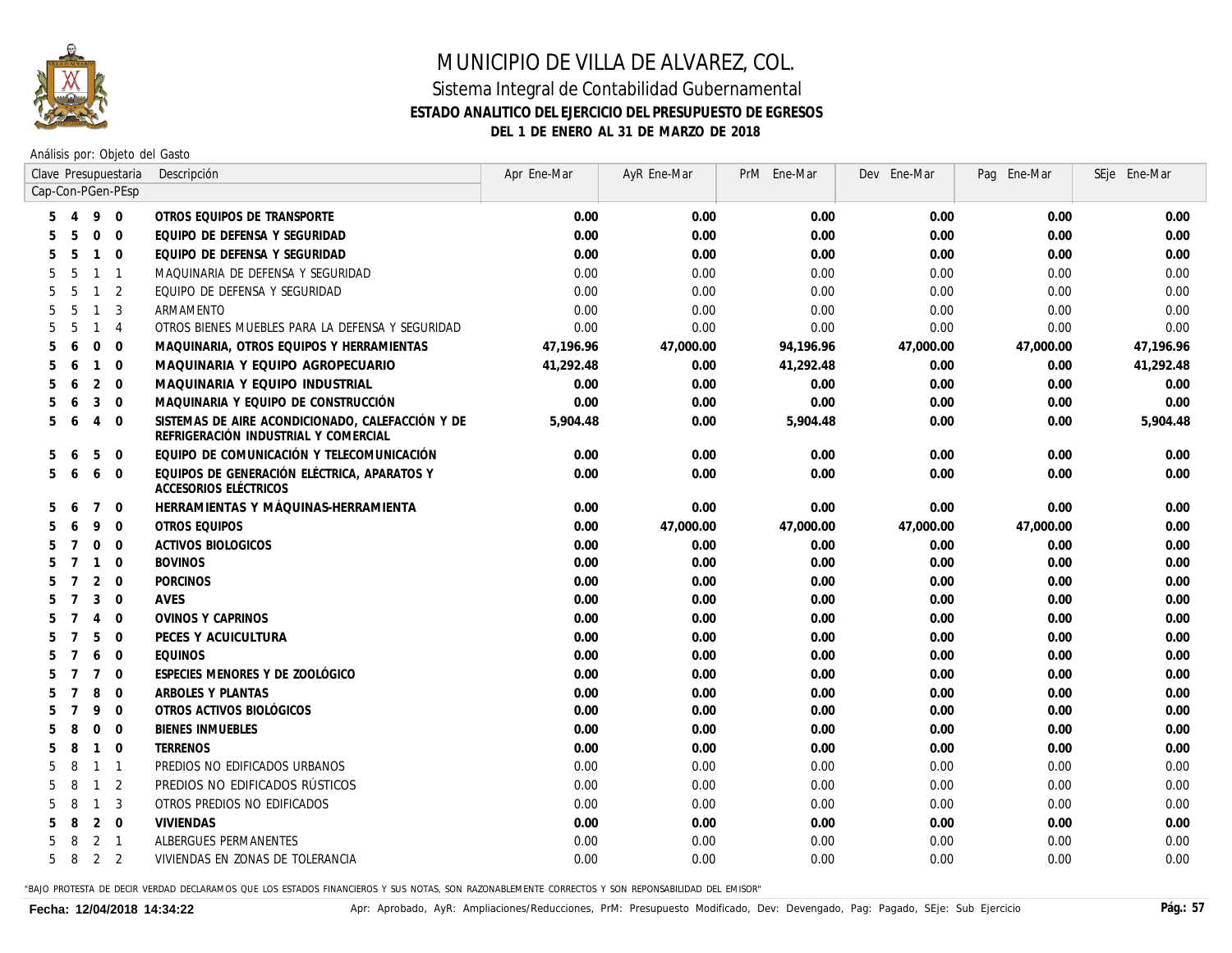

#### Sistema Integral de Contabilidad Gubernamental **ESTADO ANALITICO DEL EJERCICIO DEL PRESUPUESTO DE EGRESOS DEL 1 DE ENERO AL 31 DE MARZO DE 2018**

Análisis por: Objeto del Gasto

|    |                |                | Clave Presupuestaria | Descripción                                                                             | Apr Ene-Mar  | AyR Ene-Mar  | PrM Ene-Mar  | Dev Ene-Mar  | Pag Ene-Mar  | SEje Ene-Mar |
|----|----------------|----------------|----------------------|-----------------------------------------------------------------------------------------|--------------|--------------|--------------|--------------|--------------|--------------|
|    |                |                | Cap-Con-PGen-PEsp    |                                                                                         |              |              |              |              |              |              |
| 5  | -8             | 2              | 3                    | OTRAS VIVIENDAS PARA FINES DEL ENTE PÚBLICO                                             | 0.00         | 0.00         | 0.00         | 0.00         | 0.00         | 0.00         |
|    | 8              | $\mathbf{3}$   | $\overline{0}$       | EDIFICIOS NO RESIDENCIALES                                                              | 0.00         | 0.00         | 0.00         | 0.00         | 0.00         | 0.00         |
| 5  | -8             | 3              | $\overline{1}$       | EDIFICIOS PARA OFICINAS ADMINISTRATIVAS Y DE SERVICIOS<br>AL PÚBLICO                    | 0.00         | 0.00         | 0.00         | 0.00         | 0.00         | 0.00         |
| 5  | -8             | $\mathbf{3}$   | 2                    | EDIFICIOS DE PLANTELES EDUCATIVOS, BIBLIOTECAS,<br>LUDOTECAS Y CENTROS CULTURALES       | 0.00         | 0.00         | 0.00         | 0.00         | 0.00         | 0.00         |
| 5  | -8             | 3              | 3                    | CONSULTORIOS MÉDICOS, COMEDORES COMUNITARIOS Y<br>SIMILARES                             | 0.00         | 0.00         | 0.00         | 0.00         | 0.00         | 0.00         |
|    | 8              | 3              | $\overline{4}$       | RASTROS Y PROCESADORAS DE CARNES                                                        | 0.00         | 0.00         | 0.00         | 0.00         | 0.00         | 0.00         |
|    | 8              | 3              | 5                    | MERCADOS Y PLAZAS COMERCIALES                                                           | 0.00         | 0.00         | 0.00         | 0.00         | 0.00         | 0.00         |
|    | 8              | 3              | 6                    | UNIDADES DEPORTIVAS, PARQUES Y JARDÍNES                                                 | 0.00         | 0.00         | 0.00         | 0.00         | 0.00         | 0.00         |
| 5  | 8              | 3              | $\overline{7}$       | EDIFICIOS PARA RECREACIÓN, ESPECTACULOS Y DE<br>CONVIVENCIA SOCIAL EN ESPACIOS PÚBLICOS | 0.00         | 0.00         | 0.00         | 0.00         | 0.00         | 0.00         |
|    | 8              | 3              | 8                    | BODEGAS, ALMACENES Y TALLERES                                                           | 0.00         | 0.00         | 0.00         | 0.00         | 0.00         | 0.00         |
|    | 8              | 3              | 9                    | ESTACIONAMIENTOS Y APARCADEROS                                                          | 0.00         | 0.00         | 0.00         | 0.00         | 0.00         | 0.00         |
|    | 8              |                | $3 \t10$             | OTROS EDIFICIOS NO HABITACIONALES                                                       | 0.00         | 0.00         | 0.00         | 0.00         | 0.00         | 0.00         |
| 5  | 8              | 9              | $\mathbf 0$          | OTROS BIENES INMUEBLES                                                                  | 0.00         | 0.00         | 0.00         | 0.00         | 0.00         | 0.00         |
| 5  | 8              | 9              | $\overline{1}$       | OTROS BIENES INMUEBLES DIVERSOS                                                         | 0.00         | 0.00         | 0.00         | 0.00         | 0.00         | 0.00         |
| 5  | 9              | $\mathbf{0}$   | $\Omega$             | <b>ACTIVOS INTANGIBLES</b>                                                              | 0.00         | 0.00         | 0.00         | 0.00         | 0.00         | 0.00         |
| 5  | 9              | $\overline{1}$ | $\mathbf 0$          | SOFTWARE                                                                                | 0.00         | 0.00         | 0.00         | 0.00         | 0.00         | 0.00         |
| 5  | 9              | 2              | $\Omega$             | <b>PATENTES</b>                                                                         | 0.00         | 0.00         | 0.00         | 0.00         | 0.00         | 0.00         |
|    | 9              | 3              | $\mathbf 0$          | <b>MARCAS</b>                                                                           | 0.00         | 0.00         | 0.00         | 0.00         | 0.00         | 0.00         |
| 5  | 9              | 4              | $\mathbf 0$          | <b>DERECHOS</b>                                                                         | 0.00         | 0.00         | 0.00         | 0.00         | 0.00         | 0.00         |
| 5  | 9              | 5              | $\mathbf 0$          | <b>CONCESIONES</b>                                                                      | 0.00         | 0.00         | 0.00         | 0.00         | 0.00         | 0.00         |
| 5  | 9              | 6              | $\Omega$             | <b>FRANQUICIAS</b>                                                                      | 0.00         | 0.00         | 0.00         | 0.00         | 0.00         | 0.00         |
| .5 | 9              | $\overline{7}$ | $\mathbf 0$          | LICENCIAS INFORMÁTICAS E INTELECTUALES                                                  | 0.00         | 0.00         | 0.00         | 0.00         | 0.00         | 0.00         |
|    | 9              | 8              | $\mathbf 0$          | LICENCIAS INDUSTRIALES, COMERCIALES Y OTRAS                                             | 0.00         | 0.00         | 0.00         | 0.00         | 0.00         | 0.00         |
|    | 9              | 9              | $\Omega$             | OTROS ACTIVOS INTANGIBLES                                                               | 0.00         | 0.00         | 0.00         | 0.00         | 0.00         | 0.00         |
|    | $\Omega$       | $\Omega$       | $\Omega$             | <b>INVERSION PUBLICA</b>                                                                | 2,663,256.90 | 1,416,343.82 | 4,079,600.72 | 2,728,203.29 | 2,168,329.31 | 1,351,397.43 |
|    |                | $\mathbf 0$    | $\mathbf{0}$         | OBRA PUBLICA EN BIENES DE DOMINIO PUBLICO                                               | 2,663,256.90 | 1,416,343.82 | 4,079,600.72 | 2,635,039.65 | 2,168,329.31 | 1,444,561.07 |
| 6  |                | $\overline{1}$ | $\mathbf 0$          | EDIFICACIÓN HABITACIONAL                                                                | 0.00         | 0.00         | 0.00         | 0.00         | 0.00         | 0.00         |
| 6  |                | $\overline{1}$ | $\overline{1}$       | VIVIENDAS EN ZONAS DE TOLERANCIA                                                        | 0.00         | 0.00         | 0.00         | 0.00         | 0.00         | 0.00         |
| 6  | $\overline{1}$ | 2              | $\Omega$             | EDIFICACIÓN NO HABITACIONAL                                                             | 0.00         | 0.00         | 0.00         | 0.00         | 0.00         | 0.00         |
| 6  | $\overline{1}$ | $2 \quad 1$    |                      | EDIFICIOS PARA OFICINAS ADMINISTRATIVAS Y DE SERVICIOS<br>AL PÚBLICO                    | 0.00         | 0.00         | 0.00         | 0.00         | 0.00         | 0.00         |
|    | 6 1            | 2 2            |                      | EDIFICIOS DE PLANTELES EDUCATIVOS. BIBLIOTECAS.<br>LUDOTECAS Y CENTROS CULTURALES       | 0.00         | 0.00         | 0.00         | 0.00         | 0.00         | 0.00         |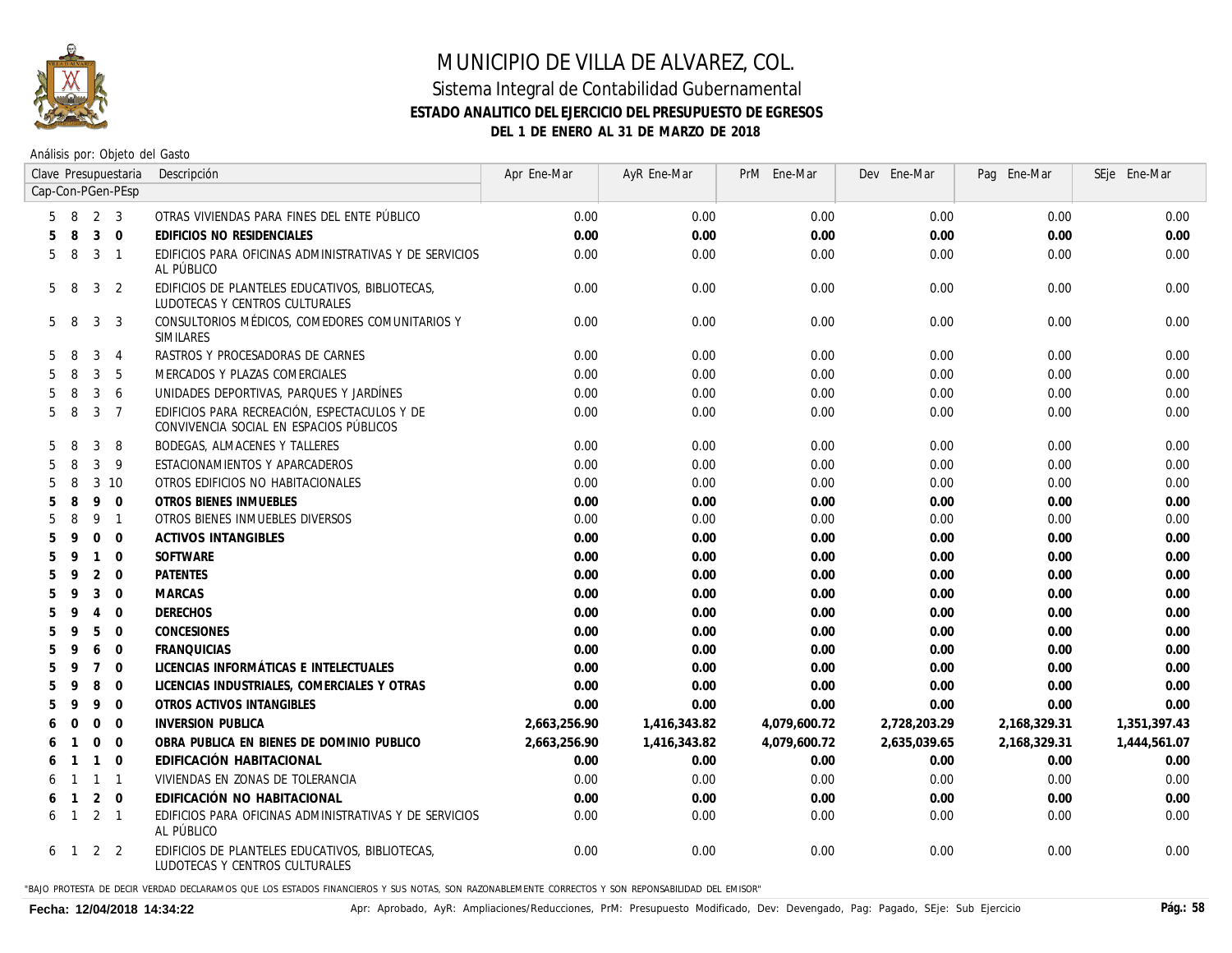

Análisis por: Objeto del Gasto

| Clave Presupuestaria                  | Descripción                                                                                                                                      | Apr Ene-Mar  | AyR Ene-Mar  | PrM Ene-Mar  | Dev Ene-Mar  | Pag Ene-Mar  | SEje Ene-Mar |
|---------------------------------------|--------------------------------------------------------------------------------------------------------------------------------------------------|--------------|--------------|--------------|--------------|--------------|--------------|
| Cap-Con-PGen-PEsp                     |                                                                                                                                                  |              |              |              |              |              |              |
| 2 <sup>3</sup><br>$\overline{1}$<br>6 | CONSULTORIOS MÉDICOS Y SIMILARES                                                                                                                 | 0.00         | 0.00         | 0.00         | 0.00         | 0.00         | 0.00         |
| 2 <sub>1</sub><br>6                   | RASTROS Y PROCESADORAS DE CARNES                                                                                                                 | 0.00         | 0.00         | 0.00         | 0.00         | 0.00         | 0.00         |
| 2 <sub>5</sub><br>6                   | MERCADOS Y PLAZAS COMERCIALES                                                                                                                    | 0.00         | 0.00         | 0.00         | 0.00         | 0.00         | 0.00         |
| $2\overline{6}$<br>6<br>$\mathbf{1}$  | UNIDADES DEPORTIVAS, PARQUES Y JARDÍNES                                                                                                          | 0.00         | 0.00         | 0.00         | 0.00         | 0.00         | 0.00         |
| 2 <sub>7</sub><br>$\overline{1}$<br>6 | EDIFICIOS PARA RECREACIÓN. ESPECTACULOS Y DE<br>CONVIVENCIA SOCIAL EN ESPACIOS PÚBLICOS                                                          | 0.00         | 0.00         | 0.00         | 0.00         | 0.00         | 0.00         |
| 2 8<br>6<br>-1                        | <b>BODEGAS, ALMACENES Y TALLERES</b>                                                                                                             | 0.00         | 0.00         | 0.00         | 0.00         | 0.00         | 0.00         |
| $2 \quad 9$<br>$\mathbf{1}$<br>6      | ESTACIONAMIENTOS Y APARCADEROS                                                                                                                   | 0.00         | 0.00         | 0.00         | 0.00         | 0.00         | 0.00         |
| 2 <sub>10</sub><br>6<br>$\mathbf{1}$  | OTROS EDIFICIOS NO HABITACIONALES                                                                                                                | 0.00         | 0.00         | 0.00         | 0.00         | 0.00         | 0.00         |
| $3 \quad 0$<br>6<br>$\overline{1}$    | CONSTRUCCIÓN DE OBRAS PARA EL ABASTECIMIENTO DE<br>AGUA, PETRÓLEO, GAS, ELECTRICIDAD Y<br>TELECOMUNICACIONES                                     | 0.00         | 0.00         | 0.00         | 0.00         | 0.00         | 0.00         |
| 3 <sub>1</sub><br>6<br>$\overline{1}$ | CONSTRUCCIÓN DE OBRAS PARA EL ABASTECIMIENTO DE<br>AGUA                                                                                          | 0.00         | 0.00         | 0.00         | 0.00         | 0.00         | 0.00         |
| 4 0<br>6<br>-1                        | DIVISIÓN DE TERRENOS Y CONSTRUCCIÓN DE OBRAS DE<br><b>URBANIZACIÓN</b>                                                                           | 2,663,256.90 | 1,416,343.82 | 4,079,600.72 | 2,635,039.65 | 2,168,329.31 | 1,444,561.07 |
| 4 1<br>6                              | CONSTRUCCIÓN DE BARDAS PERIMETRALES PARA LA<br>DIVISIÓN DE TERRENOS                                                                              | 0.00         | 0.00         | 0.00         | 0.00         | 0.00         | 0.00         |
| 4 2                                   | CONSTRUCCIÓN DE OBRAS DE VIALIDADES                                                                                                              | 2,663,256.90 | 1,416,343.82 | 4,079,600.72 | 1,948,753.26 | 1,482,042.92 | 2,130,847.46 |
| $\overline{3}$<br>4                   | CONSTRUCCIÓN DE OBRAS DE DRENAJE Y ALCANTARILLADO                                                                                                | 0.00         | 0.00         | 0.00         | 0.00         | 0.00         | 0.00         |
| 4 4<br>$\mathbf{1}$<br>6              | CONSTRUCCIÓN DE OBRAS DE BANQUETAS, RAMPAS Y<br><b>MACHUELOS</b>                                                                                 | 0.00         | 0.00         | 0.00         | 686,286.39   | 686,286.39   | -686,286.39  |
| $-5$<br>4<br>6<br>-1                  | CONSTRUCCIÓN DE OBRAS DE ALUMBRADO PÚBLICO                                                                                                       | 0.00         | 0.00         | 0.00         | 0.00         | 0.00         | 0.00         |
| 4 6<br>6                              | CONSTRUCCIÓN DE OBRAS DE PASOS PEATONALES, PUENTES<br>Y SIMILARES                                                                                | 0.00         | 0.00         | 0.00         | 0.00         | 0.00         | 0.00         |
| $\overline{4}$<br>$\overline{7}$<br>6 | CONSTRUCCIÓN DE OTRAS OBRAS DE URBANIZACIÓN                                                                                                      | 0.00         | 0.00         | 0.00         | 0.00         | 0.00         | 0.00         |
| $5 \quad 0$<br>6                      | CONSTRUCCIÓN DE VÍAS DE COMUNICACIÓN                                                                                                             | 0.00         | 0.00         | 0.00         | 0.00         | 0.00         | 0.00         |
| 5 <sub>1</sub><br>6                   | CONSTRUCCIÓN DE CAMINOS RURALES                                                                                                                  | 0.00         | 0.00         | 0.00         | 0.00         | 0.00         | 0.00         |
| 6 0<br>6                              | OTRAS CONSTRUCCIONES DE INGENIERÍA CIVIL U OBRA<br>PESADA                                                                                        | 0.00         | 0.00         | 0.00         | 0.00         | 0.00         | 0.00         |
| 6 <sub>1</sub><br>6                   | OTRAS CONSTRUCCIONES EN PROCESO                                                                                                                  | 0.00         | 0.00         | 0.00         | 0.00         | 0.00         | 0.00         |
| $7\quad 0$<br>6                       | INSTALACIONES Y EQUIPAMIENTO EN CONSTRUCCIONES                                                                                                   | 0.00         | 0.00         | 0.00         | 0.00         | 0.00         | 0.00         |
| 7 <sub>1</sub><br>6<br>-1             | VIVIENDAS EN ZONAS DE TOLERANCIA                                                                                                                 | 0.00         | 0.00         | 0.00         | 0.00         | 0.00         | 0.00         |
| 7 <sup>2</sup><br>$\overline{1}$<br>6 | EDIFICIOS PARA OFICINAS ADMINISTRATIVAS Y DE SERVICIOS<br>AL PÚBLICO                                                                             | 0.00         | 0.00         | 0.00         | 0.00         | 0.00         | 0.00         |
| 7 3<br>6<br>$\overline{1}$            | EDIFICIOS DE PLANTELES EDUCATIVOS, BIBLIOTECAS,<br>LUDOTECAS Y CENTROS CULTURALES                                                                | 0.00         | 0.00         | 0.00         | 0.00         | 0.00         | 0.00         |
| 7 4<br>6 1                            | CONSULTORIOS MÉDICOS Y SIMILARES                                                                                                                 | 0.00         | 0.00         | 0.00         | 0.00         | 0.00         | 0.00         |
|                                       | "BAJO PROTESTA DE DECIR VERDAD DECLARAMOS QUE LOS ESTADOS FINANCIEROS Y SUS NOTAS, SON RAZONABLEMENTE CORRECTOS Y SON REPONSABILIDAD DEL EMISOR" |              |              |              |              |              |              |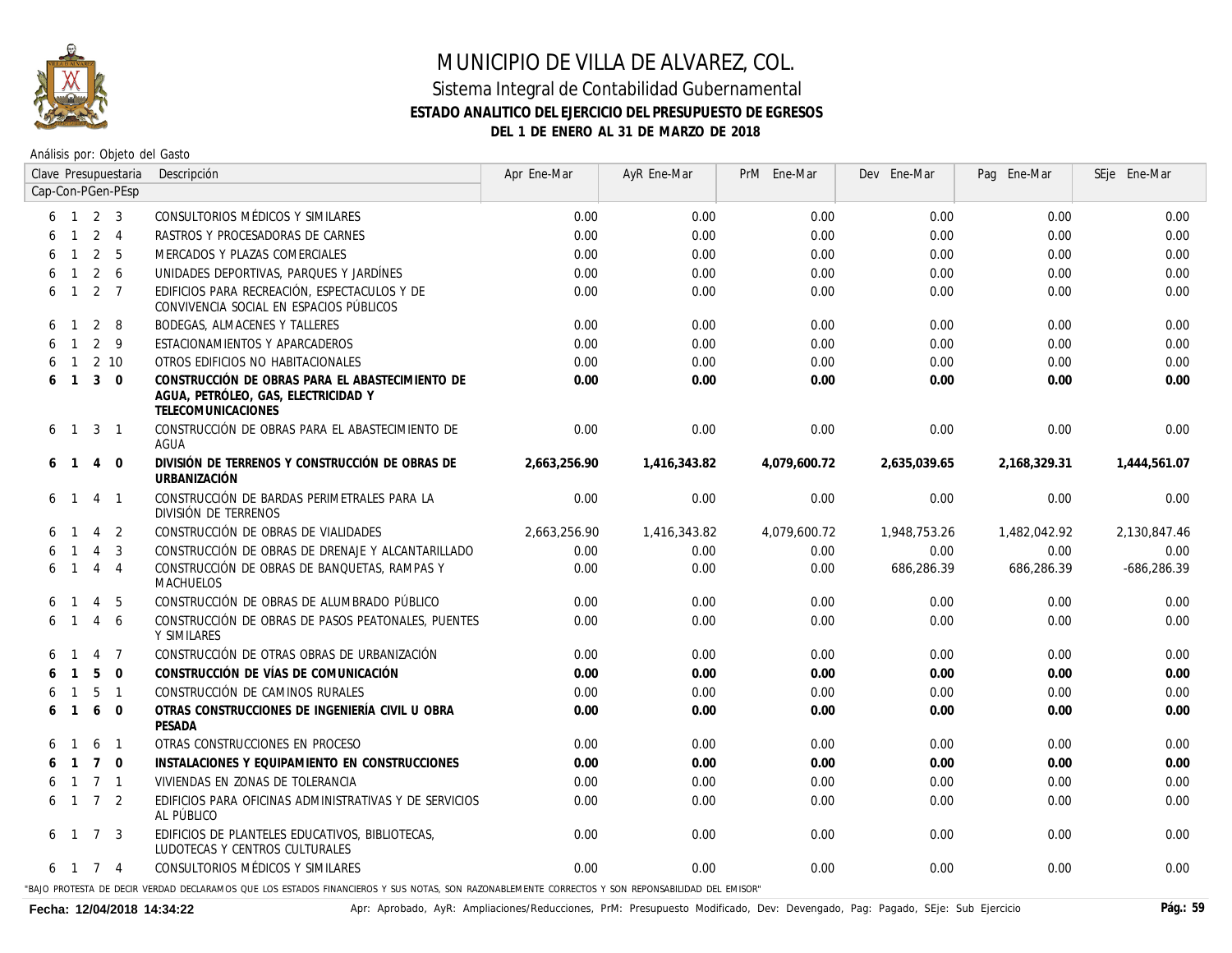

Análisis por: Objeto del Gasto

|    |                |                 | Clave Presupuestaria | Descripción                                                                             | Apr Ene-Mar | AyR Ene-Mar | PrM Ene-Mar | Dev Ene-Mar | Pag Ene-Mar | SEje Ene-Mar |
|----|----------------|-----------------|----------------------|-----------------------------------------------------------------------------------------|-------------|-------------|-------------|-------------|-------------|--------------|
|    |                |                 | Cap-Con-PGen-PEsp    |                                                                                         |             |             |             |             |             |              |
|    |                |                 | 6 1 7 5              | RASTROS Y PROCESADORAS DE CARNES                                                        | 0.00        | 0.00        | 0.00        | 0.00        | 0.00        | 0.00         |
|    |                | $1\quad 7$      | - 6                  | MERCADOS Y PLAZAS COMERCIALES                                                           | 0.00        | 0.00        | 0.00        | 0.00        | 0.00        | 0.00         |
|    | $\overline{1}$ |                 | 7 <sub>7</sub>       | UNIDADES DEPORTIVAS. PARQUES Y JARDÍNES                                                 | 0.00        | 0.00        | 0.00        | 0.00        | 0.00        | 0.00         |
|    | $\overline{1}$ | $7\overline{ }$ | - 8                  | EDIFICIOS PARA RECREACIÓN. ESPECTACULOS Y DE<br>CONVIVENCIA SOCIAL EN ESPACIOS PÚBLICOS | 0.00        | 0.00        | 0.00        | 0.00        | 0.00        | 0.00         |
| 6. | $\overline{1}$ | $\overline{7}$  | -9                   | <b>BODEGAS, ALMACENES Y TALLERES</b>                                                    | 0.00        | 0.00        | 0.00        | 0.00        | 0.00        | 0.00         |
|    | $\overline{1}$ |                 | 7 10                 | ESTACIONAMIENTOS Y APARCADEROS                                                          | 0.00        | 0.00        | 0.00        | 0.00        | 0.00        | 0.00         |
|    |                |                 | $6$ 1 7 11           | OTROS EDIFICIOS NO HABITACIONALES                                                       | 0.00        | 0.00        | 0.00        | 0.00        | 0.00        | 0.00         |
|    |                |                 | $6 \t1 \t7 \t12$     | CONSTRUCCIÓN DE OBRAS PARA EL ABASTECIMIENTO DE<br>AGUA                                 | 0.00        | 0.00        | 0.00        | 0.00        | 0.00        | 0.00         |
| 6  |                |                 | $1 \t7 \t13$         | CONSTRUCCIÓN DE BARDAS PERIMETRALES PARA LA<br>DIVISIÓN DE TERRENOS                     | 0.00        | 0.00        | 0.00        | 0.00        | 0.00        | 0.00         |
|    | $\overline{1}$ |                 | 7 14                 | CONSTRUCCIÓN DE OBRAS DE VIALIDADES                                                     | 0.00        | 0.00        | 0.00        | 0.00        | 0.00        | 0.00         |
|    | $\overline{1}$ |                 | 7 15                 | CONSTRUCCIÓN DE OBRAS DE DRENAJE Y ALCANTARILLADO                                       | 0.00        | 0.00        | 0.00        | 0.00        | 0.00        | 0.00         |
| 6  |                |                 | 1 7 16               | CONSTRUCCIÓN DE OBRAS DE BANQUETAS, RAMPAS Y<br>MACHUELOS                               | 0.00        | 0.00        | 0.00        | 0.00        | 0.00        | 0.00         |
| 6  | $\overline{1}$ |                 | 7 17                 | CONSTRUCCIÓN DE OBRAS DE ALUMBRADO PÚBLICO                                              | 0.00        | 0.00        | 0.00        | 0.00        | 0.00        | 0.00         |
| 6  | $\overline{1}$ |                 | 7 18                 | CONSTRUCCIÓN DE OBRAS DE PASOS PEATONALES, PUENTES<br>Y SIMILARES                       | 0.00        | 0.00        | 0.00        | 0.00        | 0.00        | 0.00         |
|    |                |                 | 1 7 19               | CONSTRUCCIÓN DE OTRAS OBRAS DE URBANIZACIÓN                                             | 0.00        | 0.00        | 0.00        | 0.00        | 0.00        | 0.00         |
|    |                |                 | 7 20                 | CONSTRUCCIÓN DE CAMINOS RURALES                                                         | 0.00        | 0.00        | 0.00        | 0.00        | 0.00        | 0.00         |
|    | $\overline{1}$ |                 | 7 21                 | OTRAS CONSTRUCCIONES EN PROCESO                                                         | 0.00        | 0.00        | 0.00        | 0.00        | 0.00        | 0.00         |
|    | $\mathbf{1}$   | 9               | $\Omega$             | TRABAJOS DE ACABADOS EN EDIFICACIONES Y OTROS<br><b>TRABAJOS ESPECIALIZADOS</b>         | 0.00        | 0.00        | 0.00        | 0.00        | 0.00        | 0.00         |
| 6  | $\overline{1}$ | 9               | $\overline{1}$       | VIVIENDAS EN ZONAS DE TOLERANCIA                                                        | 0.00        | 0.00        | 0.00        | 0.00        | 0.00        | 0.00         |
|    | 6 1            | 9               | -2                   | EDIFICIOS PARA OFICINAS ADMINISTRATIVAS Y DE SERVICIOS<br>AL PÚBLICO                    | 0.00        | 0.00        | 0.00        | 0.00        | 0.00        | 0.00         |
| 6  | $\overline{1}$ | 9               | 3                    | EDIFICIOS DE PLANTELES EDUCATIVOS, BIBLIOTECAS,<br>LUDOTECAS Y CENTROS CULTURALES       | 0.00        | 0.00        | 0.00        | 0.00        | 0.00        | 0.00         |
|    |                | 9               | $\overline{4}$       | CONSULTORIOS MÉDICOS Y SIMILARES                                                        | 0.00        | 0.00        | 0.00        | 0.00        | 0.00        | 0.00         |
|    |                | 9               | 5                    | RASTROS Y PROCESADORAS DE CARNES                                                        | 0.00        | 0.00        | 0.00        | 0.00        | 0.00        | 0.00         |
|    |                | 9               | 6                    | MERCADOS Y PLAZAS COMERCIALES                                                           | 0.00        | 0.00        | 0.00        | 0.00        | 0.00        | 0.00         |
|    |                | 9               | $\overline{7}$       | UNIDADES DEPORTIVAS, PARQUES Y JARDÍNES                                                 | 0.00        | 0.00        | 0.00        | 0.00        | 0.00        | 0.00         |
| 6  |                | 9               | 8                    | EDIFICIOS PARA RECREACIÓN. ESPECTACULOS Y DE<br>CONVIVENCIA SOCIAL EN ESPACIOS PÚBLICOS | 0.00        | 0.00        | 0.00        | 0.00        | 0.00        | 0.00         |
|    |                | 9               | - 9                  | <b>BODEGAS, ALMACENES Y TALLERES</b>                                                    | 0.00        | 0.00        | 0.00        | 0.00        | 0.00        | 0.00         |
|    | 6 1            |                 | 9 10                 | ESTACIONAMIENTOS Y APARCADEROS                                                          | 0.00        | 0.00        | 0.00        | 0.00        | 0.00        | 0.00         |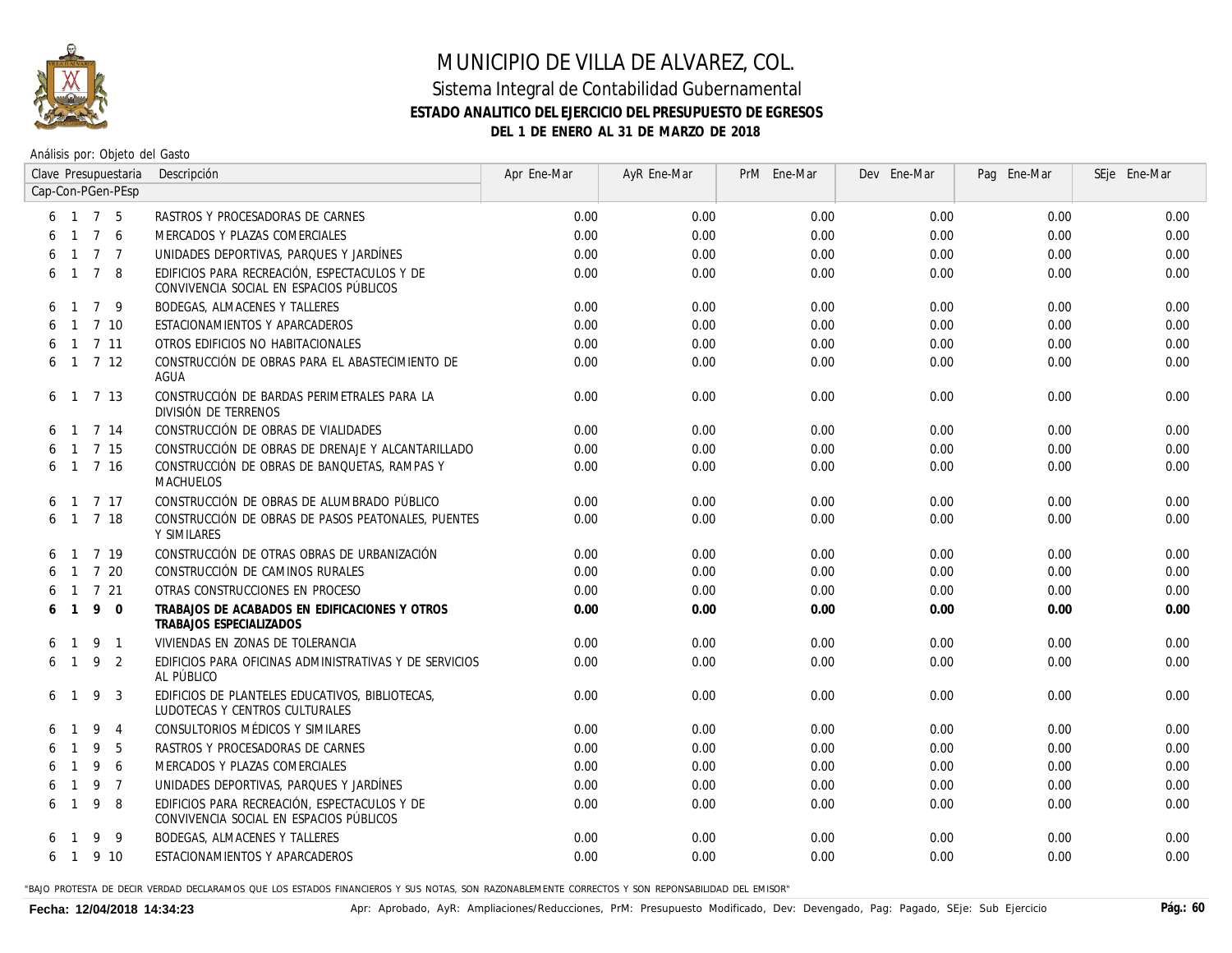

Análisis por: Objeto del Gasto

|   |                |                | Clave Presupuestaria | Descripción                                                                                                  | Apr Ene-Mar | AyR Ene-Mar | PrM Ene-Mar | Dev Ene-Mar | Pag Ene-Mar | SEje Ene-Mar |
|---|----------------|----------------|----------------------|--------------------------------------------------------------------------------------------------------------|-------------|-------------|-------------|-------------|-------------|--------------|
|   |                |                | Cap-Con-PGen-PEsp    |                                                                                                              |             |             |             |             |             |              |
|   |                |                | 6 1 9 11             | OTROS EDIFICIOS NO HABITACIONALES                                                                            | 0.00        | 0.00        | 0.00        | 0.00        | 0.00        | 0.00         |
| 6 |                |                | $1 \t9 \t12$         | CONSTRUCCIÓN DE OBRAS PARA EL ABASTECIMIENTO DE<br>AGUA                                                      | 0.00        | 0.00        | 0.00        | 0.00        | 0.00        | 0.00         |
| 6 | -1             |                | 9 13                 | CONSTRUCCIÓN DE BARDAS PERIMETRALES PARA LA<br>DIVISIÓN DE TERRENOS                                          | 0.00        | 0.00        | 0.00        | 0.00        | 0.00        | 0.00         |
| 6 |                |                | 9 14                 | CONSTRUCCIÓN DE OBRAS DE VIALIDADES                                                                          | 0.00        | 0.00        | 0.00        | 0.00        | 0.00        | 0.00         |
| 6 |                |                | 9 15                 | CONSTRUCCIÓN DE OBRAS DE DRENAJE Y ALCANTARILLADO                                                            | 0.00        | 0.00        | 0.00        | 0.00        | 0.00        | 0.00         |
| 6 | $\mathbf{1}$   |                | 9 16                 | CONSTRUCCIÓN DE OBRAS DE BANQUETAS, RAMPAS Y<br>MACHUELOS                                                    | 0.00        | 0.00        | 0.00        | 0.00        | 0.00        | 0.00         |
| 6 |                |                | 9 17                 | CONSTRUCCIÓN DE OBRAS DE ALUMBRADO PÚBLICO                                                                   | 0.00        | 0.00        | 0.00        | 0.00        | 0.00        | 0.00         |
| 6 |                |                | 9 18                 | CONSTRUCCIÓN DE OBRAS DE PASOS PEATONALES, PUENTES<br>Y SIMILARES                                            | 0.00        | 0.00        | 0.00        | 0.00        | 0.00        | 0.00         |
| 6 |                |                | 9 19                 | CONSTRUCCIÓN DE OTRAS OBRAS DE URBANIZACIÓN                                                                  | 0.00        | 0.00        | 0.00        | 0.00        | 0.00        | 0.00         |
|   |                |                | 9 20                 | CONSTRUCCIÓN DE CAMINOS RURALES                                                                              | 0.00        | 0.00        | 0.00        | 0.00        | 0.00        | 0.00         |
|   |                |                | 9 21                 | OTRAS CONSTRUCCIONES EN PROCESO                                                                              | 0.00        | 0.00        | 0.00        | 0.00        | 0.00        | 0.00         |
|   | 2              | $\mathbf{0}$   | $\overline{0}$       | OBRA PUBLICA EN BIENES PROPIOS                                                                               | 0.00        | 0.00        | 0.00        | 93,163.64   | 0.00        | $-93,163.64$ |
|   | 2              | $\mathbf{1}$   | $\mathbf 0$          | EDIFICACIÓN HABITACIONAL                                                                                     | 0.00        | 0.00        | 0.00        | 0.00        | 0.00        | 0.00         |
| 6 | 2              | $\mathbf{1}$   | $\overline{1}$       | ALBERGUES PERMANENTES                                                                                        | 0.00        | 0.00        | 0.00        | 0.00        | 0.00        | 0.00         |
| 6 | 2              | $\mathbf{1}$   | 2                    | OTRAS VIVIENDAS PARA FINES DEL ENTE PÚBLICO                                                                  | 0.00        | 0.00        | 0.00        | 0.00        | 0.00        | 0.00         |
| 6 | 2              | $\overline{2}$ | $\overline{0}$       | EDIFICACIÓN NO HABITACIONAL                                                                                  | 0.00        | 0.00        | 0.00        | 0.00        | 0.00        | 0.00         |
| 6 |                |                | $2 \quad 2 \quad 1$  | EDIFICIOS PARA OFICINAS ADMINISTRATIVAS Y DE SERVICIOS<br>AL PÚBLICO                                         | 0.00        | 0.00        | 0.00        | 0.00        | 0.00        | 0.00         |
| 6 | 2              | 2              | -2                   | EDIFICIOS DE PLANTELES EDUCATIVOS, BIBLIOTECAS,<br>LUDOTECAS Y CENTROS CULTURALES                            | 0.00        | 0.00        | 0.00        | 0.00        | 0.00        | 0.00         |
|   | $\mathcal{L}$  | 2              | 3                    | CONSULTORIOS MÉDICOS Y SIMILARES                                                                             | 0.00        | 0.00        | 0.00        | 0.00        | 0.00        | 0.00         |
|   | $\mathcal{L}$  | $\overline{2}$ | $\overline{4}$       | RASTROS Y PROCESADORAS DE CARNES                                                                             | 0.00        | 0.00        | 0.00        | 0.00        | 0.00        | 0.00         |
|   | 2              |                | 2 <sub>5</sub>       | MERCADOS Y PLAZAS COMERCIALES                                                                                | 0.00        | 0.00        | 0.00        | 0.00        | 0.00        | 0.00         |
| 6 | 2              | 2              | 6                    | UNIDADES DEPORTIVAS, PARQUES Y JARDÍNES                                                                      | 0.00        | 0.00        | 0.00        | 0.00        | 0.00        | 0.00         |
| 6 | 2              |                | 2 7                  | EDIFICIOS PARA RECREACIÓN. ESPECTACULOS Y DE<br>CONVIVENCIA SOCIAL EN ESPACIOS PÚBLICOS                      | 0.00        | 0.00        | 0.00        | 0.00        | 0.00        | 0.00         |
| 6 | 2              | 2              | -8                   | BODEGAS, ALMACENES Y TALLERES                                                                                | 0.00        | 0.00        | 0.00        | 0.00        | 0.00        | 0.00         |
|   | 2              | 2              | - 9                  | ESTACIONAMIENTOS Y APARCADEROS                                                                               | 0.00        | 0.00        | 0.00        | 0.00        | 0.00        | 0.00         |
|   | 2              |                | 2 <sub>10</sub>      | OTROS EDIFICIOS NO HABITACIONALES                                                                            | 0.00        | 0.00        | 0.00        | 0.00        | 0.00        | 0.00         |
| 6 | $\overline{2}$ | 3              | $\overline{0}$       | CONSTRUCCIÓN DE OBRAS PARA EL ABASTECIMIENTO DE<br>AGUA, PETRÓLEO, GAS, ELECTRICIDAD Y<br>TELECOMUNICACIONES | 0.00        | 0.00        | 0.00        | 0.00        | 0.00        | 0.00         |
| 6 | 2              | 3              | $\overline{1}$       | CONSTRUCCIÓN DE OBRAS PARA EL ABASTECIMIENTO DE                                                              | 0.00        | 0.00        | 0.00        | 0.00        | 0.00        | 0.00         |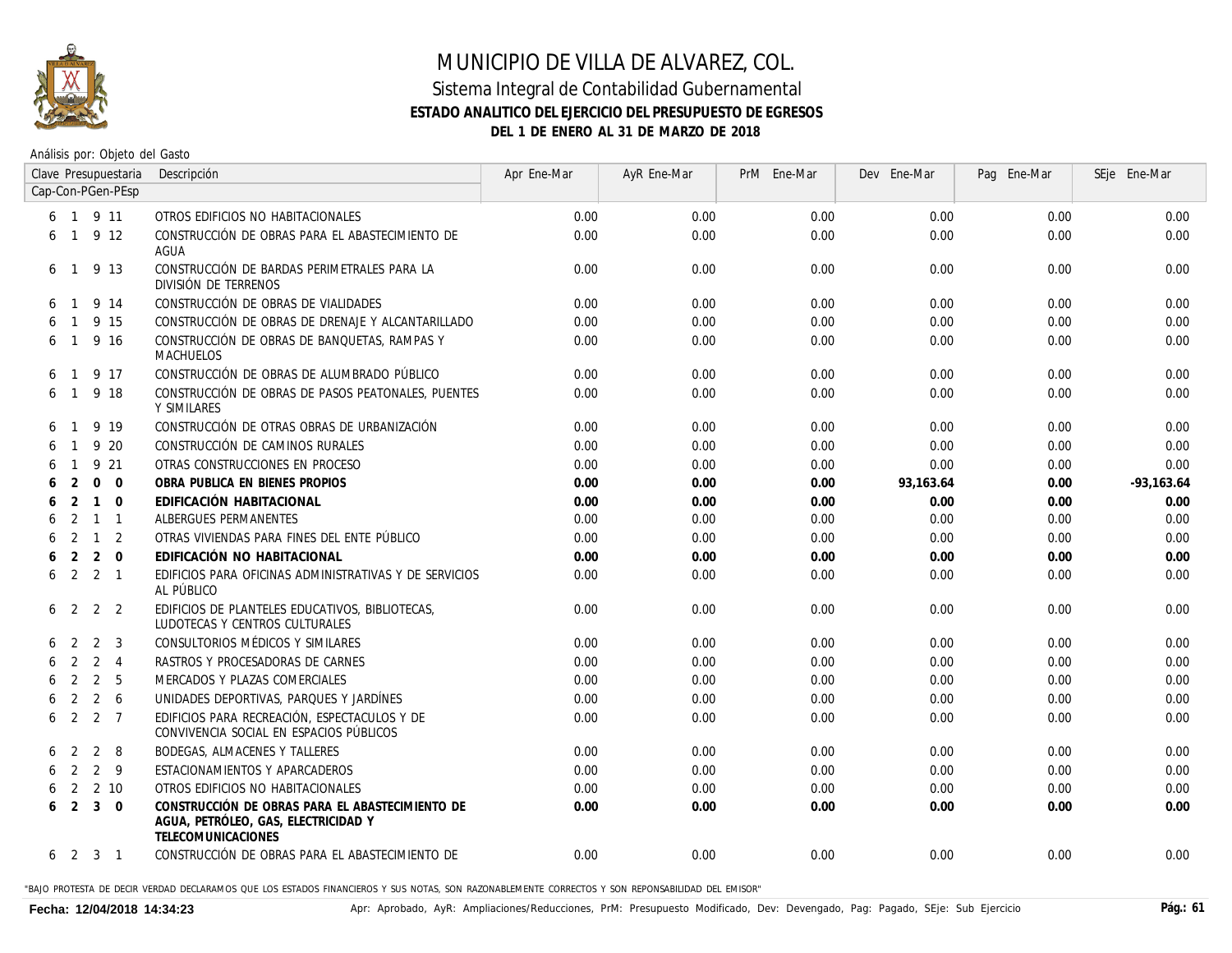

#### Sistema Integral de Contabilidad Gubernamental **ESTADO ANALITICO DEL EJERCICIO DEL PRESUPUESTO DE EGRESOS DEL 1 DE ENERO AL 31 DE MARZO DE 2018**

Análisis por: Objeto del Gasto

|   |                |                | Clave Presupuestaria | Descripción                                                                             | Apr Ene-Mar | AyR Ene-Mar | PrM Ene-Mar | Dev Ene-Mar | Pag Ene-Mar | SEje Ene-Mar |
|---|----------------|----------------|----------------------|-----------------------------------------------------------------------------------------|-------------|-------------|-------------|-------------|-------------|--------------|
|   |                |                | Cap-Con-PGen-PEsp    |                                                                                         |             |             |             |             |             |              |
|   |                |                |                      | AGUA                                                                                    |             |             |             |             |             |              |
| 6 | 2              | $\overline{4}$ | $\Omega$             | DIVISIÓN DE TERRENOS Y CONSTRUCCIÓN DE OBRAS DE<br><b>URBANIZACIÓN</b>                  | 0.00        | 0.00        | 0.00        | 0.00        | 0.00        | 0.00         |
|   | 6 <sub>2</sub> | $\overline{4}$ | $\mathbf{1}$         | CONSTRUCCIÓN DE BARDAS PERIMETRALES PARA LA<br>DIVISIÓN DE TERRENOS                     | 0.00        | 0.00        | 0.00        | 0.00        | 0.00        | 0.00         |
| 6 | -2             | $\overline{4}$ | 2                    | CONSTRUCCIÓN DE OBRAS DE VIALIDADES                                                     | 0.00        | 0.00        | 0.00        | 0.00        | 0.00        | 0.00         |
|   | 2              | $\overline{4}$ | 3                    | CONSTRUCCIÓN DE OBRAS DE DRENAJE Y ALCANTARILLADO                                       | 0.00        | 0.00        | 0.00        | 0.00        | 0.00        | 0.00         |
| 6 | -2             | 4              | $\overline{4}$       | CONSTRUCCIÓN DE OBRAS DE BANQUETAS, RAMPAS Y<br><i>MACHUELOS</i>                        | 0.00        | 0.00        | 0.00        | 0.00        | 0.00        | 0.00         |
|   | -2             | $\overline{4}$ | 5                    | CONSTRUCCIÓN DE OBRAS DE ALUMBRADO PÚBLICO                                              | 0.00        | 0.00        | 0.00        | 0.00        | 0.00        | 0.00         |
| 6 | 2              | $\overline{4}$ | 6                    | CONSTRUCCIÓN DE OBRAS DE PASOS PEATONALES, PUENTES<br>Y SIMILARES                       | 0.00        | 0.00        | 0.00        | 0.00        | 0.00        | 0.00         |
| 6 | $\overline{2}$ | $\overline{4}$ | $\overline{7}$       | CONSTRUCCIÓN DE OTRAS OBRAS DE URBANIZACIÓN                                             | 0.00        | 0.00        | 0.00        | 0.00        | 0.00        | 0.00         |
|   | 2              | 5              | $\Omega$             | CONSTRUCCIÓN DE VÍAS DE COMUNICACIÓN                                                    | 0.00        | 0.00        | 0.00        | 0.00        | 0.00        | 0.00         |
| 6 | $\overline{2}$ | 6              | $\mathbf 0$          | OTRAS CONSTRUCCIONES DE INGENIERÍA CIVIL U OBRA<br>PESADA                               | 0.00        | 0.00        | 0.00        | 0.00        | 0.00        | 0.00         |
|   | 2              | 6              | $\mathbf{1}$         | OTRAS CONSTRUCCIONES EN PROCESO                                                         | 0.00        | 0.00        | 0.00        | 0.00        | 0.00        | 0.00         |
| 6 | 2              | $\overline{7}$ | $\mathbf 0$          | INSTALACIONES Y EQUIPAMIENTO EN CONSTRUCCIONES                                          | 0.00        | 0.00        | 0.00        | 0.00        | 0.00        | 0.00         |
| 6 | 2              | $\overline{7}$ | $\overline{1}$       | ALBERGUES PERMANENTES                                                                   | 0.00        | 0.00        | 0.00        | 0.00        | 0.00        | 0.00         |
| 6 | 2              | $\overline{7}$ | 2                    | OTRAS VIVIENDAS PARA FINES DEL ENTE PÚBLICO                                             | 0.00        | 0.00        | 0.00        | 0.00        | 0.00        | 0.00         |
| 6 | $\overline{2}$ | $\overline{7}$ | 3                    | EDIFICIOS PARA OFICINAS ADMINISTRATIVAS Y DE SERVICIOS<br>AL PÚBLICO                    | 0.00        | 0.00        | 0.00        | 0.00        | 0.00        | 0.00         |
| 6 | -2             | $\overline{7}$ | $\overline{4}$       | EDIFICIOS DE PLANTELES EDUCATIVOS, BIBLIOTECAS.<br>LUDOTECAS Y CENTROS CULTURALES       | 0.00        | 0.00        | 0.00        | 0.00        | 0.00        | 0.00         |
|   | $\overline{2}$ | $\overline{7}$ | 5                    | CONSULTORIOS MÉDICOS Y SIMILARES                                                        | 0.00        | 0.00        | 0.00        | 0.00        | 0.00        | 0.00         |
|   | 2              | $\overline{7}$ | 6                    | RASTROS Y PROCESADORAS DE CARNES                                                        | 0.00        | 0.00        | 0.00        | 0.00        | 0.00        | 0.00         |
|   | $\mathfrak{D}$ | $\overline{7}$ | $\overline{7}$       | MERCADOS Y PLAZAS COMERCIALES                                                           | 0.00        | 0.00        | 0.00        | 0.00        | 0.00        | 0.00         |
|   | 2              | $\overline{7}$ | 8                    | UNIDADES DEPORTIVAS, PARQUES Y JARDÍNES                                                 | 0.00        | 0.00        | 0.00        | 0.00        | 0.00        | 0.00         |
| 6 | 2              | $\overline{7}$ | 9                    | EDIFICIOS PARA RECREACIÓN. ESPECTACULOS Y DE<br>CONVIVENCIA SOCIAL EN ESPACIOS PÚBLICOS | 0.00        | 0.00        | 0.00        | 0.00        | 0.00        | 0.00         |
| 6 | 2              |                | 7 10                 | BODEGAS, ALMACENES Y TALLERES                                                           | 0.00        | 0.00        | 0.00        | 0.00        | 0.00        | 0.00         |
|   | 62711          |                |                      | ESTACIONAMIENTOS Y APARCADEROS                                                          | 0.00        | 0.00        | 0.00        | 0.00        | 0.00        | 0.00         |
|   | 6 <sub>2</sub> |                | 7 12                 | OTROS EDIFICIOS NO HABITACIONALES                                                       | 0.00        | 0.00        | 0.00        | 0.00        | 0.00        | 0.00         |
|   | 62713          |                |                      | CONSTRUCCIÓN DE OBRAS PARA EL ABASTECIMIENTO DE<br>AGUA                                 | 0.00        | 0.00        | 0.00        | 0.00        | 0.00        | 0.00         |
|   | 6 2 7 14       |                |                      | CONSTRUCCIÓN DE BARDAS PERIMETRALES PARA LA<br>DIVISIÓN DE TERRENOS                     | 0.00        | 0.00        | 0.00        | 0.00        | 0.00        | 0.00         |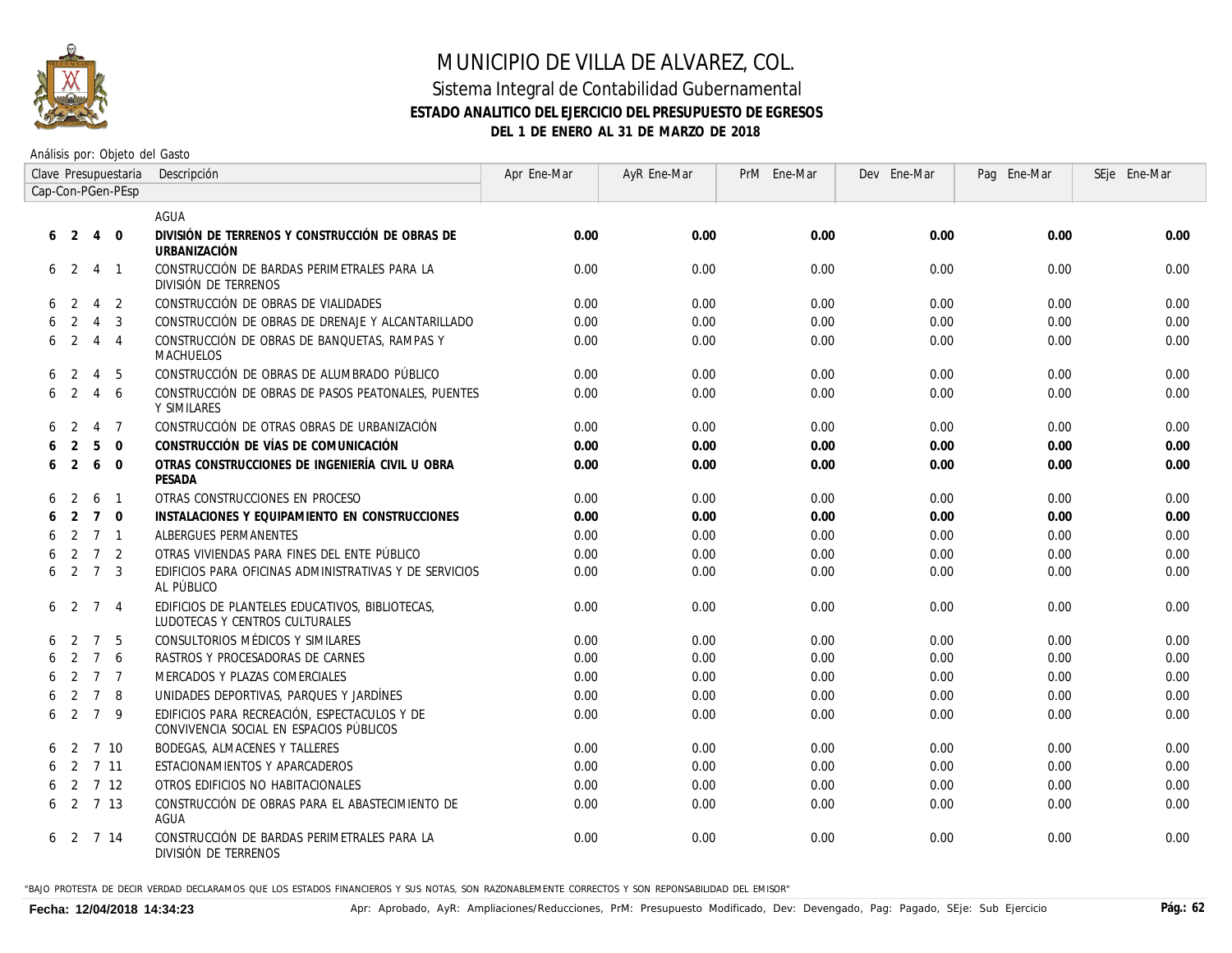

# MUNICIPIO DE VILLA DE ALVAREZ, COL. Sistema Integral de Contabilidad Gubernamental

# **ESTADO ANALITICO DEL EJERCICIO DEL PRESUPUESTO DE EGRESOS**

**DEL 1 DE ENERO AL 31 DE MARZO DE 2018**

Análisis por: Objeto del Gasto

|   |                |     | Clave Presupuestaria      | Descripción                                                                             | Apr Ene-Mar | AyR Ene-Mar | PrM Ene-Mar | Dev Ene-Mar | Pag Ene-Mar | SEje Ene-Mar |
|---|----------------|-----|---------------------------|-----------------------------------------------------------------------------------------|-------------|-------------|-------------|-------------|-------------|--------------|
|   |                |     | Cap-Con-PGen-PEsp         |                                                                                         |             |             |             |             |             |              |
|   |                |     | $6\quad 2\quad 7\quad 15$ | CONSTRUCCIÓN DE OBRAS DE VIALIDADES                                                     | 0.00        | 0.00        | 0.00        | 0.00        | 0.00        | 0.00         |
|   |                |     | 2 7 16                    | CONSTRUCCIÓN DE OBRAS DE DRENAJE Y ALCANTARILLADO                                       | 0.00        | 0.00        | 0.00        | 0.00        | 0.00        | 0.00         |
|   |                |     | 62717                     | CONSTRUCCIÓN DE OBRAS DE BANQUETAS, RAMPAS Y<br>MACHUELOS                               | 0.00        | 0.00        | 0.00        | 0.00        | 0.00        | 0.00         |
|   | $6 \quad 2$    |     | 7 18                      | CONSTRUCCIÓN DE OBRAS DE ALUMBRADO PÚBLICO                                              | 0.00        | 0.00        | 0.00        | 0.00        | 0.00        | 0.00         |
| 6 |                |     | 2 7 19                    | CONSTRUCCIÓN DE OBRAS DE PASOS PEATONALES, PUENTES<br>Y SIMILARES                       | 0.00        | 0.00        | 0.00        | 0.00        | 0.00        | 0.00         |
|   | 6 2            |     | 7 20                      | CONSTRUCCIÓN DE OTRAS OBRAS DE URBANIZACIÓN                                             | 0.00        | 0.00        | 0.00        | 0.00        | 0.00        | 0.00         |
| 6 |                |     | 2 7 21                    | OTRAS CONSTRUCCIONES EN PROCESO                                                         | 0.00        | 0.00        | 0.00        | 0.00        | 0.00        | 0.00         |
|   | 6 <sub>2</sub> | 9   | $\overline{0}$            | TRABAJOS DE ACABADOS EN EDIFICACIONES Y OTROS<br><b>TRABAJOS ESPECIALIZADOS</b>         | 0.00        | 0.00        | 0.00        | 93,163.64   | 0.00        | $-93,163.64$ |
| 6 | 2              | - 9 | $\overline{1}$            | ALBERGUES PERMANENTES                                                                   | 0.00        | 0.00        | 0.00        | 0.00        | 0.00        | 0.00         |
|   | 2              | 9   | 2                         | OTRAS VIVIENDAS PARA FINES DEL ENTE PÚBLICO                                             | 0.00        | 0.00        | 0.00        | 0.00        | 0.00        | 0.00         |
|   | $6 \quad 2$    | 9   | 3                         | EDIFICIOS PARA OFICINAS ADMINISTRATIVAS Y DE SERVICIOS<br>AL PÚBLICO                    | 0.00        | 0.00        | 0.00        | 0.00        | 0.00        | 0.00         |
|   | 6 <sub>2</sub> | 9   | $\overline{4}$            | EDIFICIOS DE PLANTELES EDUCATIVOS, BIBLIOTECAS,<br>LUDOTECAS Y CENTROS CULTURALES       | 0.00        | 0.00        | 0.00        | 0.00        | 0.00        | 0.00         |
| 6 | $\mathcal{L}$  | 9   | 5                         | CONSULTORIOS MÉDICOS Y SIMILARES                                                        | 0.00        | 0.00        | 0.00        | 0.00        | 0.00        | 0.00         |
| 6 | 2              | 9   | 6                         | RASTROS Y PROCESADORAS DE CARNES                                                        | 0.00        | 0.00        | 0.00        | 0.00        | 0.00        | 0.00         |
| 6 | 2              | -9  | $\overline{7}$            | MERCADOS Y PLAZAS COMERCIALES                                                           | 0.00        | 0.00        | 0.00        | 0.00        | 0.00        | 0.00         |
|   | 2              | 9   | 8                         | UNIDADES DEPORTIVAS, PARQUES Y JARDÍNES                                                 | 0.00        | 0.00        | 0.00        | 0.00        | 0.00        | 0.00         |
|   | 6 <sub>2</sub> | 9   | 9                         | EDIFICIOS PARA RECREACIÓN. ESPECTACULOS Y DE<br>CONVIVENCIA SOCIAL EN ESPACIOS PÚBLICOS | 0.00        | 0.00        | 0.00        | 0.00        | 0.00        | 0.00         |
|   | $\mathcal{P}$  |     | 9 10                      | BODEGAS, ALMACENES Y TALLERES                                                           | 0.00        | 0.00        | 0.00        | 0.00        | 0.00        | 0.00         |
| 6 | 2              |     | 9 11                      | ESTACIONAMIENTOS Y APARCADEROS                                                          | 0.00        | 0.00        | 0.00        | 0.00        | 0.00        | 0.00         |
| 6 | 2              |     | 9 12                      | OTROS EDIFICIOS NO HABITACIONALES                                                       | 0.00        | 0.00        | 0.00        | 0.00        | 0.00        | 0.00         |
|   | 6 <sub>2</sub> |     | 9 13                      | CONSTRUCCIÓN DE OBRAS PARA EL ABASTECIMIENTO DE<br>AGUA                                 | 0.00        | 0.00        | 0.00        | 0.00        | 0.00        | 0.00         |
| 6 | $\overline{2}$ |     | 9 14                      | CONSTRUCCIÓN DE BARDAS PERIMETRALES PARA LA<br>DIVISIÓN DE TERRENOS                     | 0.00        | 0.00        | 0.00        | 0.00        | 0.00        | 0.00         |
|   | $\overline{2}$ |     | 9 15                      | CONSTRUCCIÓN DE OBRAS DE VIALIDADES                                                     | 0.00        | 0.00        | 0.00        | 0.00        | 0.00        | 0.00         |
|   | 2              |     | 9 16                      | CONSTRUCCIÓN DE OBRAS DE DRENAJE Y ALCANTARILLADO                                       | 0.00        | 0.00        | 0.00        | 0.00        | 0.00        | 0.00         |
| 6 | 2              |     | 9 17                      | CONSTRUCCIÓN DE OBRAS DE BANQUETAS, RAMPAS Y<br><b>MACHUELOS</b>                        | 0.00        | 0.00        | 0.00        | 0.00        | 0.00        | 0.00         |
| 6 | - 2            |     | 9 18                      | CONSTRUCCIÓN DE OBRAS DE ALUMBRADO PÚBLICO                                              | 0.00        | 0.00        | 0.00        | 0.00        | 0.00        | 0.00         |
|   |                |     | 6 2 9 19                  | CONSTRUCCIÓN DE OBRAS DE PASOS PEATONALES, PUENTES<br>Y SIMILARES                       | 0.00        | 0.00        | 0.00        | 0.00        | 0.00        | 0.00         |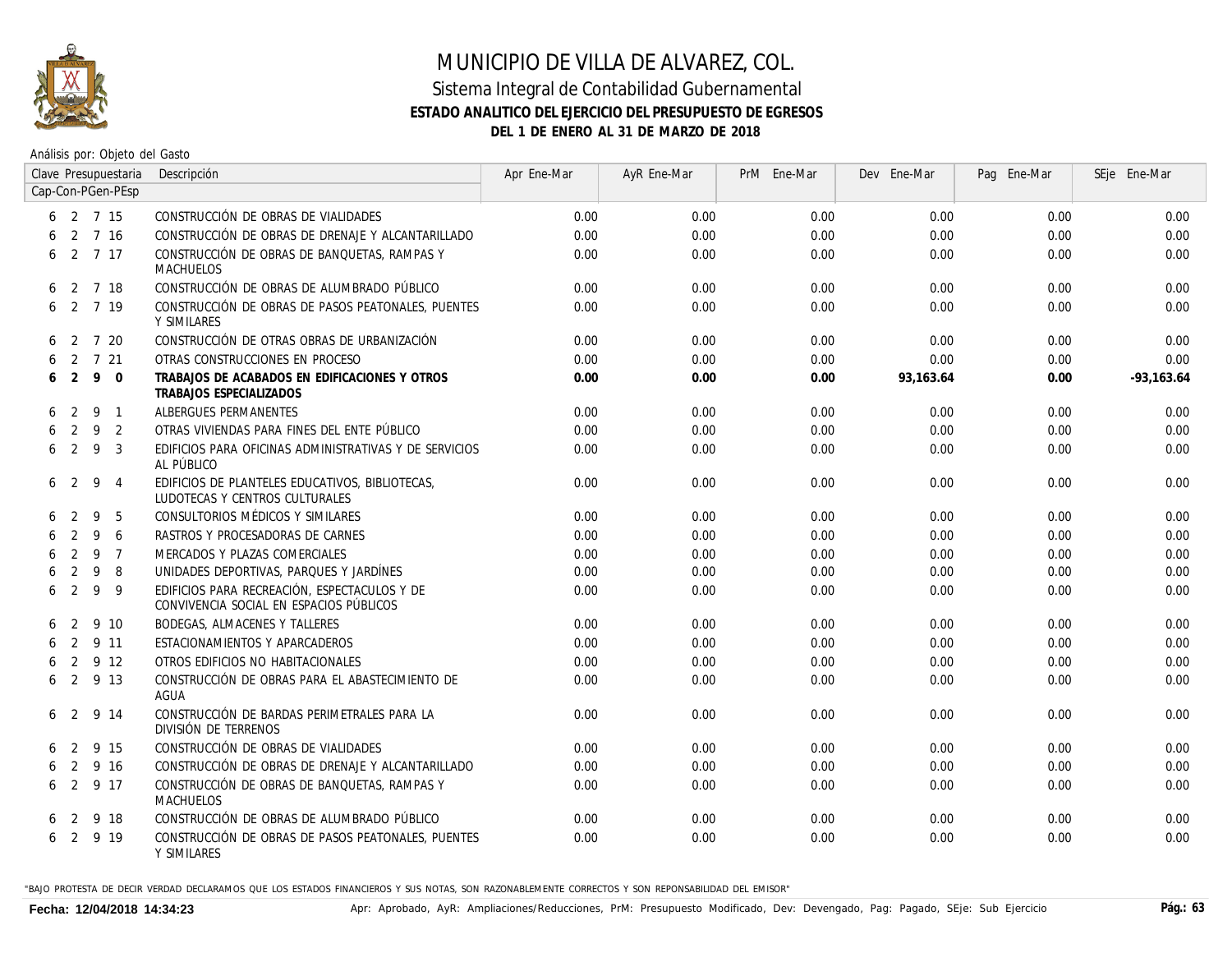

# MUNICIPIO DE VILLA DE ALVAREZ, COL. Sistema Integral de Contabilidad Gubernamental **ESTADO ANALITICO DEL EJERCICIO DEL PRESUPUESTO DE EGRESOS**

**DEL 1 DE ENERO AL 31 DE MARZO DE 2018**

Análisis por: Objeto del Gasto

|             |                   |                   | Clave Presupuestaria | Descripción                                                                                                                              | Apr Ene-Mar | AyR Ene-Mar   | PrM Ene-Mar   | Dev Ene-Mar | Pag Ene-Mar | SEje Ene-Mar  |
|-------------|-------------------|-------------------|----------------------|------------------------------------------------------------------------------------------------------------------------------------------|-------------|---------------|---------------|-------------|-------------|---------------|
|             |                   |                   | Cap-Con-PGen-PEsp    |                                                                                                                                          |             |               |               |             |             |               |
|             |                   | 6 2 9 20          |                      | CONSTRUCCIÓN DE OTRAS OBRAS DE URBANIZACIÓN                                                                                              | 0.00        | 0.00          | 0.00          | 93,163.64   | 0.00        | $-93, 163.64$ |
|             | 2                 | 9 21              |                      | OTRAS CONSTRUCCIONES EN PROCESO                                                                                                          | 0.00        | 0.00          | 0.00          | 0.00        | 0.00        | 0.00          |
|             | 3                 | $\mathbf 0$       | $\overline{0}$       | PROYECTOS PRODUCTIVOS Y ACCIONES DE FOMENTO                                                                                              | 0.00        | 0.00          | 0.00          | 0.00        | 0.00        | 0.00          |
| 6           | $\overline{3}$    | $\overline{1}$    | $\Omega$             | ESTUDIOS, FORMULACIÓN Y EVALUACIÓN DE PROYECTOS<br>PRODUCTIVOS NO INCLUIDOS EN CONCEPTOS ANTERIORES<br>DE ESTE CAPÍTULO                  | 0.00        | 0.00          | 0.00          | 0.00        | 0.00        | 0.00          |
| 6           | $\overline{3}$    | 2                 | $\mathbf 0$          | EJECUCIÓN DE PROYECTOS PRODUCTIVOS NO INCLUIDOS EN<br>CONCEPTOS ANTERIORES DE ESTE CAPÍTULO                                              | 0.00        | 0.00          | 0.00          | 0.00        | 0.00        | 0.00          |
| $7^{\circ}$ | $\overline{0}$    | $\mathbf 0$       | $\mathbf 0$          | INVERSIONES FINANCIERAS Y OTRAS PROVISIONES                                                                                              | 120,000.00  | $-240,000.00$ | $-120,000.00$ | 0.00        | 0.00        | $-120,000.00$ |
|             | 7 1               | $\overline{0}$    | $\Omega$             | INVERSIONES PARA EL FOMENTO DE ACTIVIDADES<br><b>PRODUCTIVAS</b>                                                                         | 0.00        | 0.00          | 0.00          | 0.00        | 0.00        | 0.00          |
|             | 7 1               | $\overline{1}$    | $\mathbf 0$          | CRÉDITOS OTORGADOS POR ENTIDADES FEDERATIVAS Y<br>MUNICIPIOS AL SECTOR SOCIAL Y PRIVADO PARA EL<br>FOMENTO DE ACTIVIDADES PRODUCTIVAS    | 0.00        | 0.00          | 0.00          | 0.00        | 0.00        | 0.00          |
|             | 7 1               | 2                 | $\mathbf 0$          | CRÉDITOS OTORGADOS POR LAS ENTIDADES FEDERATIVAS A<br>MUNICIPIOS PARA EL FOMENTO DE ACTIVIDADES<br>PRODUCTIVAS                           | 0.00        | 0.00          | 0.00          | 0.00        | 0.00        | 0.00          |
| 7           | 2                 | $\overline{0}$    | $\mathbf 0$          | ACCIONES Y PARTICIPACIONES DE CAPITAL                                                                                                    | 0.00        | 0.00          | 0.00          | 0.00        | 0.00        | 0.00          |
|             | $7\quad 2\quad 1$ |                   | $\mathbf 0$          | ACCIONES Y PARTICIPACIONES DE CAPITAL EN ENTIDADES<br>PARAESTATALES NO EMPRESARIALES Y NO FINANCIERAS<br>CON FINES DE POLÍTICA ECONÓMICA | 0.00        | 0.00          | 0.00          | 0.00        | 0.00        | 0.00          |
|             |                   | $7\quad 2\quad 2$ | $\Omega$             | ACCIONES Y PARTICIPACIONES DE CAPITAL EN ENTIDADES<br>PARAESTATALES EMPRESARIALES Y NO FINANCIERAS CON<br>FINES DE POLÍTICA ECONÓMICA    | 0.00        | 0.00          | 0.00          | 0.00        | 0.00        | 0.00          |
|             |                   | 7 2 3 0           |                      | ACCIONES Y PARTICIPACIONES DE CAPITAL EN<br>INSTITUCIONES PARAESTATALES PÚBLICAS FINANCIERAS<br>CON FINES DE POLÍTICA ECONÓMICA          | 0.00        | 0.00          | 0.00          | 0.00        | 0.00        | 0.00          |
|             | $7\quad2$         | $\overline{4}$    | $\Omega$             | ACCIONES Y PARTICIPACIONES DE CAPITAL EN EL SECTOR<br>PRIVADO CON FINES DE POLÍTICA ECONÓMICA                                            | 0.00        | 0.00          | 0.00          | 0.00        | 0.00        | 0.00          |
|             |                   | $7\quad 2\quad 5$ | $\Omega$             | ACCIONES Y PARTICIPACIONES DE CAPITAL EN<br>ORGANISMOS INTERNACIONALES CON FINES DE POLÍTICA<br>ECONÓMICA                                | 0.00        | 0.00          | 0.00          | 0.00        | 0.00        | 0.00          |
|             | 7 2               | 6                 | $\mathbf 0$          | ACCIONES Y PARTICIPACIONES DE CAPITAL EN EL SECTOR<br>EXTERNO CON FINES DE POLÍTICA ECONÓMICA                                            | 0.00        | 0.00          | 0.00          | 0.00        | 0.00        | 0.00          |
|             | 7 2               | $\overline{7}$    | $\overline{0}$       | ACCIONES Y PARTICIPACIONES DE CAPITAL EN EL SECTOR<br>PÚBLICO CON FINES DE GESTIÓN DE LIQUIDEZ                                           | 0.00        | 0.00          | 0.00          | 0.00        | 0.00        | 0.00          |
|             | $7\quad2$         | 8                 | $\mathbf 0$          | ACCIONES Y PARTICIPACIONES DE CAPITAL EN EL SECTOR<br>PRIVADO CON FINES DE GESTIÓN DE LIQUIDEZ                                           | 0.00        | 0.00          | 0.00          | 0.00        | 0.00        | 0.00          |
|             | 7 2 9             |                   | $\overline{0}$       | ACCIONES Y PARTICIPACIONES DE CAPITAL EN EL SECTOR                                                                                       | 0.00        | 0.00          | 0.00          | 0.00        | 0.00        | 0.00          |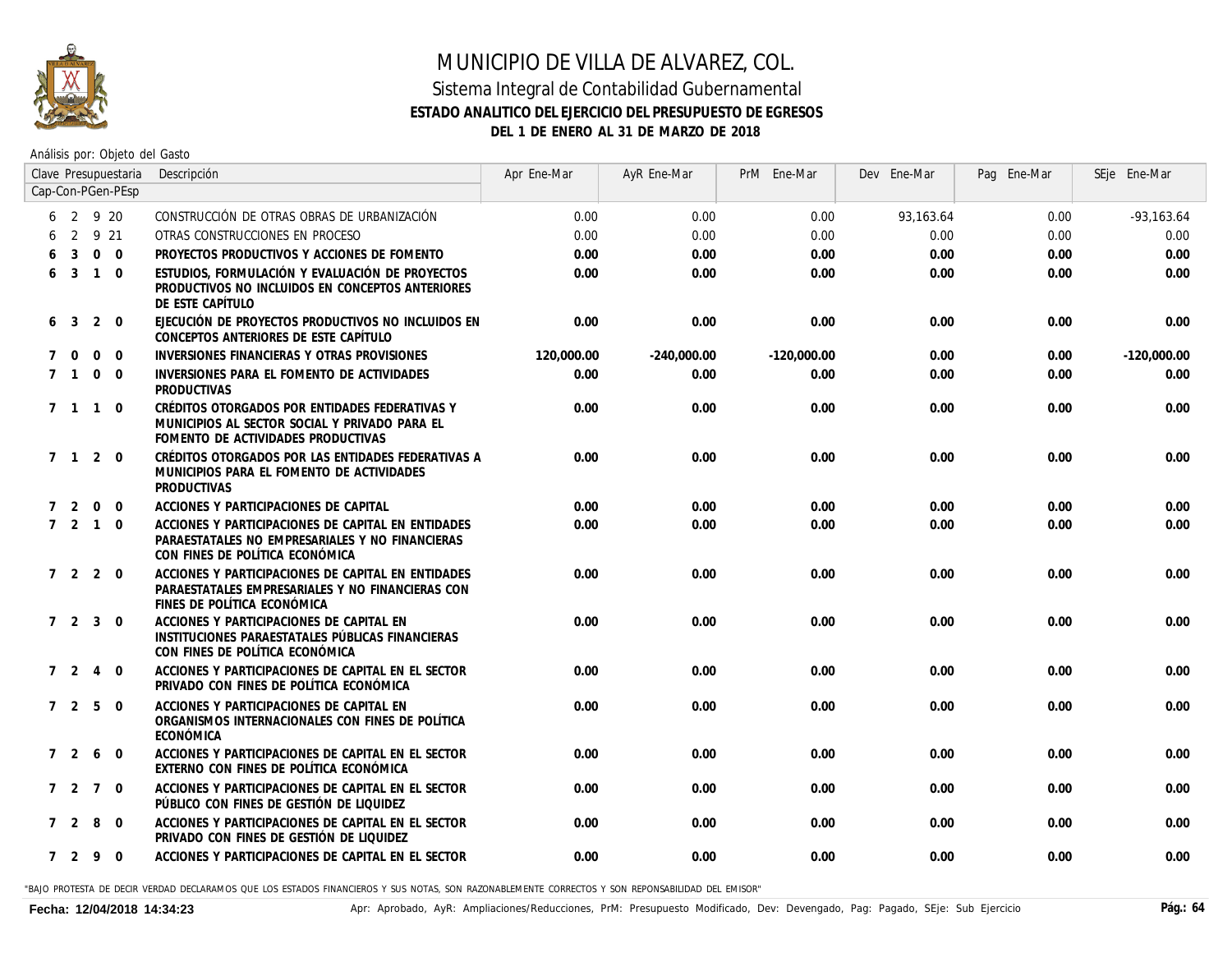

#### Sistema Integral de Contabilidad Gubernamental **ESTADO ANALITICO DEL EJERCICIO DEL PRESUPUESTO DE EGRESOS DEL 1 DE ENERO AL 31 DE MARZO DE 2018**

Análisis por: Objeto del Gasto

|               |                |                | Clave Presupuestaria | Descripción                                                                                                              | Apr Ene-Mar | AyR Ene-Mar | PrM Ene-Mar | Dev Ene-Mar | Pag Ene-Mar | SEje Ene-Mar |
|---------------|----------------|----------------|----------------------|--------------------------------------------------------------------------------------------------------------------------|-------------|-------------|-------------|-------------|-------------|--------------|
|               |                |                | Cap-Con-PGen-PEsp    |                                                                                                                          |             |             |             |             |             |              |
|               |                |                |                      | EXTERNO CON FINES DE GESTIÓN DE LIQUIDEZ                                                                                 |             |             |             |             |             |              |
|               | 3              | $\overline{0}$ | $\overline{0}$       | COMPRA DE TITULOS Y VALORES                                                                                              | 0.00        | 0.00        | 0.00        | 0.00        | 0.00        | 0.00         |
|               | 3              | $\mathbf{1}$   | $\mathbf 0$          | <b>BONOS</b>                                                                                                             | 0.00        | 0.00        | 0.00        | 0.00        | 0.00        | 0.00         |
| $7^{\circ}$   | 3              | 2              | $\Omega$             | VALORES REPRESENTATIVOS DE DEUDA ADQUIRIDOS CON<br>FINES DE POLÍTICA ECONÓMICA                                           | 0.00        | 0.00        | 0.00        | 0.00        | 0.00        | 0.00         |
|               | 7 <sup>3</sup> | $\mathbf{3}$   | $\mathbf 0$          | VALORES REPRESENTATIVOS DE DEUDA ADQUIRIDOS CON<br>FINES DE GESTIÓN DE LIQUIDEZ                                          | 0.00        | 0.00        | 0.00        | 0.00        | 0.00        | 0.00         |
|               | 7 3            | $\overline{4}$ | $\mathbf 0$          | OBLIGACIONES NEGOCIABLES ADQUIRIDAS CON FINES DE<br>POLÍTICA ECONÓMICA                                                   | 0.00        | 0.00        | 0.00        | 0.00        | 0.00        | 0.00         |
|               | 7 3            | 5              | $\mathbf 0$          | OBLIGACIONES NEGOCIABLES ADQUIRIDAS CON FINES DE<br>GESTIÓN DE LIQUIDEZ                                                  | 0.00        | 0.00        | 0.00        | 0.00        | 0.00        | 0.00         |
|               | 3              | 9              | $\Omega$             | <b>OTROS VALORES</b>                                                                                                     | 0.00        | 0.00        | 0.00        | 0.00        | 0.00        | 0.00         |
|               |                | $\Omega$       | $\Omega$             | CONCESION DE PRESTAMOS                                                                                                   | 0.00        | 0.00        | 0.00        | 0.00        | 0.00        | 0.00         |
| $7^{\circ}$   | $\overline{4}$ | $\overline{1}$ | $\Omega$             | CONCESIÓN DE PRÉSTAMOS A ENTIDADES PARAESTATALES<br>NO EMPRESARIALES Y NO FINANCIERAS CON FINES DE<br>POLÍTICA ECONÓMICA | 0.00        | 0.00        | 0.00        | 0.00        | 0.00        | 0.00         |
|               | 7 4            | 2              | $\overline{0}$       | CONCESIÓN DE PRÉSTAMOS A ENTIDADES PARAESTATALES<br>EMPRESARIALES Y NO FINANCIERAS CON FINES DE POLÍTICA<br>ECONÓMICA    | 0.00        | 0.00        | 0.00        | 0.00        | 0.00        | 0.00         |
|               | 7 <sub>4</sub> | 3              | $\mathbf 0$          | CONCESIÓN DE PRÉSTAMOS A INSTITUCIONES<br>PARAESTATALES PÚBLICAS FINANCIERAS CON FINES DE<br>POLÍTICA ECONÓMICA          | 0.00        | 0.00        | 0.00        | 0.00        | 0.00        | 0.00         |
|               | 74             | $\overline{4}$ | $\mathbf 0$          | CONCESIÓN DE PRÉSTAMOS A ENTIDADES FEDERATIVAS Y<br>MUNICIPIOS CON FINES DE POLÍTICA ECONÓMICA                           | 0.00        | 0.00        | 0.00        | 0.00        | 0.00        | 0.00         |
| $7^{\circ}$   | 4              | 5              | $\mathbf 0$          | CONCESIÓN DE PRÉSTAMOS AL SECTOR PRIVADO CON FINES<br>DE POLÍTICA ECONÓMICA                                              | 0.00        | 0.00        | 0.00        | 0.00        | 0.00        | 0.00         |
|               | $\overline{A}$ | 6              | $\mathbf 0$          | CONCESIÓN DE PRÉSTAMOS AL SECTOR EXTERNO CON FINES<br>DE POLÍTICA ECONÓMICA                                              | 0.00        | 0.00        | 0.00        | 0.00        | 0.00        | 0.00         |
| 7             | $\overline{4}$ | $\overline{7}$ | $\mathbf 0$          | CONCESIÓN DE PRÉSTAMOS AL SECTOR PÚBLICO CON FINES<br>DE GESTIÓN DE LIQUIDEZ                                             | 0.00        | 0.00        | 0.00        | 0.00        | 0.00        | 0.00         |
| $7^{\circ}$   | 4              | 8              | $\mathbf 0$          | CONCESIÓN DE PRÉSTAMOS AL SECTOR PRIVADO CON FINES<br>DE GESTIÓN DE LIQUIDEZ                                             | 0.00        | 0.00        | 0.00        | 0.00        | 0.00        | 0.00         |
| $\mathcal{I}$ | $\overline{A}$ | 9              | $\mathbf 0$          | CONCESIÓN DE PRÉSTAMOS AL SECTOR EXTERNO CON FINES<br>DE GESTIÓN DE LIQUIDEZ                                             | 0.00        | 0.00        | 0.00        | 0.00        | 0.00        | 0.00         |
| $7^{\circ}$   | 5              | $\mathbf 0$    | $\mathbf 0$          | INVERSIONES EN FIDEICOMISOS, MANDATOS Y OTROS<br>ANALOGOS                                                                | 0.00        | 0.00        | 0.00        | 0.00        | 0.00        | 0.00         |
|               |                | $\mathbf{1}$   | $\Omega$             | INVERSIONES EN FIDEICOMISOS DEL PODER EJECUTIVO                                                                          | 0.00        | 0.00        | 0.00        | 0.00        | 0.00        | 0.00         |
|               |                | 2              | $\mathbf 0$          | INVERSIONES EN FIDEICOMISOS DEL PODER LEGISLATIVO                                                                        | 0.00        | 0.00        | 0.00        | 0.00        | 0.00        | 0.00         |
|               | 7 5            | 3              | $\overline{0}$       | INVERSIONES EN FIDEICOMISOS DEL PODER JUDICIAL                                                                           | 0.00        | 0.00        | 0.00        | 0.00        | 0.00        | 0.00         |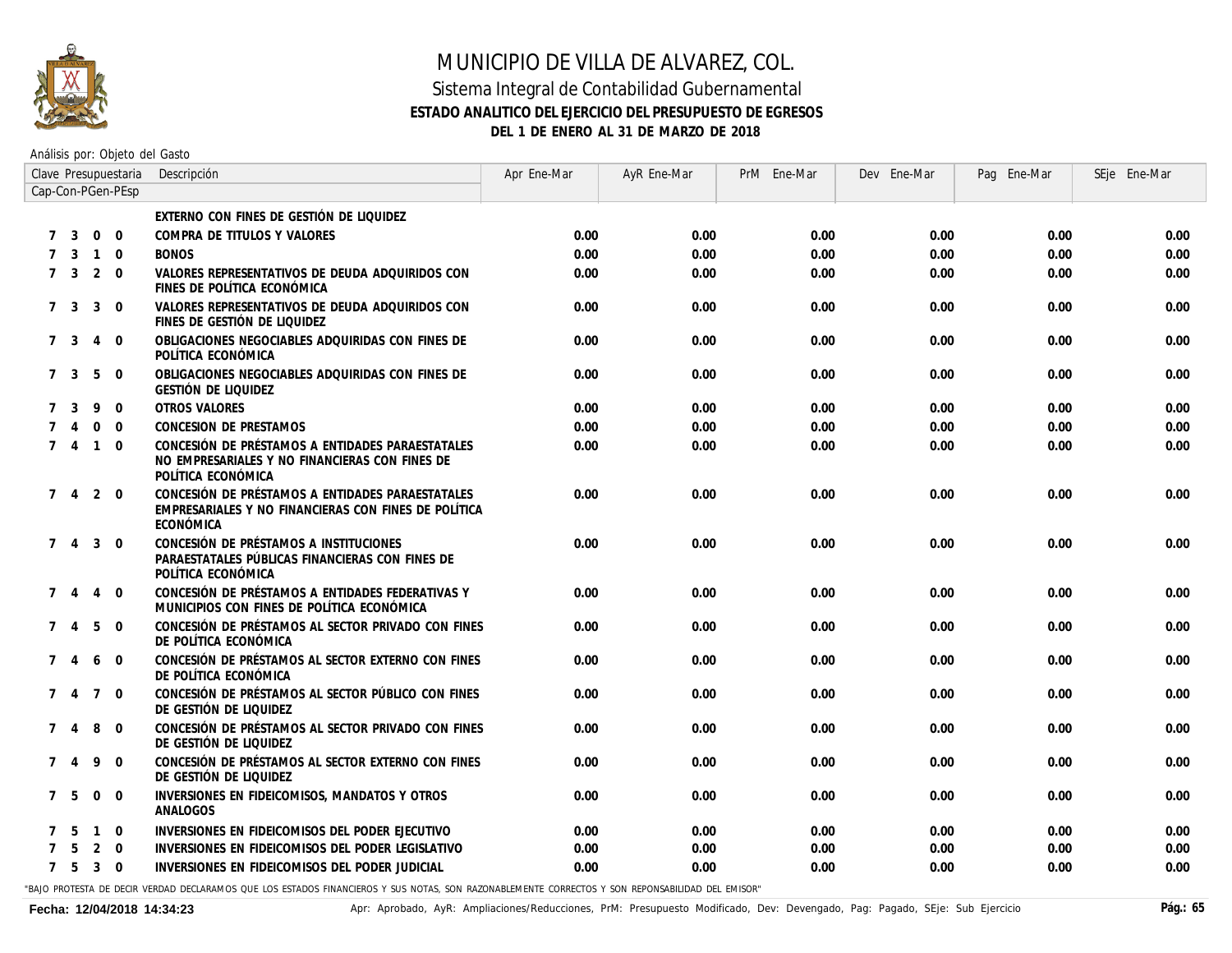

# MUNICIPIO DE VILLA DE ALVAREZ, COL. Sistema Integral de Contabilidad Gubernamental **ESTADO ANALITICO DEL EJERCICIO DEL PRESUPUESTO DE EGRESOS**

**DEL 1 DE ENERO AL 31 DE MARZO DE 2018**

Análisis por: Objeto del Gasto

|                |                |                | Clave Presupuestaria | Descripción                                                                   | Apr Ene-Mar | AyR Ene-Mar   | PrM Ene-Mar   | Dev Ene-Mar | Pag Ene-Mar | SEje Ene-Mar  |
|----------------|----------------|----------------|----------------------|-------------------------------------------------------------------------------|-------------|---------------|---------------|-------------|-------------|---------------|
|                |                |                | Cap-Con-PGen-PEsp    |                                                                               |             |               |               |             |             |               |
|                | 7 5            | 4 0            |                      | INVERSIONES EN FIDEICOMISOS PÚBLICOS NO<br>EMPRESARIALES Y NO FINANCIEROS     | 0.00        | 0.00          | 0.00          | 0.00        | 0.00        | 0.00          |
| $7^{\circ}$    | -5             | 5              | $\Omega$             | INVERSIONES EN FIDEICOMISOS PÚBLICOS EMPRESARIALES<br>Y NO FINANCIEROS        | 0.00        | 0.00          | 0.00          | 0.00        | 0.00        | 0.00          |
|                | 5              | 6              | $\Omega$             | INVERSIONES EN FIDEICOMISOS PÚBLICOS FINANCIEROS                              | 0.00        | 0.00          | 0.00          | 0.00        | 0.00        | 0.00          |
|                | 5              | $\overline{7}$ | $\Omega$             | INVERSIONES EN FIDEICOMISOS DE ENTIDADES FEDERATIVAS                          | 0.00        | 0.00          | 0.00          | 0.00        | 0.00        | 0.00          |
|                |                | 8              | $\Omega$             | INVERSIONES EN FIDEICOMISOS DE MUNICIPIOS                                     | 0.00        | 0.00          | 0.00          | 0.00        | 0.00        | 0.00          |
|                | 5              | 9              | $\mathbf{0}$         | OTRAS INVERSIONES EN FIDEICOMISOS                                             | 0.00        | 0.00          | 0.00          | 0.00        | 0.00        | 0.00          |
|                | 6              | $\mathbf{0}$   | $\mathbf{0}$         | OTRAS INVERSIONES FINANCIERAS                                                 | 0.00        | 0.00          | 0.00          | 0.00        | 0.00        | 0.00          |
|                | 6              | $\mathbf{1}$   | $\mathbf 0$          | DEPÓSITOS A LARGO PLAZO EN MONEDA NACIONAL                                    | 0.00        | 0.00          | 0.00          | 0.00        | 0.00        | 0.00          |
|                | 6              | $\overline{2}$ | $\Omega$             | DEPÓSITOS A LARGO PLAZO EN MONEDA EXTRANJERA                                  | 0.00        | 0.00          | 0.00          | 0.00        | 0.00        | 0.00          |
| $7^{\circ}$    | 9              | $\mathbf 0$    | $\mathbf 0$          | PROVISIONES PARA CONTINGENCIAS Y OTRAS<br>EROGACIONES ESPECIALES              | 120,000.00  | $-240,000.00$ | $-120,000.00$ | 0.00        | 0.00        | $-120,000.00$ |
| $\overline{7}$ | 9              | $\mathbf{1}$   | $\mathbf 0$          | CONTINGENCIAS POR FENÓMENOS NATURALES                                         | 0.00        | 0.00          | 0.00          | 0.00        | 0.00        | 0.00          |
| $7^{\circ}$    | 9              | $\overline{2}$ | $\Omega$             | CONTINGENCIAS SOCIOECONÓMICAS                                                 | 120,000.00  | $-240,000.00$ | $-120,000.00$ | 0.00        | 0.00        | $-120,000.00$ |
|                | 9              | 2              | $\overline{1}$       | CONTINGENCIAS SOCIO ECONOMICAS                                                | 120,000.00  | $-240,000.00$ | $-120,000.00$ | 0.00        | 0.00        | $-120,000.00$ |
|                | 9              | 9              | $\Omega$             | OTRAS EROGACIONES ESPECIALES                                                  | 0.00        | 0.00          | 0.00          | 0.00        | 0.00        | 0.00          |
| 8              | $\Omega$       | $\mathbf 0$    | $\mathbf 0$          | PARTICIPACIONES Y APORTACIONES                                                | 0.00        | 0.00          | 0.00          | 0.00        | 0.00        | 0.00          |
| 8              | $\mathbf{1}$   | $\mathbf 0$    | $\mathbf 0$          | <b>PARTICIPACIONES</b>                                                        | 0.00        | 0.00          | 0.00          | 0.00        | 0.00        | 0.00          |
|                | $\mathbf{1}$   | $\overline{1}$ | $\Omega$             | FONDO GENERAL DE PARTICIPACIONES                                              | 0.00        | 0.00          | 0.00          | 0.00        | 0.00        | 0.00          |
| 8              | $\mathbf{1}$   | 2              | $\Omega$             | FONDO DE FOMENTO MUNICIPAL                                                    | 0.00        | 0.00          | 0.00          | 0.00        | 0.00        | 0.00          |
| 8              | $\overline{1}$ | 3              | $\Omega$             | PARTICIPACIONES DE LAS ENTIDADES FEDERATIVAS A LOS<br><b>MUNICIPIOS</b>       | 0.00        | 0.00          | 0.00          | 0.00        | 0.00        | 0.00          |
| 8              |                | $\overline{4}$ | $\Omega$             | OTROS CONCEPTOS PARTICIPABLES DE LA FEDERACIÓN A<br>ENTIDADES FEDERATIVAS     | 0.00        | 0.00          | 0.00          | 0.00        | 0.00        | 0.00          |
| 8              | $\mathbf{1}$   | 5              | $\mathbf 0$          | OTROS CONCEPTOS PARTICIPABLES DE LA FEDERACIÓN A<br><b>MUNICIPIOS</b>         | 0.00        | 0.00          | 0.00          | 0.00        | 0.00        | 0.00          |
| 8              |                | 6              | $\mathbf{0}$         | CONVENIOS DE COLABORACIÓN ADMINISTRATIVA                                      | 0.00        | 0.00          | 0.00          | 0.00        | 0.00        | 0.00          |
| 8              | 3              | $\mathbf 0$    | $\mathbf{0}$         | APORTACIONES                                                                  | 0.00        | 0.00          | 0.00          | 0.00        | 0.00        | 0.00          |
| 8              | 3              | $\overline{1}$ | $\mathbf 0$          | APORTACIONES DE LA FEDERACIÓN A LAS ENTIDADES<br><b>FEDERATIVAS</b>           | 0.00        | 0.00          | 0.00          | 0.00        | 0.00        | 0.00          |
| 8              | 3              | 2              | $\mathbf 0$          | APORTACIONES DE LA FEDERACIÓN A MUNICIPIOS                                    | 0.00        | 0.00          | 0.00          | 0.00        | 0.00        | 0.00          |
| 8              | 3              | 3              | $\mathbf 0$          | APORTACIONES DE LAS ENTIDADES FEDERATIVAS A LOS<br><b>MUNICIPIOS</b>          | 0.00        | 0.00          | 0.00          | 0.00        | 0.00        | 0.00          |
| 8              | 3              | 4              | $\mathbf 0$          | APORTACIONES PREVISTAS EN LEYES Y DECRETOS AL<br>SISTEMA DE PROTECCIÓN SOCIAL | 0.00        | 0.00          | 0.00          | 0.00        | 0.00        | 0.00          |
| 8              | 3              | 5              | $\Omega$             | APORTACIONES PREVISTAS EN LEYES Y DECRETOS                                    | 0.00        | 0.00          | 0.00          | 0.00        | 0.00        | 0.00          |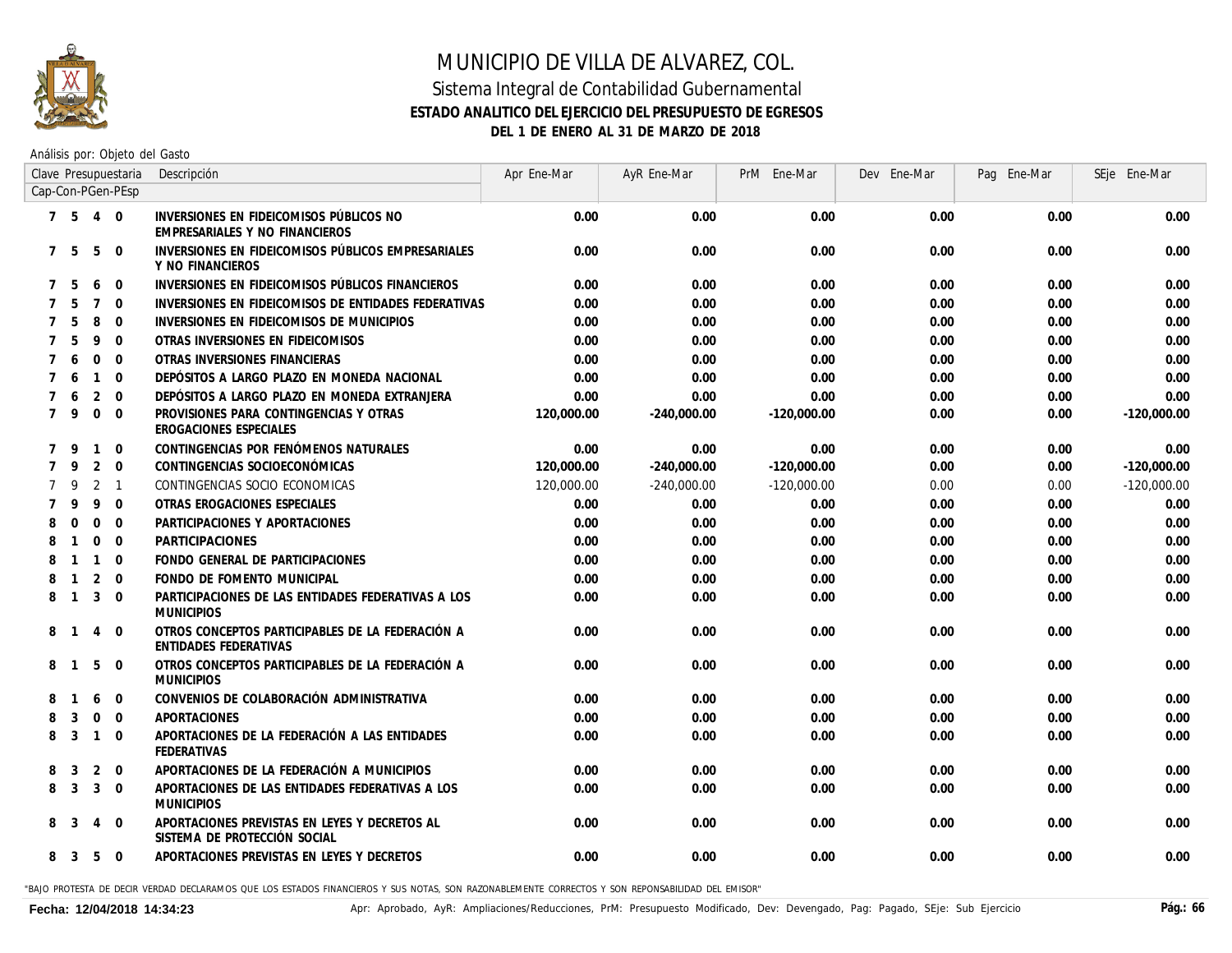

Análisis por: Objeto del Gasto

|   |                |                | Clave Presupuestaria | Descripción                                                                 | Apr Ene-Mar  | AyR Ene-Mar | PrM Ene-Mar  | Dev Ene-Mar   | Pag Ene-Mar   | SEje Ene-Mar     |
|---|----------------|----------------|----------------------|-----------------------------------------------------------------------------|--------------|-------------|--------------|---------------|---------------|------------------|
|   |                |                | Cap-Con-PGen-PEsp    |                                                                             |              |             |              |               |               |                  |
|   |                |                |                      | COMPENSATORIAS A ENTIDADES FEDERATIVAS Y<br><b>MUNICIPIOS</b>               |              |             |              |               |               |                  |
| 8 | 5              | $\Omega$       | $\overline{0}$       | <b>CONVENIOS</b>                                                            | 0.00         | 0.00        | 0.00         | 0.00          | 0.00          | 0.00             |
| 8 | -5             | $\mathbf{1}$   | $\Omega$             | CONVENIOS DE REASIGNACIÓN                                                   | 0.00         | 0.00        | 0.00         | 0.00          | 0.00          | 0.00             |
| 8 | 5              | $\overline{2}$ | $\overline{0}$       | CONVENIOS DE DESCENTRALIZACIÓN                                              | 0.00         | 0.00        | 0.00         | 0.00          | 0.00          | 0.00             |
| 8 | 5              | 3              | $\overline{0}$       | OTROS CONVENIOS                                                             | 0.00         | 0.00        | 0.00         | 0.00          | 0.00          | 0.00             |
| 9 | $\Omega$       | $\Omega$       | $\Omega$             | <b>DEUDA PUBLICA</b>                                                        | 8,247,236.65 | 414,840.38  | 8,662,077.03 | 75,578,357.05 | 15,507,452.63 | $-66,916,280.02$ |
| 9 | $\mathbf{1}$   | $\Omega$       | $\Omega$             | AMORTIZACION DE LA DEUDA PUBLICA                                            | 1,538,729.83 | 204,791.00  | 1,743,520.83 | 1,202,143.97  | 1,202,143.97  | 541.376.86       |
| 9 | $\overline{1}$ | $\mathbf{1}$   | $\Omega$             | AMORTIZACIÓN DE LA DEUDA INTERNA CON INSTITUCIONES<br>DE CRÉDITO            | 1,538,729.83 | 204,791.00  | 1,743,520.83 | 1,202,143.97  | 1,202,143.97  | 541,376.86       |
| 9 | $\overline{1}$ | $\mathbf{1}$   | $\overline{1}$       | CREDITO BANOBRAS 7409                                                       | 90.299.16    | 0.00        | 90.299.16    | 58.228.27     | 58.228.27     | 32.070.89        |
| 9 | $\overline{1}$ | $\mathbf{1}$   | 2                    | CREDITO BANOBRAS 7451                                                       | 111,963.33   | 0.00        | 111,963.33   | 72,198.13     | 72.198.13     | 39,765.20        |
| 9 | $\overline{1}$ | $\mathbf{1}$   | $\overline{4}$       | CREDITO BANOBRAS 11009 FISM                                                 | 0.00         | 0.00        | 0.00         | 0.00          | 0.00          | 0.00             |
| 9 | $\overline{1}$ | $\mathbf{1}$   | 5                    | CREDITO BANOBRAS 11434                                                      | 872,093.01   | 0.00        | 872,093.01   | 578,034.68    | 578,034.68    | 294,058.33       |
| 9 | $\overline{1}$ | $\mathbf{1}$   | 6                    | CREDITO BANOBRAS 12921 FISM                                                 | 464,374.33   | 204,791.00  | 669,165.33   | 493,682.89    | 493,682.89    | 175,482.44       |
| 9 | $\overline{1}$ | 2              | $\Omega$             | AMORTIZACIÓN DE LA DEUDA INTERNA POR EMISIÓN DE<br><b>TÍTULOS Y VALORES</b> | 0.00         | 0.00        | 0.00         | 0.00          | 0.00          | 0.00             |
| 9 | $\overline{1}$ | 3              | $\Omega$             | AMORTIZACIÓN DE ARRENDAMIENTOS FINANCIEROS<br><b>NACIONALES</b>             | 0.00         | 0.00        | 0.00         | 0.00          | 0.00          | 0.00             |
| 9 |                | $\overline{4}$ | $\Omega$             | AMORTIZACIÓN DE LA DEUDA EXTERNA CON INSTITUCIONES<br>DE CRÉDITO            | 0.00         | 0.00        | 0.00         | 0.00          | 0.00          | 0.00             |
| 9 | $\overline{1}$ | 5              | $\Omega$             | AMORTIZACIÓN DE DEUDA EXTERNA CON ORGANISMOS<br>FINANCIEROS INTERNACIONALES | 0.00         | 0.00        | 0.00         | 0.00          | 0.00          | 0.00             |
| 9 |                | 6              | $\Omega$             | AMORTIZACIÓN DE LA DEUDA BILATERAL                                          | 0.00         | 0.00        | 0.00         | 0.00          | 0.00          | 0.00             |
| 9 | $\overline{1}$ | $\overline{7}$ | $\Omega$             | AMORTIZACIÓN DE LA DEUDA EXTERNA POR EMISIÓN DE<br><b>TÍTULOS Y VALORES</b> | 0.00         | 0.00        | 0.00         | 0.00          | 0.00          | 0.00             |
| 9 | $\overline{1}$ | 8              | $\Omega$             | AMORTIZACIÓN DE ARRENDAMIENTOS FINANCIEROS<br><b>INTERNACIONALES</b>        | 0.00         | 0.00        | 0.00         | 0.00          | 0.00          | 0.00             |
| 9 | 2              | $\overline{0}$ | $\overline{0}$       | INTERESES DE LA DEUDA PUBLICA                                               | 791,094.21   | 210,049.38  | 1,001,143.59 | 897,905.01    | 897,905.01    | 103,238.58       |
| 9 | 2              | $\mathbf{1}$   | $\overline{0}$       | INTERESES DE LA DEUDA INTERNA CON INSTITUCIONES DE<br>CRÉDITO               | 791,094.21   | 210,049.38  | 1,001,143.59 | 897,905.01    | 897,905.01    | 103,238.58       |
| 9 | 2              |                | $1 \quad 1$          | INTERESES CREDITO BANOBRAS 7409                                             | 81.920.43    | 13,341.62   | 95,262.05    | 95,262.05     | 95,262.05     | 0.00             |
| 9 | 2              | $\mathbf{1}$   | $\overline{2}$       | INTERESES CREDITO BANOBRAS 7451                                             | 92.663.67    | 15,282.18   | 107,945.85   | 107,945.85    | 107,945.85    | 0.00             |
| 9 | 2              | $\mathbf{1}$   | 3                    | <b>INTERESES CREDITO BANOBRAS 11434</b>                                     | 599.560.83   | 153, 176.58 | 752,737.41   | 649,809.50    | 649,809.50    | 102,927.91       |
| 9 | 2              | $\mathbf{1}$   | $\overline{4}$       | INTERESES CREDITO BANOBRAS 12921 FISM                                       | 16,949.28    | 28,249.00   | 45,198.28    | 44,887.61     | 44,887.61     | 310.67           |
| 9 | 2              | $2 \quad 0$    |                      | INTERESES DERIVADOS DE LA COLOCACIÓN DE TÍTULOS Y<br>VALORES                | 0.00         | 0.00        | 0.00         | 0.00          | 0.00          | 0.00             |